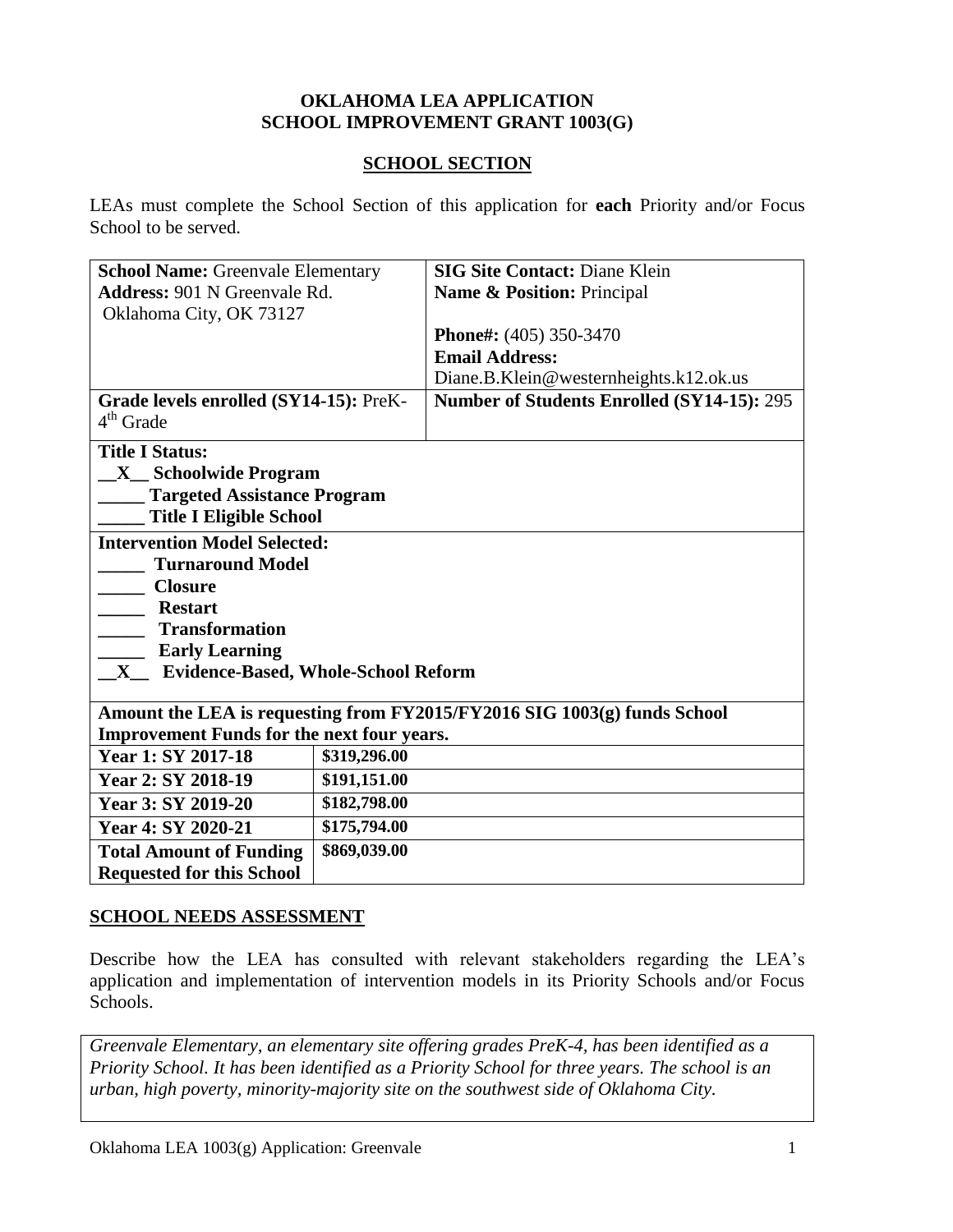*The school took steps to involve and consult with all stakeholders during the planning phase for the SIG application. A needs assessment was initially collected from teachers, support staff, students, parents/guardians, and community members as part of the annual reporting requirements for Title I funds to determine the priorities of the school and the district. A planning team working through the site's Professional Learning Communities (PLC) and administrative support to analyze the results of the needs assessment and provide direction in the pursuit of this SIG application. This planning team has led to a redefining of the role of PLC as well as oversight of the Title support provide to students and families. This team will provide leadership during the implementation of the Whole School Reform Model with SFA as a partner.* 

*Upon completion of the needs assessment, additional data was gathered and analyzed by the planning team that included student demographics, staff and student attendance, discipline referrals, parent participation, staff and parent surveys, notes and minutes from teacher and parent meetings, and student achievement. Student achievement data included OCCT results, Scantron Performance Series results, DIBELS, and Mizuni data management among other demographics and assessment information.* 

*It was evident to the planning committee and stakeholders involved that the school was failing in the areas of reading and math, and in need of improvement. While data showed that students fared moderately well in the early years, the proficient to non-proficient ratio progressively got worse as students moved from one grade level to the next. This was evident when looking at historical data as well. There appeared to be a systemic breakdown in reading and math instruction and student skills acquisition.* 

*Stakeholders serving on the planning committee determined that corrective action was needed in the areas of instructional delivery methods, community/parent involvement and support, and intensive professional development that would support school reform. The planning committee made the recommendation to pursue SIG funding and decided on the Evidence-Based, Whole-School Reform Model as the best opportunity for success and improvement. Additional meetings were conducted and the SFAF was deemed the most appropriate partner for wholeschool reform. The Superintendent notified the Board of Education of the application for SIG funding and gained approval.*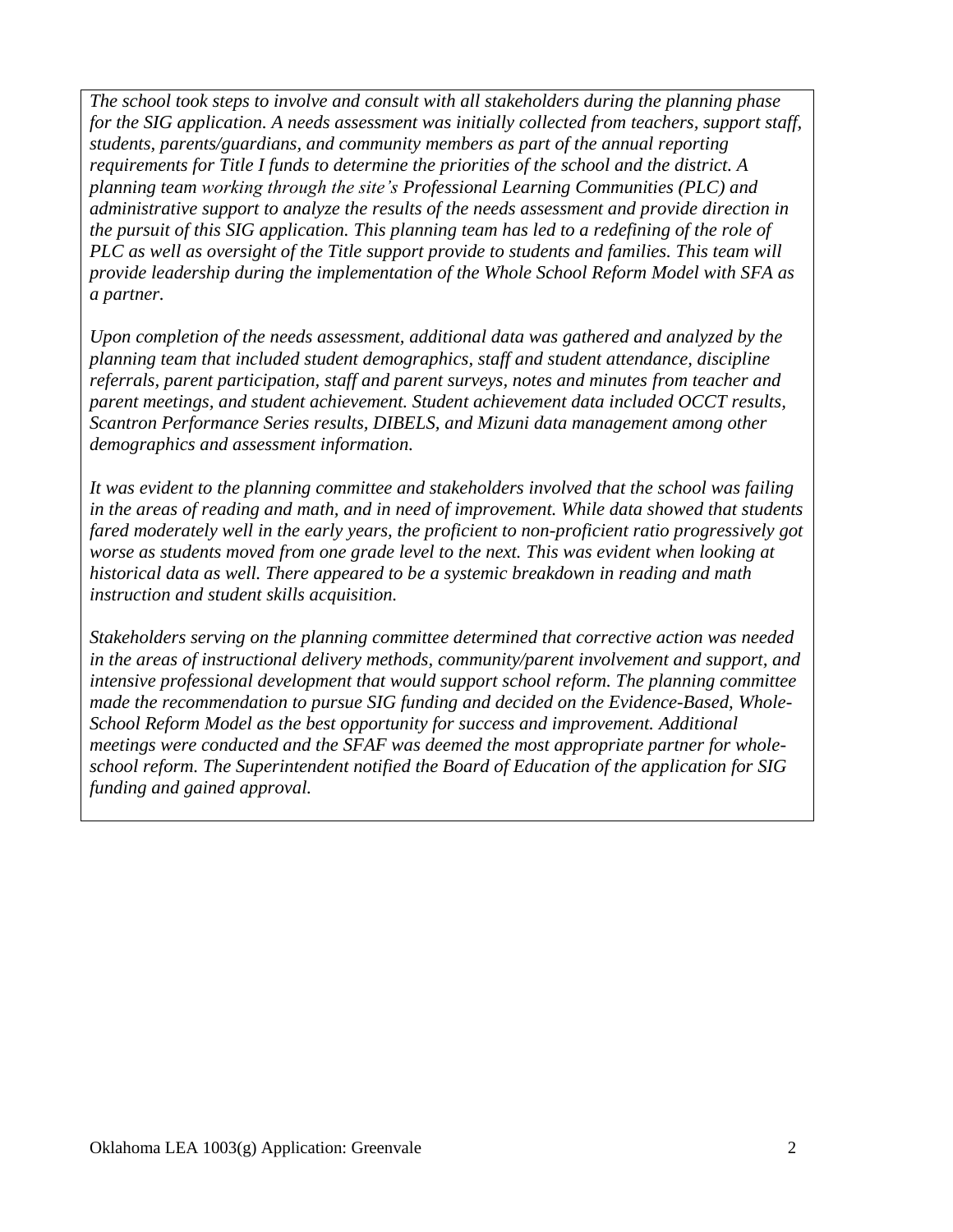Complete the chart below showing the data sources used as part of the comprehensive needs assessment. Rows may be added as needed.

| <b>Student Achievement Data</b>     | <b>Perception Data</b>             | <b>Demographic Data</b>       |
|-------------------------------------|------------------------------------|-------------------------------|
| (OCCT, Benchmarks,                  | (Staff/Student/Parent              | (Attendance, Truancy,         |
| <b>District Assessments, Report</b> | Surveys,                           | <b>Ethnicity, Low-Income,</b> |
| Cards)                              | <b>Self-Assessments, Meeting</b>   | <b>Special Education</b> )    |
|                                     | <b>Minutes</b> )                   |                               |
| Performance Series -                | <b>Surveys</b>                     | <b>Attendance Reports</b>     |
| Language Arts and Math              |                                    |                               |
| Benchmark – all subjects            | <b>Grade Level Meeting Minutes</b> | <b>Truancy Report</b>         |
| <b>OSTP-Reading and Math</b>        | <b>PLC Meeting Minutes</b>         | Demographic Report            |
| <b>STAR</b>                         | <b>Administrators Meeting</b>      |                               |
|                                     | <b>Minutes</b>                     |                               |
| <b>DIBELS</b>                       |                                    |                               |
| <b>Proficiency Based Promotion</b>  |                                    |                               |

Complete the chart below by providing a list of the stakeholders involved in the needs assessment process.

| <b>Name</b>             | <b>Title</b>                  | <b>Stakeholder Group</b>      |
|-------------------------|-------------------------------|-------------------------------|
| Robert Everman          | President                     | <b>School Board</b>           |
| Joe Kitchens            | Superintendent                | <b>District Administrator</b> |
| Diane Klein             | Principal                     | <b>PLC</b> Member             |
| Charleigh Addison       | <b>Title Reading Teacher</b>  | Title I                       |
|                         |                               | Program/Remediation           |
|                         |                               | Coordinator                   |
| Gayle Warehime          | 3 <sup>rd</sup> Grade Teacher | <b>Lead Teacher</b>           |
| Jennifer Bell           | 4 <sup>th</sup> Grade Teacher | <b>Mentor Teacher</b>         |
| <b>Stacey Miller</b>    | 4 <sup>th</sup> Grade Teacher | Lead Teacher                  |
| <b>Barbara Rhodes</b>   | <b>Special Education</b>      | <b>School Climate</b>         |
|                         | Teacher                       |                               |
| <b>Courtney Clark</b>   | interventionist               | <b>Attendance Coordinator</b> |
| Sarah Coley             | Counselor                     | <b>PLC</b> Member             |
| <b>Shannon Birdwell</b> | Parent                        | Parent/Guardian               |
| Reyna Sanchez           | Parent                        | Parent/Guardian               |
|                         |                               |                               |

Provide in the space below a narrative describing the needs assessment **process** the LEA used to collect, analyze, and report data.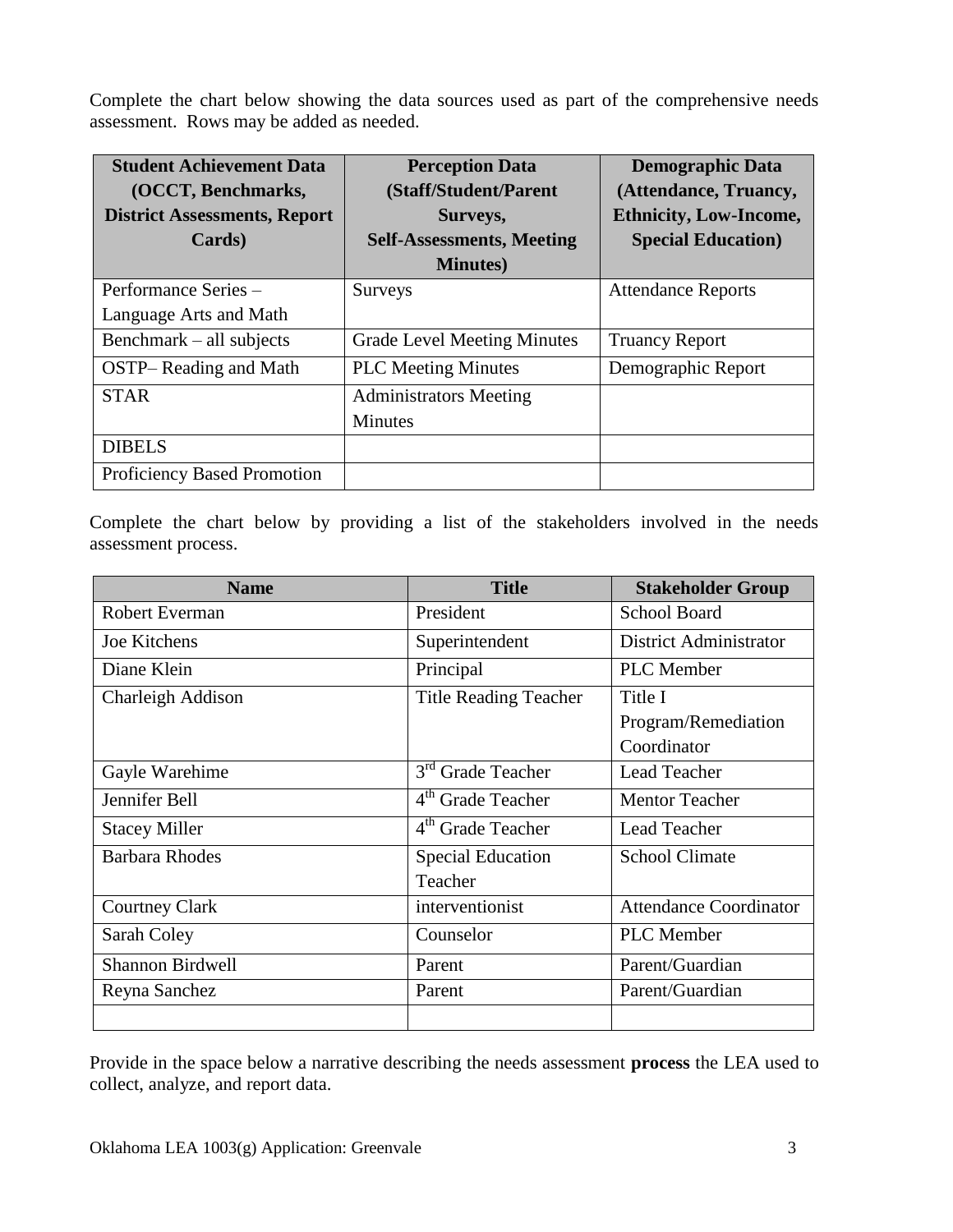*A needs assessment was initially collected from teachers, support staff, students, parents/guardians, and community members to determine the priorities of the district. Based on evidence already gathered in this community needs assessment, some indications about the priorities of community have been determined. Once conducted, the assessment revealed that many of the current outreach strategies have broad community support, value, and perceived impact on students and families. However, a non-scientific, representational community needs assessment found that other areas of needs or solutions exist as well: 1) expanded schoolbased services; 2) increased parent training and adult education opportunities; 3) expanded community-supported early childhood intervention; 4) youth outreach through after-school and summer programs; 5) increased literacy education; 6) expanded nutrition and wellness education 7) assistance in understanding the steps toward advance educational opportunities; and 8) career counseling and placement. The school and the district, current partnership efforts are based on recommendations found in this survey as well as other points of outreach through program requirements tied to Federal funds.* 

*The goal now is to better assess range and usefulness of such solutions, to learn about what solutions need to be addressed, and to decide whether these solutions can be designed and/or packaged to make a greater impact on students and families. Once an assessment of the existing and potential continuum of solutions has occurred, an advisory committee has worked through the PLC with residents, community leaders, and education professionals to create a strategic plan focused on particular solutions that address documented community needs and provide for specific goals, objectives, and measurable outcomes related to each solution. Needs assessments such as this are actually a continual process as part of the federal funds the district receives annually, including Title I. Work with SFAF is part of the school's initial steps in this direction. As noted elsewhere in the grant, a special planning team was formed to analyze the results of the needs assessment further and provide direction in the pursuit of a School Improvement Grant (SIG). This planning team recognizes the need to increase engagement with parents and community partners through required community stakeholders meetings that are part of Title I funds in order to be successful in moving forward with this proposal.*

*Something else to consider, based on these existing survey-based recommendations, Greenvale through Western Heights' central administrative leadership continue to implement a needs assessment system with the hope of developing a set of segmented analyzes designed to provide some clarity and understanding about the issues relative to school performance and neighborhood vitality. Western Heights continues—with the software engineer firm, Mizuni, Inc—to augment and expand its existing data collection in order to accommodate information gathered from the implementation of this SIG proposal, which will allow for the development of reports that allow school staff as well as outside researchers to correlate qualitative results with statistical analysis.* 

*It is believed that an ongoing needs assessment and segmentation analysis will highlight the biggest barriers to truly turning this school around. We further believe that the turnaround plan for this school many help residents living in the neighborhoods near the school to make decisions for themselves about the role of education and the impact of quality schools in the area. In this regard, it is Western Heights and specifically Greenvale's desire to pinpoint the programs and services the community truly needs and allow partnering organizations like SFAF to focus their efforts on meeting important educational needs.*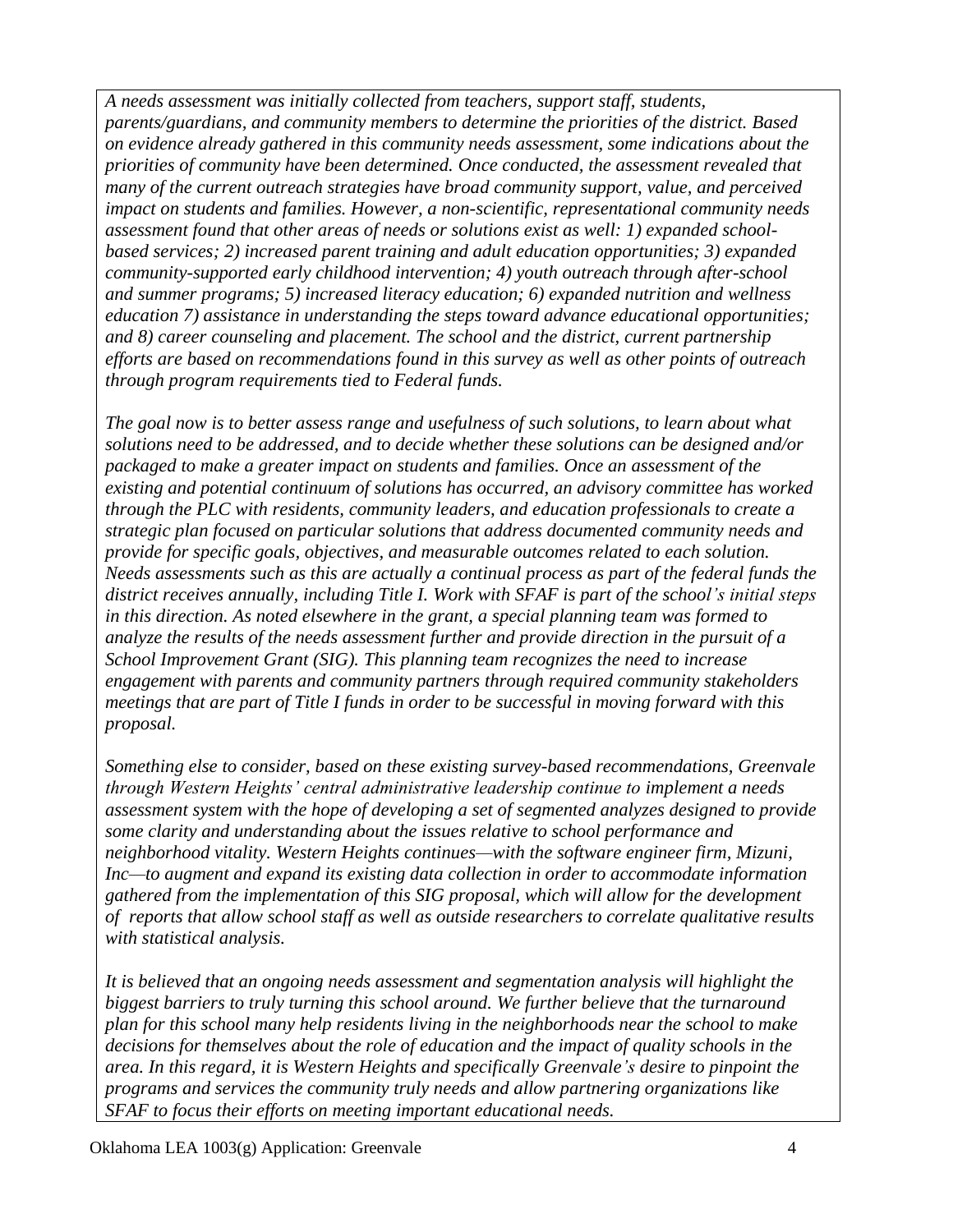Provide in the chart below a **summary of the results** of the comprehensive needs assessment including strengths, weaknesses and areas of critical need as indicated by the data.

| Areas to be considered as part of the        | <b>Summary of analysis of each of the areas</b> |
|----------------------------------------------|-------------------------------------------------|
| comprehensive needs assessment.              | considered as part of the comprehensive         |
|                                              | needs assessment.                               |
| <b>School Profile:</b>                       | Greenvale Elementary has 295 students PreK-     |
| Includes student and staff data              | 4th grade. 38% Black, 5.5% Native American,     |
|                                              | 34% Hispanic, 3.7% Asian/Pacific Islander,      |
|                                              | 10.7% White, and 8.1% Other. By gender,         |
|                                              | 54.6% are male and 45.4% female. Bilingual      |
|                                              | students represent 24% of the school.           |
|                                              | Approximately 20% of all students are on an     |
|                                              | IEP. There are 30 Certified Staff members       |
|                                              | including 1 Principal, 1 Counselor, 1 Reading   |
|                                              | Specialist, 1 Library Media Specialist, 1       |
|                                              | Special Education Teachers, and 25              |
|                                              | Classroom Teachers. All staff are highly        |
|                                              | qualified. In addition, there are 5             |
|                                              | Paraprofessionals/Teacher Assistants.           |
| <b>Curriculum:</b>                           | Greenvale is currently aligned with the new     |
| Includes academic expectations, alignment to | Oklahoma Academic Standards. It was             |
| Oklahoma Academic Standards, and the         | previously aligned with Common Core State       |
| process to monitor, evaluate and review      | Standards and PASS. New curriculum is           |
| curriculum                                   | reviewed to ensure it meets all standards       |
|                                              | Greenvale has set a goal to reach a " $C+$ "    |
|                                              | level on the Oklahoma A-F Report Card. With     |
|                                              | this in mind, the goal for OCCT proficiency is  |
|                                              | to increase to 80% schoolwide at the            |
|                                              | conclusion of the grant period.                 |
| <b>Classroom Evaluation/Assessment:</b>      | Classroom data is entered into Mizuni system    |
| Includes classroom assessments, alignment to | and data walls are posted that show the         |
| Oklahoma Academic Standards, and use of      | analyses of OCCT results. In addition,          |
| assessment data                              | Performance Series and DIBELS assessments       |
|                                              | and results are used to determine Tier Levels   |
|                                              | for students at nearly all elementary grades.   |
|                                              | All classroom data is periodically monitored    |
|                                              | and adjustments made as needed. The             |
|                                              | partnership with SFA will enable the faculty to |
|                                              | better comprehend and make use of the           |
|                                              | available data.                                 |
| <b>Instruction:</b>                          | Greenvale has made good use of technology       |
| Includes the varied strategies used in the   | and is constantly looking at ways to improve    |
| classroom, integration of technology, and    | technology integration into the classrooms.     |

Oklahoma LEA 1003(g) Application: Greenvale 5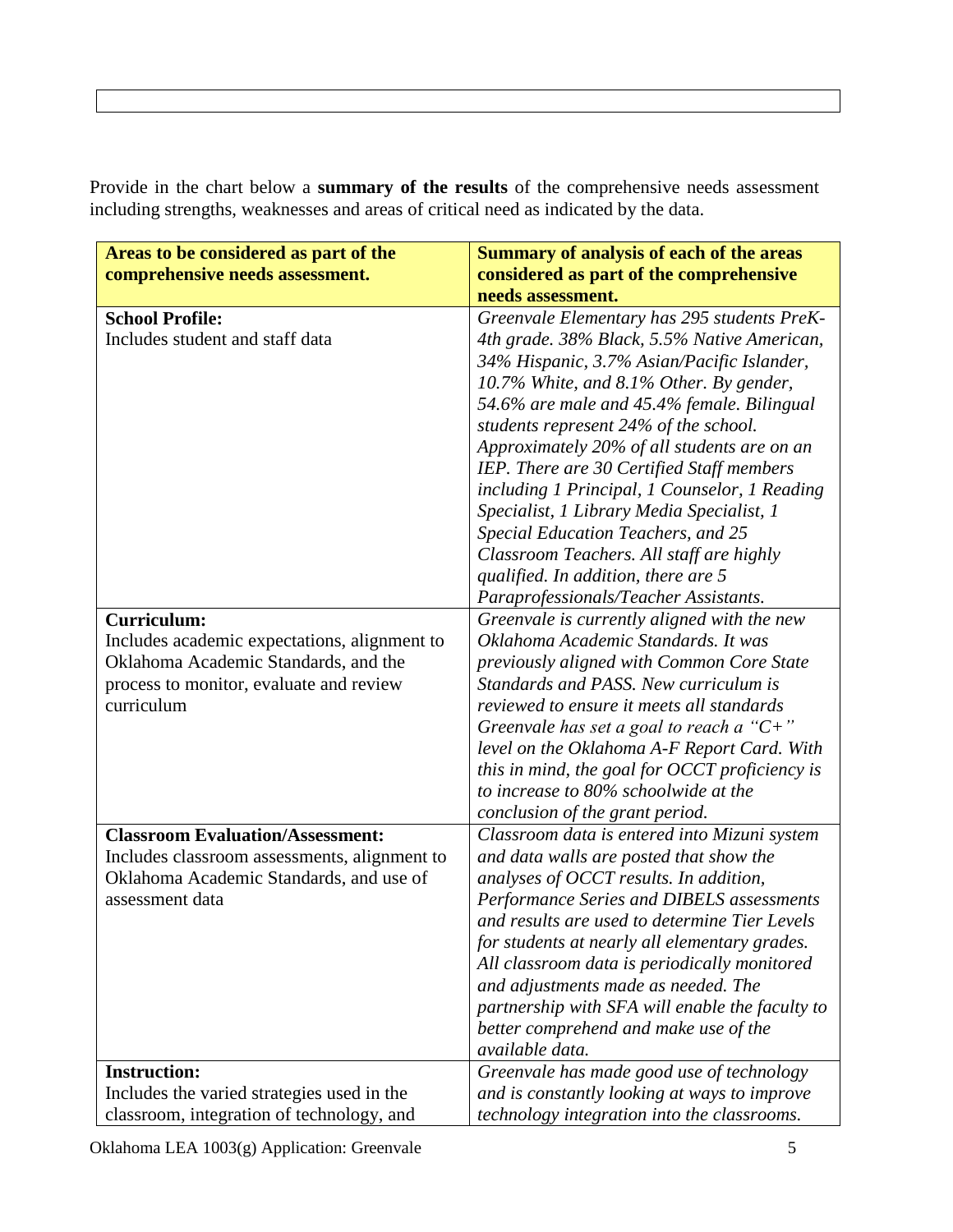| teacher collaboration                          | Interactive whiteboards are provided in each     |
|------------------------------------------------|--------------------------------------------------|
|                                                | classroom, and each teacher has an iPad and      |
|                                                | a desktop computer in their room. At this        |
|                                                |                                                  |
|                                                | elementary, mobile computer carts with iPads,    |
|                                                | and two computer labs are available for each     |
|                                                | class. Greenvale is in the process of adding     |
|                                                | additional student devices, so that all students |
|                                                | in grades 3-4 will have a device. Teachers are   |
|                                                | assigned to pods based on grade level and        |
|                                                | student proficiency leveling which meet          |
|                                                | monthly for collaboration. This collaboration    |
|                                                | time will expanded to 90 minutes weekly under    |
|                                                | the SIG grant.                                   |
| <b>School Culture:</b>                         | Greenvale strives to provide a safe, secure,     |
| Includes learning environment, leader and      | compassionate, and positive learning             |
| teacher beliefs, and value of equity and       | environment. We have focused on building and     |
| diversity                                      | reinforcing teacher-student relationships in the |
|                                                | last few years. Staff value each and every       |
|                                                | student, and respect the differences and         |
|                                                | uniqueness of each child. Staff work closely     |
|                                                | with district-wide support services such as the  |
|                                                | director of ADA/IEP assessment. As a Title I     |
|                                                | school, outreach in the community is expected    |
|                                                | and opportunities are provided regularly.        |
| <b>Student, Family, and Community Support:</b> | Greenvale encourages communication with          |
| Includes communication methods, engagement     | parents and the community. Methods of            |
| efforts, and parents as partners               | communication include parent-teacher             |
|                                                | conferences, parent meetings, School             |
|                                                | Messenger (phone bank system), notes,            |
|                                                |                                                  |
|                                                | marquee, direct teacher-parent contact, school   |
|                                                | website, and Facebook page. In addition, SFA     |
|                                                | offers and promotes several family and           |
|                                                | community engagement activities as part of       |
|                                                | this grant proposal.                             |
| Professional Growth, Development, and          | Greenvale has had extensive and high-            |
| <b>Evaluation:</b>                             | professional development, but has not yet        |
| Includes professional development plan,        | found an effective way to link it to the         |
| capacity building, and evaluation process      | classroom. A solution is needed to correlate     |
|                                                | professional development with instructional      |
|                                                | delivery. A major concern is creating an         |
|                                                | environment with a common language and           |
|                                                | methods of practice $-$ for all staff. Past      |
|                                                | activities have included Model Schools           |
|                                                | Conferences and MRL (Marzano) Teacher            |
|                                                | Academy. SFA provides an inclusive, whole-       |
|                                                | school approach to professional development      |
|                                                | that produces results. The "results" are what    |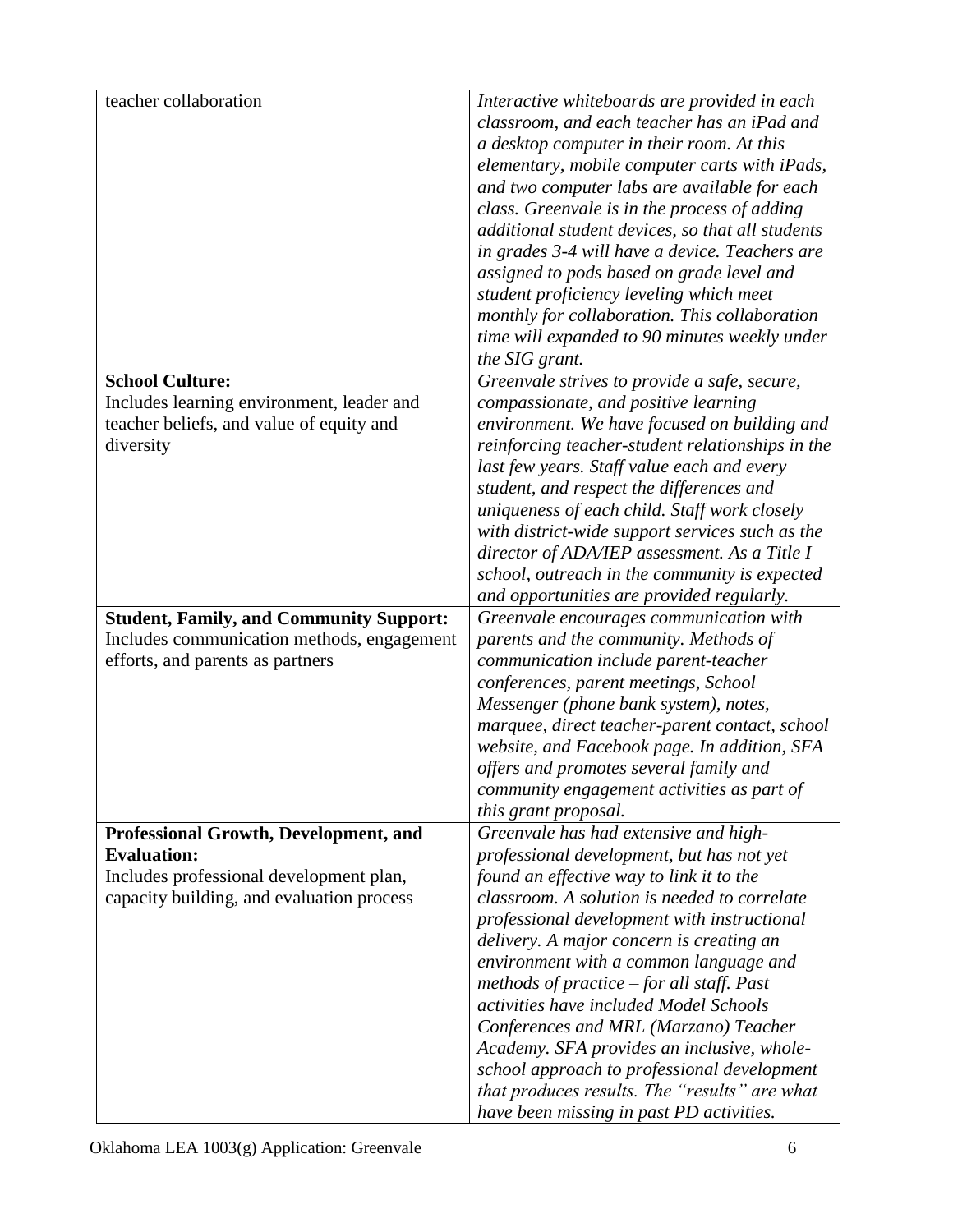| Leadership:<br>Includes process for decision making, policies<br>and procedures, and the shared vision                                                            | Knowledge gained is only useful if it is<br>applied. The current PD plan has<br>been evaluated and revised to focus on<br>activities that directly impact each and every<br>classroom.<br>The administration of Western Heights is<br>committed to collaborative decision making<br>that results in policies and procedures that are<br>for the betterment of the district. The recently<br>reorganized PLC at Greenvale will take the                                                                                                                                                                                                                                                                               |
|-------------------------------------------------------------------------------------------------------------------------------------------------------------------|----------------------------------------------------------------------------------------------------------------------------------------------------------------------------------------------------------------------------------------------------------------------------------------------------------------------------------------------------------------------------------------------------------------------------------------------------------------------------------------------------------------------------------------------------------------------------------------------------------------------------------------------------------------------------------------------------------------------|
|                                                                                                                                                                   | lead in much of the decision making as it<br>relates to the implementation of the SIG grant.<br>The staff at Greenvale are a cohesive unit.                                                                                                                                                                                                                                                                                                                                                                                                                                                                                                                                                                          |
| <b>Organizational Structure and Resources:</b><br>Includes use of resources, master schedule,<br>staffing, and teaming                                            | Resources are leveraged to provide the<br>optimal learning environment. Increased<br>instructional time is a key need, so extended<br>day programming in an afterschool setting is<br>being proposed as well as increased<br>instructional time for reading and math by<br>adjusting content allocation time (also<br>allowing more time for collaboration).<br>However, to initiate true whole-school reform,<br>additional resources are needed. The SIG<br>application requests an infusion of financial<br>resources to add intervention staff, intensive<br>professional development, curriculum<br>materials, and consultation with the SFA staff<br>for the implementation of a Whole-School<br>Reform Model. |
| <b>Comprehensive and Effective Planning:</b><br>Includes the process for collaboration, use of<br>data, development of school goals, and<br>continuous evaluation | The school improvement plan will be reviewed<br>and revised to accommodate the need for<br>collaboration, analysis of data, and the goals<br>as outlined in the Action Plan as part of this<br>application. Steps have been taken to improve<br>collaboration among faculty by adjusting class<br>schedules and increasing the amount and rigor<br>of professional development activities. Data<br>driven instruction is a key ingredient in the<br>SFA Whole-School Reform Model, and data<br>will be continuously gathered and monitored<br>to guide instruction. Success of the program<br>will be evaluated on a consistent basis with<br>modifications made as necessary.                                       |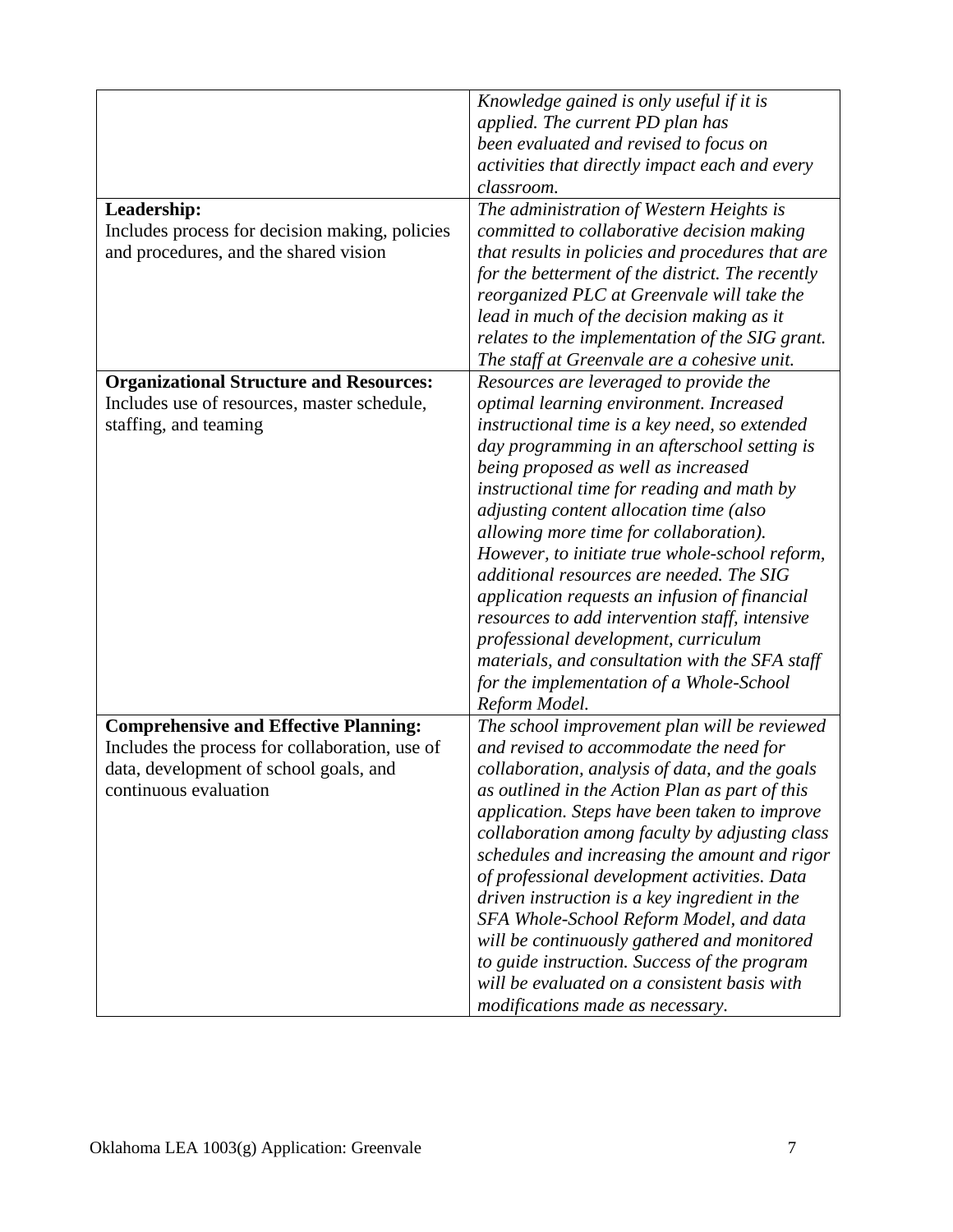## **SCHOOL IDENTIFICATION OF INTERVENTION MODEL**

In the space below, provide a **detailed narrative** describing how the selected intervention model was chosen and the correlation between the selected intervention model and the results of the comprehensive needs assessment.

*Identifying the Success for All (SFA) model began in June 2016 at an annual meeting with SDE school support staff. At that meeting, discussions turned to how a targeted intervention might aid schools looking to improve the quality of education provided as well as raise their standing on the state department's priority schools list. Currently, Greenvale is performing at an F-level. SDE staff suggested using one of the three US Department of Education's approved researchbased models and using SIG funding to begin the implementation of the model. SFA rose to the top of Western Heights' list because of its targeted intervention at younger grades: the area the district considers most in need. After two meetings with SFA staff and a site visit to a district in eastern Oklahoma currently working SFA, Greenvale committed to pursuing SDE school improvement funding to implement the program.*

*SFA's whole-school reform model aligns closely with the results of Western Heights' comprehensive needs assessment and targeted qualitative feedback solicited from the Greenvale community. The comprehensive needs assessment identified the following high priority areas to be addressed.*

- *Extended Day Programming*
- *Reading Intervention*
- *Math Intervention*
- *Technology Acquisition/Replacement/Integration*
- *Professional Development*
- *Relationships (Building relationships between staff and students)*

*SFA's whole-school reform model will help Greenvale significantly improve in each of these areas of need.*

## *Reading Intervention*

*Greenvale has identified the need for an improved reading intervention at all grade levels from PreK-6. The research-proven reading programs included in SFA's whole-school reform model will address this need in a comprehensive and coordinated manner. (See Evidence-Based, Whole-School Reform Model: Description of the Implementation)*

# *Math Intervention*

*Greenvale has identified the need for an improved math intervention at higher elementary levels*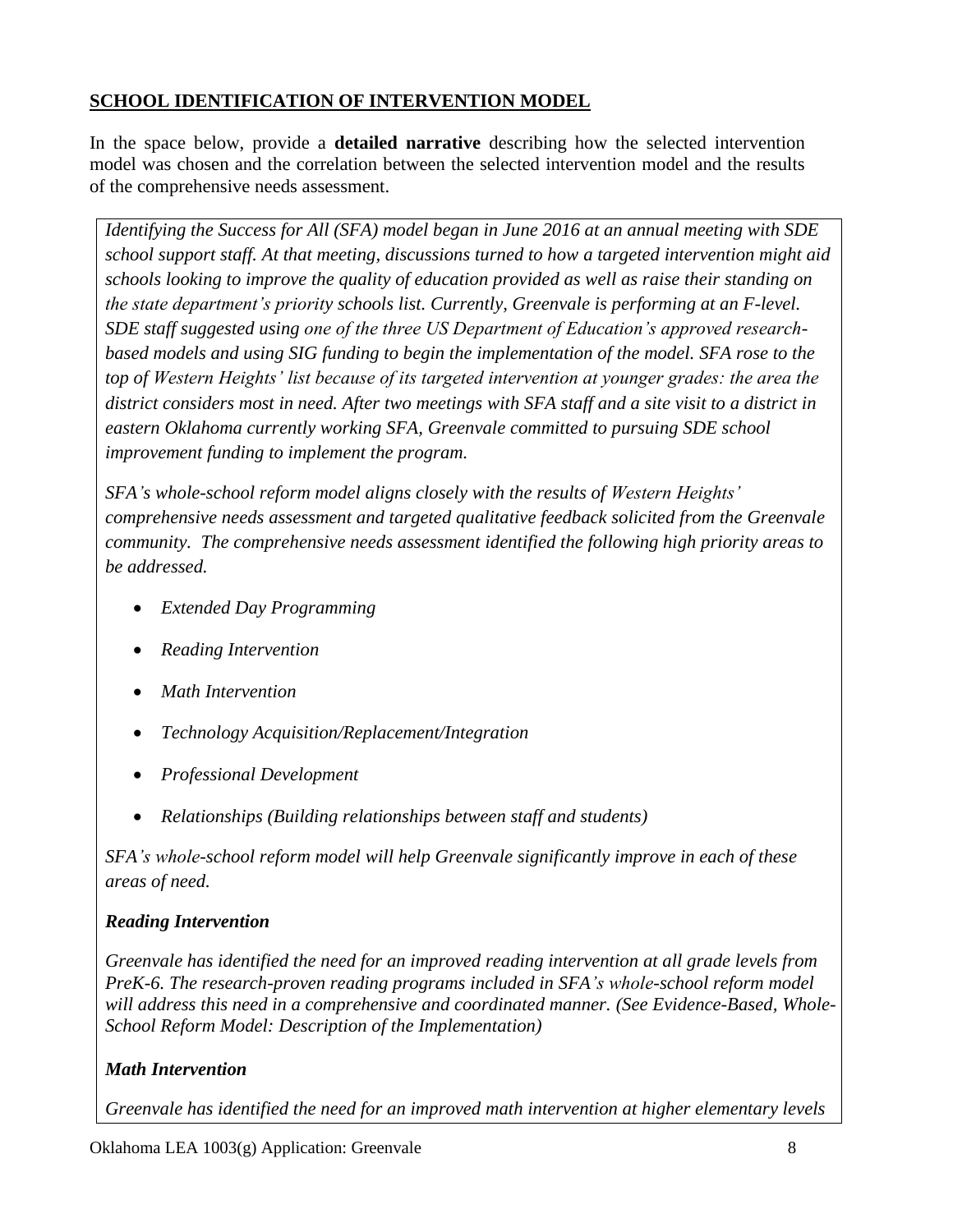*(3rd and4th grade). SFA's PowerTeaching math program is an instructional multiday framework for these grade levels and provides teachers with a clear and simple structure for framing their mathematics instruction no matter which curriculum or textbook they use. (See Evidence-Based, Whole-School Reform Model: Description of the Implementation) In addition, SFA's professional development for teachers, with its emphasis on the Cycle of Effective Instruction and cooperative learning will enhance math instruction at all levels.*

## *Extended Day Programming*

*Greenvale has a need to continue extended day programming including student support for reading and technology. SFA's on-line tutoring program, Lightning Squad, can be implemented during the extended day program. Lightning Squad is a web-based reading-intervention program for struggling readers. Tutors use Lightning Squad to assess students, develop instructional plans, and deliver effective, fun instruction. Lightning Squad provides the assessment, planning, and instructional tools for one-to-one tutoring or small group tutoring. In either case, Lightning Squad will provide reading instruction and practice at the 1st-3rd grade levels and address skill development in phonemic awareness, phonics, vocabulary, fluency, and comprehension. Lightning Squad instruction is aligned to the classroom objectives being taught in the SFA Reading curriculum.*

## *Technology Acquisition/Replacement/Integration*

*Technology is tightly integrated into SFA's whole-school reform model. SFA's PreK-8 programs (Curiosity Corner, KinderCorner, Reading Roots, Reading Wings, Reading Edge, PowerTeaching) are available as interactive white board lessons. Lightning Squad, is a web*based program that supports tutoring in reading at the 1<sup>st</sup>-3<sup>rd</sup> grade levels. SFA's Member *Center is an online tool for data collection, planning, and coaching. (See Evidence-Based, Whole-School Reform Model: Description of the Implementation) Implementation of SFA's whole-school reform model will enable Western Heights to effectively and coherently deploy technology to deliver instruction, conduct strategic planning, and provide professional development.* 

## *Professional Development*

*Robust professional development and on-site coaching are critical components of SFA's wholeschool reform model. SFA will provide introductory workshops for all of SFA educational programs and school-wide initiatives. SFA coaches will follow up this initial training with regular site visits to provide on-going support to teachers and school leaders. Additional SFA PD will align with our PLC structures perfectly. (See Evidence-Based, Whole-School Reform Model: Description of the Implementation)*

### *Relationships (Building relationships between staff and students)*

*Greenvale has identified the need for improved relationships between staff and students. The Schoolwide Solutions component included in SFA's whole-school reform model will help address*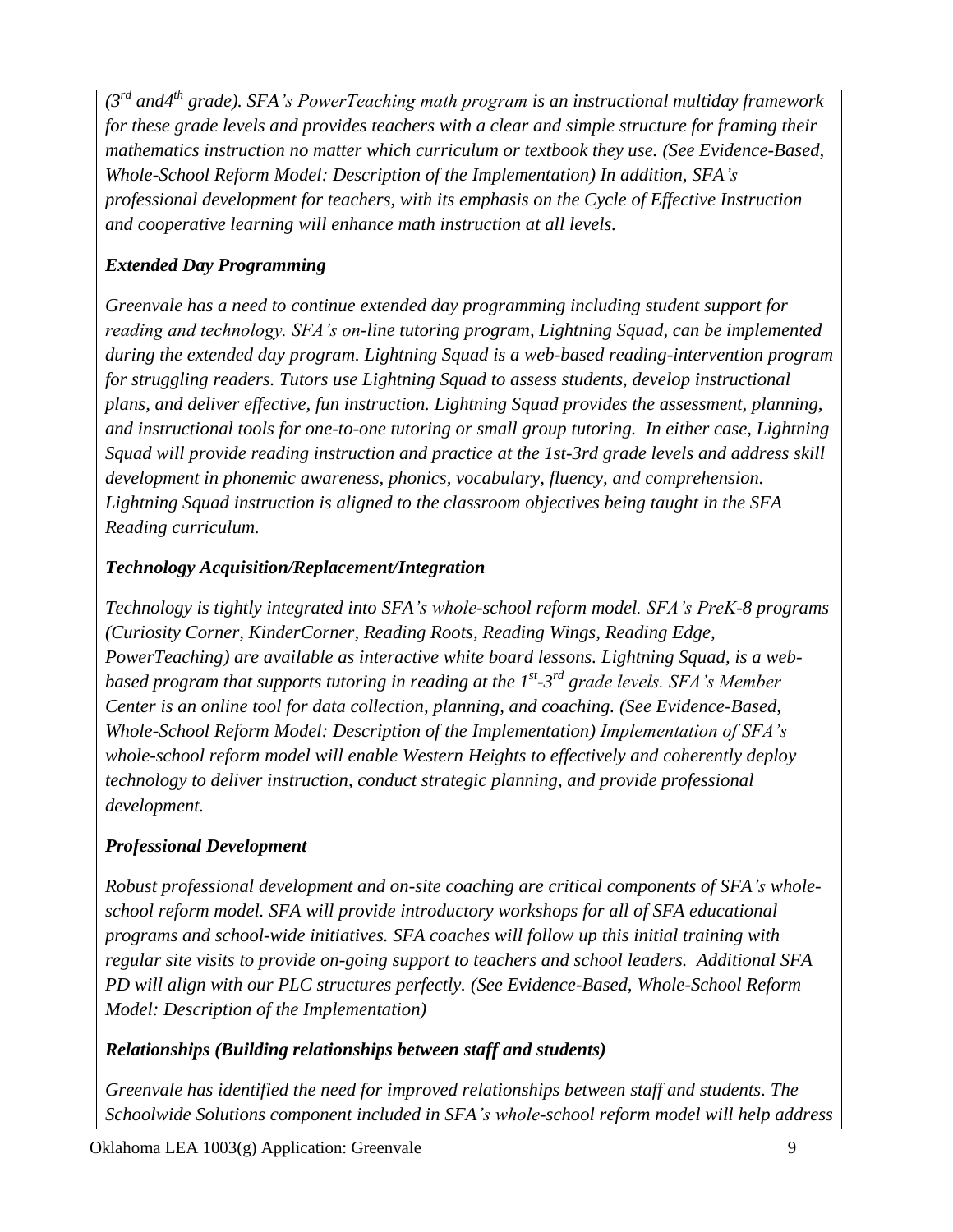*this need and improve staff/student relationships, as well as student/student relationships.* 

*Schoolwide Solutions teams design a schoolwide behavior-management plan based on the needs of each school. This approach includes:*

- *Pro-social skills*
- *Proactive behavior management,*
- *Behavior-tracking mechanisms,*
- *Behavior-management workshops,*

*Getting Along Together (GAT) is also implemented as a key piece of the Schoolwide Solutions component. Through GAT, students learn to use and master interpersonal and social problem solving skills. GAT teaches students strategies to manage their behavior, focus their thinking, build positive social relationships, and understand and deal with their feelings.*

*All staff members, including the principal and other administrators, are trained and involved in the Getting Along Together process. This collaborative involvement promotes an effective, consistent schoolwide structure that is reinforced throughout the year.*

# **SCHOOL SMART GOALS**

Complete the charts below by providing annual SMART Goals for four (4) consecutive years in Reading/Language Arts, Mathematics, and Graduation Rate (if applicable) for the All Students subgroup. See the Application Instructions for the School Section for more information on SMART Goals.

## **SMART Reading/Language Arts Goals**

Goal for 2017-2018: 75% of all students in grades 3-4 at Greenvale will score proficient or above in reading as measured by the Oklahoma Core Curriculum Tests.

Goal for 2018-2019: 80% of all students in grades 3-4 at Greenvale will score proficient or above in reading as measured by the Oklahoma Core Curriculum Tests.

Goal for 2019-2020: 85% of all students in grades 3-4 at Greenvale will score proficient or above in reading as measured by the Oklahoma Core Curriculum Tests.

Goal for 2020-2021: 90% of all students in grades 3-4 at Greenvale will score proficient or above in reading as measured by the Oklahoma Core Curriculum Tests.

Rationale: Based on preliminary reports from Measured Progress, 47% of students in grades 3-4 at Greenvale scored in bottom quartile on the Oklahoma Core Curriculum Tests for the 2015- 2016 school year. The goals are attainable based on awarding of SIG, and the support and implementation of the SFA Whole-School Reform Model.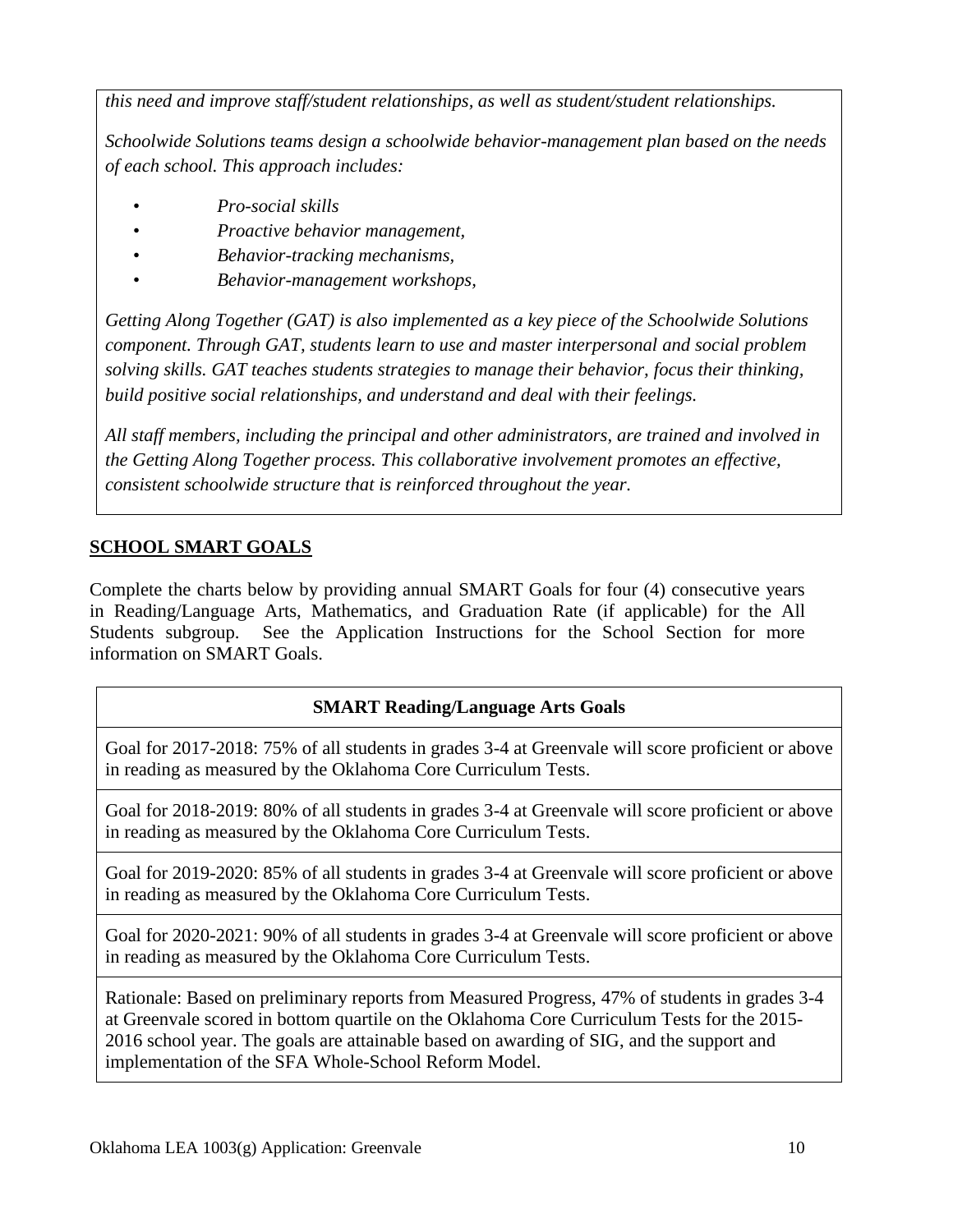### **SMART Mathematics Goals**

Goal for 2017-2018: 68% of all students in grades 3-4 at Greenvale will score proficient or above in math as measured by the Oklahoma Core Curriculum Tests.

Goal for 2018-2019: 73% of all students in grades 3-4 at Greenvale will score proficient or above in math as measured by the Oklahoma Core Curriculum Tests.

Goal for 2019-2020: 78% of all students in grades 3-4 at Greenvale will score proficient or above in math as measured by the Oklahoma Core Curriculum Tests.

Goal for 2020-2021: 83% of all students in grades 3-4 at Greenvale will score proficient or above in math as measured by the Oklahoma Core Curriculum Tests.

Rationale: Based on preliminary reports from Measured Progress, 53% of students in grades 3-4 at Greenvale scored in bottom quartile on the Oklahoma Core Curriculum Tests for the 2015- 2016 school year. The goals are attainable based on awarding of SIG, and the support and implementation of the SFA Whole-School Reform Model.

### **SMART Graduation Rate Goals**

Goal for 2017-2018: N/A

Goal for 2018-2019: N/A

Goal for 2019-2020: N/A

Goal for 2020-2021: N/A

Rationale: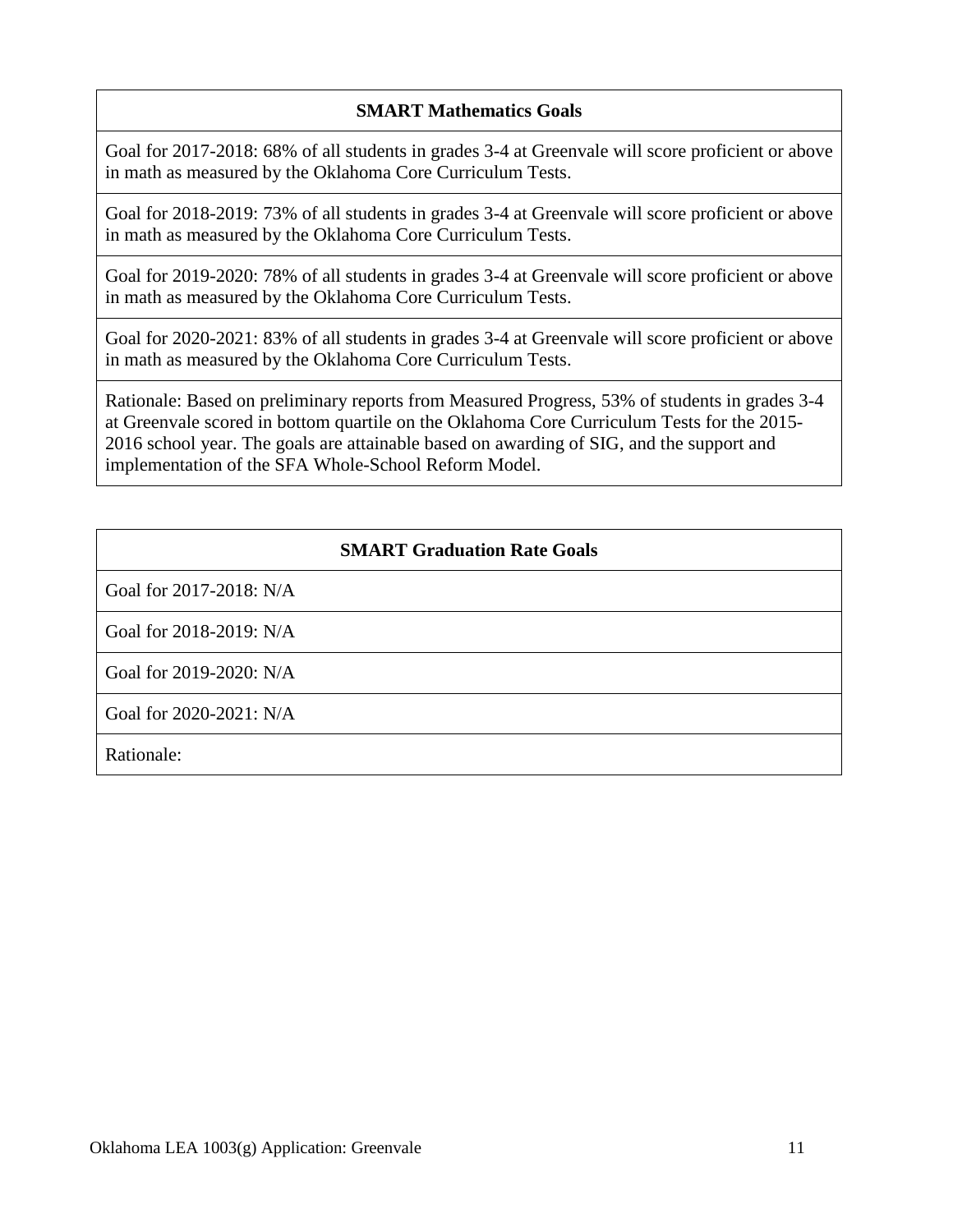## **INTEGRATION OF SERVICES**

Complete the following Integration of Services chart showing how the school will align any other federal, state, and local resources to the selected intervention models. You may add boxes as necessary. Examples can be found in the Application Instructions: School Section.

| <b>Resource</b>                                   | Alignment with 1003(g)                                                                                                                                                                                                                                                                                             |
|---------------------------------------------------|--------------------------------------------------------------------------------------------------------------------------------------------------------------------------------------------------------------------------------------------------------------------------------------------------------------------|
| Title I, Part A                                   | Salaries for elementary instructional and<br>$\bullet$<br>curricular administration staff                                                                                                                                                                                                                          |
|                                                   | <b>Portion of salary for Director of Community</b><br>$\bullet$<br>Resources as part of the family and<br>community outreach efforts under SFA                                                                                                                                                                     |
|                                                   | Provide needed services for homeless<br>$\bullet$<br>and/or migrant children                                                                                                                                                                                                                                       |
|                                                   | Assist with extended day programming that<br>provides tutor-based supplemental literacy<br>and mathematics instruction for struggling<br>learners, and to reinforce and provide<br>assistance for literacy and mathematics<br>skills acquisition                                                                   |
| Title II, Part A                                  | Stipends for teachers attending professional<br>development                                                                                                                                                                                                                                                        |
|                                                   | Registration and travel for teachers and<br>٠<br>SFA school-level implementation staff (aka<br>the Turnaround Officers also called the SFA<br>Facilitators) along with the Solutions Team<br>Leader, and school principals to attend New<br>Leaders Institute in Year 1 and Experience<br>Site Conference annually |
|                                                   | Salary for elementary instructional and<br>curricular administration staff to provide<br>ongoing professional development and<br>coaching                                                                                                                                                                          |
| Title III, Part A                                 | Professional development on implementing<br>and supporting strategies for English<br>Language Learners placed in SFA                                                                                                                                                                                               |
|                                                   | Supplemental instructional materials for<br>ELL to extended school hours                                                                                                                                                                                                                                           |
| Title VI, Subpart 1 or 2 of Part B, if applicable | N/A                                                                                                                                                                                                                                                                                                                |
| <b>Other Federal Resources</b>                    | Child Nutrition Program will participate in<br>$\bullet$                                                                                                                                                                                                                                                           |
| <b>Child Nutrition Program</b>                    | and provide an After School Snack<br>Program (ASSP) for students in an                                                                                                                                                                                                                                             |
| After School Snack Program                        | extended-day setting. This will assist                                                                                                                                                                                                                                                                             |

Oklahoma LEA 1003(g) Application: Greenvale 12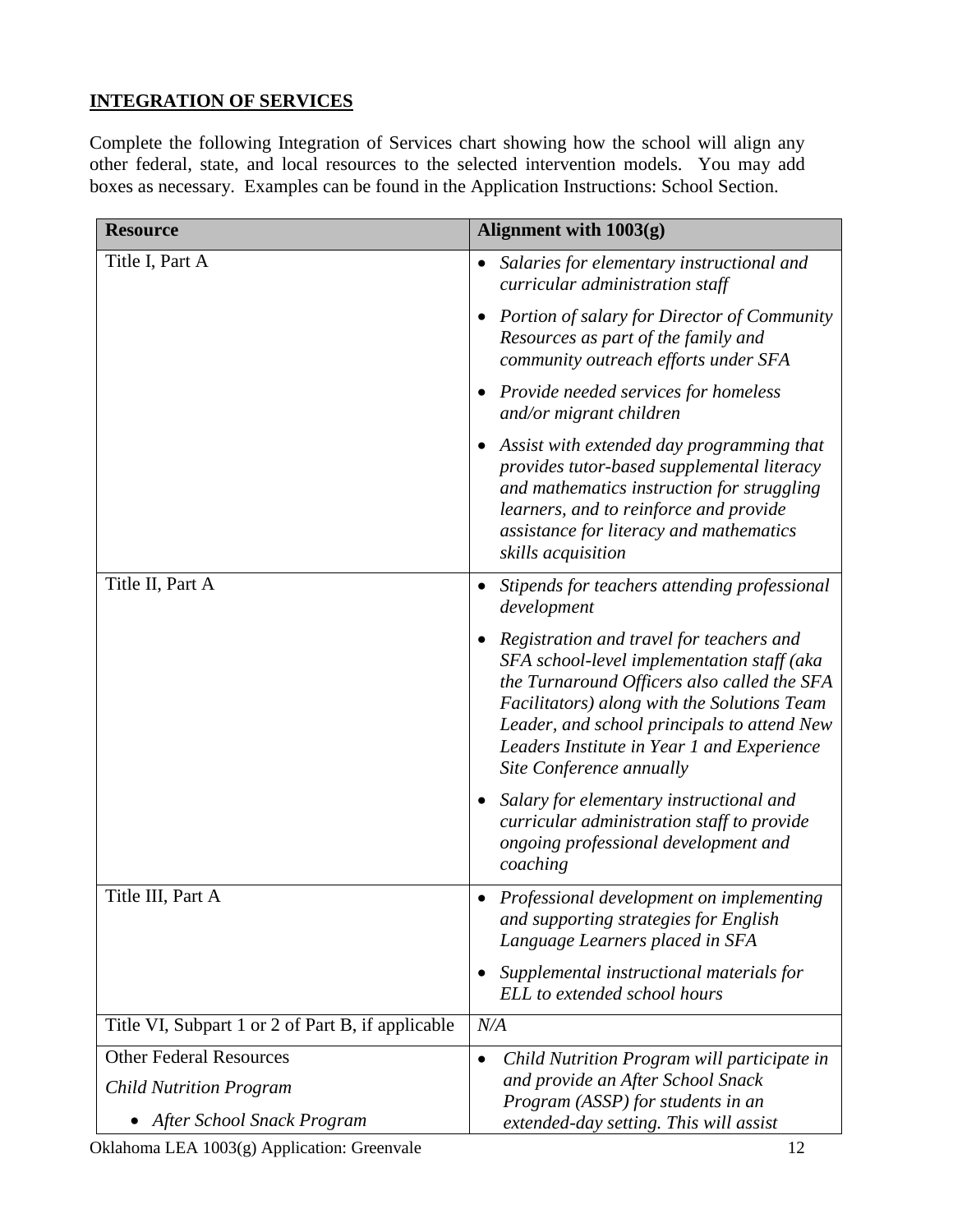| Summer Food Service Program                                | students as they participate in after-school<br>supplemental reading and math instruction.                                                                                                                                                                                      |
|------------------------------------------------------------|---------------------------------------------------------------------------------------------------------------------------------------------------------------------------------------------------------------------------------------------------------------------------------|
|                                                            | Child Nutrition Program will sponsor and<br>participate in the Summer Food Service<br>Program (SFSP). Provide breakfast and<br>lunch for students in need of remediation<br>and support through a Summer School<br>program focusing on literacy and<br>mathematics instruction. |
| <b>State Resources</b><br><b>Reading Sufficiency Funds</b> | Supplemental instructional materials for<br>extended school hours                                                                                                                                                                                                               |
| <b>Professional Development</b>                            | Assist in provision of professional<br>development activities that will implement<br>with fidelity the key provisions of the<br>Success for All framework. Items that may<br>be included are: registration fees, stipends,<br>materials, and travel expenses.                   |

## **SCHOOL MODIFICATION OF POLICIES AND PROCEDURES**

In the space below, provide a narrative describing the steps the school has taken or will take to modify its policies and procedures to enable the schools to effectively implement the selected intervention models.

*At this time, Greenvale Elementary does not need to modify its policies and procedures to implement the whole-school reform model. Western Heights will contract with SFAF under normal contractual guidelines and procedures established by the State of Oklahoma for school district administration.*

## **SCHOOL SUSTAINABILITY EFFORTS**

In the space below provide the school plan for sustaining the reform efforts after the funding period ends. Provide in the narrative, evidence of the following:

- All stakeholders were involved in the planning phase and will share leadership throughout the implementation;
- There are written plans in place for transitions, including staffing, funding, exit of external providers and changes in leadership;
- The LEA has a strategic plan in place for professional development to sustain the implemented strategies to improve student achievement;
- The LEA has processes in place to establish a schedule that will allow for teacher collaboration and teaming to produce effective delivery of instruction;
- The school has in place a strategic planning process utilizing an online integrated planning and coaching tool;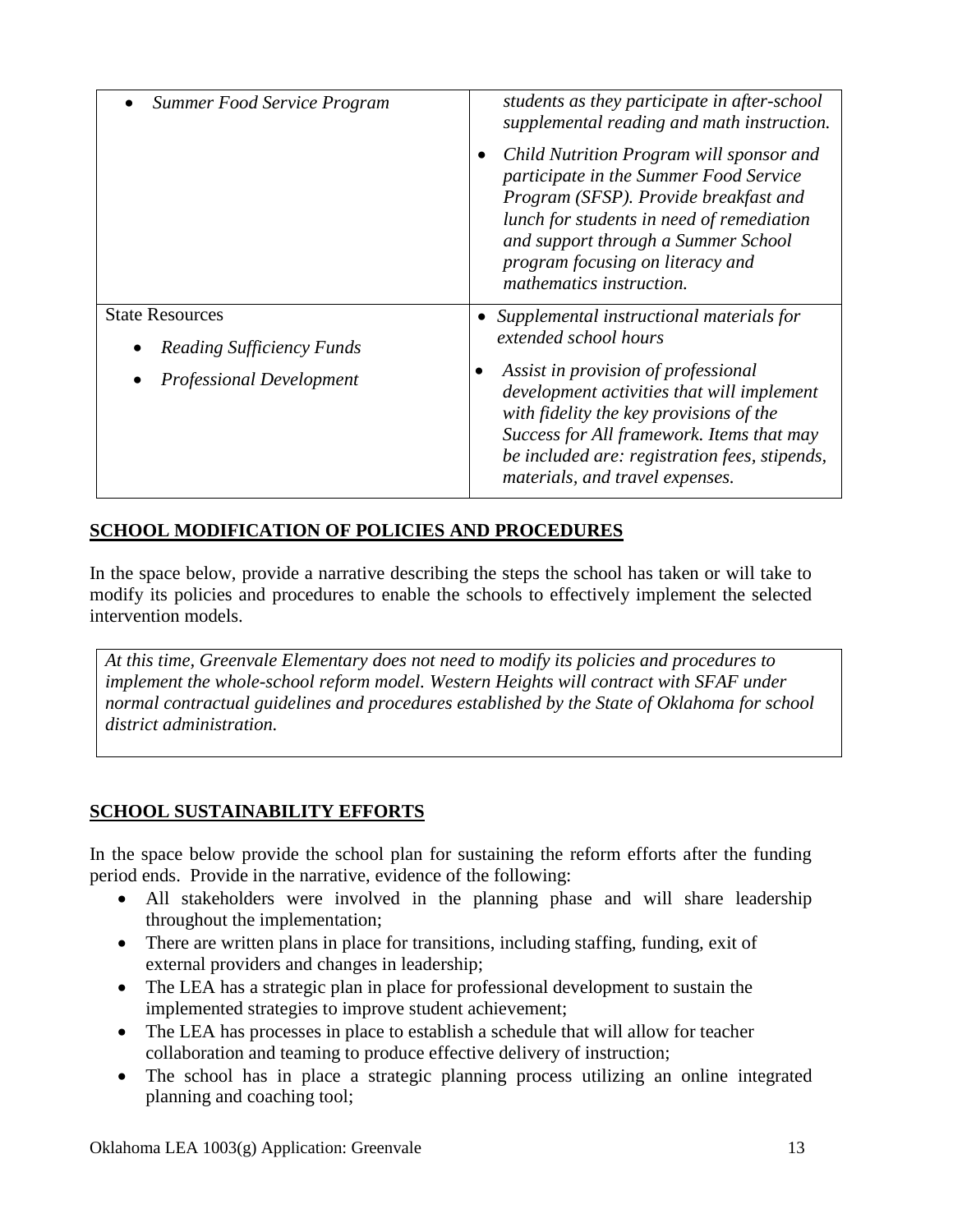- The school has a system of formative and summative data collection in place, including benchmarks;
- Other funding sources have been secured or are being actively sought to enable the school to continue the reform efforts and initiatives; and
- The Title I, Part A schoolwide plan includes goals and action steps that will sustain reform efforts.

*Greenvale Elementary is an urban, high poverty, minority-majority school serving PreKindergarten to 4th grade. It is on the northern end of Western Heights Schools in the southwest side of Oklahoma City with just under 600 300 students. Over the last 15 years, the district has passed a series of very successful bond issues, which has allowed it to address technology and other infrastructure concerns and to renovate or rebuild all schools including Greenvale, which has been rennovatedis in a new building. The faculty and staff of Greenvale bring a diverse set of experiences in education and the community at-large. The school took steps to involve all stakeholders during the planning phase for selecting SFA as an evidence based, whole-school reform model. A needs assessment was initially collected from teachers, support staff, students, parents/guardians, and community members to determine the priorities of the district. This assessment is actually a continual process as part of the federal funds the district receives annually, including Title I. A special planning team was formed to analyze the results of the needs assessment and provide direction in the pursuit of a School Improvement Grant. This planning team has worked in collaboration with the Professional Learning Communities (PLC) for each participating school site, which has also included an increased engagement with parents and community partners through the required community stakeholders meetings that are part of Title I funds. School visits to a SFA school in Oklahoma were conducted by Greenvale staff to observe instruction and assess implementation expectations. Following the visits, Greenvale decided to move forward and be included in the SIG application from the district level. From these engagements, the Whole-School Reform Model with SFA as a partner was developed. Greenvale will continue to coordinate with these stakeholders through meetings, surveys, family/community events, and other measures for the term of this grant and years following to insure the sustainability of the progress achieved. (See Evidence-Based, Whole-School Reform Model: Description of the Implementation)* 

*Transition plans are in place that address and delineate the roles of those in leadership positions, should there be a change in individuals. In addition, SFA provides ongoing training for current and new leadership positions. The partnership with SFA strengthens and helps create seamless transitions should they arise. SFA also is a form of "Train the Trainer" regarding instructional approaches to reading and math. Any new instructional staff will benefit from peer coaching and be supported by intensive introductory professional development provided by the district and SFA. Any first-year staff and/or intern teachers will also be supported by staff from Oklahoma State University College of Education, which the district has long partnered. Continued direction and oversight that will assist with any transitions will be the responsibility of the newly defined and reorganized PLCs.*

*SFAF will provide professional development over the course of the SIG grant to enable Greenvale to build the internal capacity to sustain the implemented strategies to improve student achievement. Key leadership staff receive additional training in the GREATER Coaching process, which provides the skills and practice to provide coaching to colleagues using a datadriven decision-making model. GREATER Coaching enables schools to build the internal*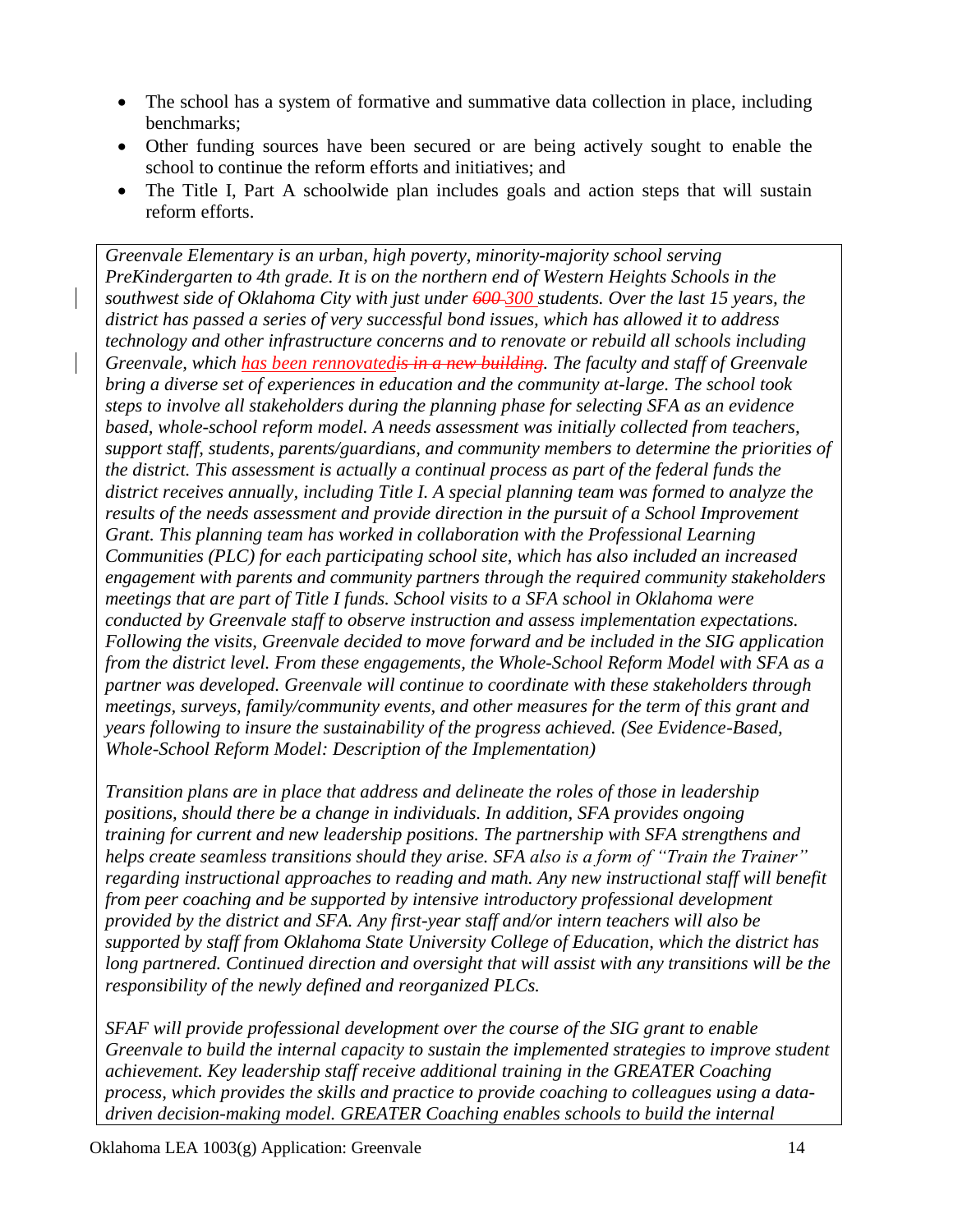*capacity to sustain the whole-school reform model in later years, with minimal support from SFA. The GREATER Coaching process is accompanied by a goal-focus process aligned to the Oklahoma State Data Inquiry Process that helps leaders and staff analyze data, determine areas of strength and concern, investigate root causes, determine actions, and verify results. The level of professional development with SFA tapers off during the four years of the SIG grant to a level appropriate for experienced sites focusing on refinement of the implementation. By the end of Year 4, Greenvale will exercise the option of maintaining a minimal association with SFAF in order to obtain online data tools support, updates to program materials, access to online professional learning communities and yearly conferences, and limited onsite support based on how schools are achieving their SMART goals. It is expected that Greenvale will be achieving these goals before Year 4 and be well positioned to support the refinement of the model with their own staff and only minimal support from SFAF. Beyond the four years of the SIG grant Greenvale will continue to partner with SFAF to provide this refinement level of professional development and support. (See Evidence-Based, Whole-School Reform Model: Description of the Implementation)* 

*As previously mentioned, Western Heights will develop and modify class schedules, so that instructional staff are provided a minimum of 90 minutes for collaboration each week. This will be mandated across the district. Per SFA requirements, Greenvale will continue to schedule early release to allow for even more collaboration. Further collaboration will be an integral part of the extensive and timely delivery of professional development. This will aid in the district goal of refining the role and implementation of PLCs. Collaboration activities will include the support for team teaching and other collaborative activities. SFA requires and expects this type of collaboration as part of the Whole-School Reform Model. As a part of implementing SFAs Whole-School Reform Model, Greenvale will use SFA's Member Center, an online tool for data collection, planning, and coaching. (See Evidence-Based, Whole-School Reform Model: Description of the Implementation)*

*Western Heights utilizes Mizuni data collection and management tools. Mizuni provide an integrated, open-source system for data and standards warehousing. It also allows for culling curriculum and assessment resources into tables and visualization tools like charts, graphs, and indicator icons. Mizuni is a versatile resource that allows staff to analyze demographic, benchmark, formative, and survey data. The data collected is then sorted and categorized for placement on each individual teacher's data wall. Further data walls congregate data for different grade levels and the school as a whole. SFA Member Center collects Reading planning information and formative SFA data points, allowing teachers to use data to drive their instruction. This is a perfect complement to the Mizuni data collection system. SFA coaches will work with Western Heights staff to review and analyze this, along with SFA Member Center data, to set goals, and create action plans to ensure student achievement (See Evidence-Based, Whole-School Reform Model: Description of the Implementation). Additional data on teacher and administrator performance will be collected as part of the evaluation for Teacher and Leader Effectiveness utilizing both the Tulsa Teacher and Leader assessment models.* 

*After the four year term of the SIG grant has ended, Greenvale will seek to channel its available funds including securing other funding sources to continue efforts under the Whole-School Reform Model and continue the partnership with SFAF to provide the professional development and support necessary to sustain the program that is in place. Planned funding sources include Title I, Title II (as REAP), Title III, and other state/local funds that are available.*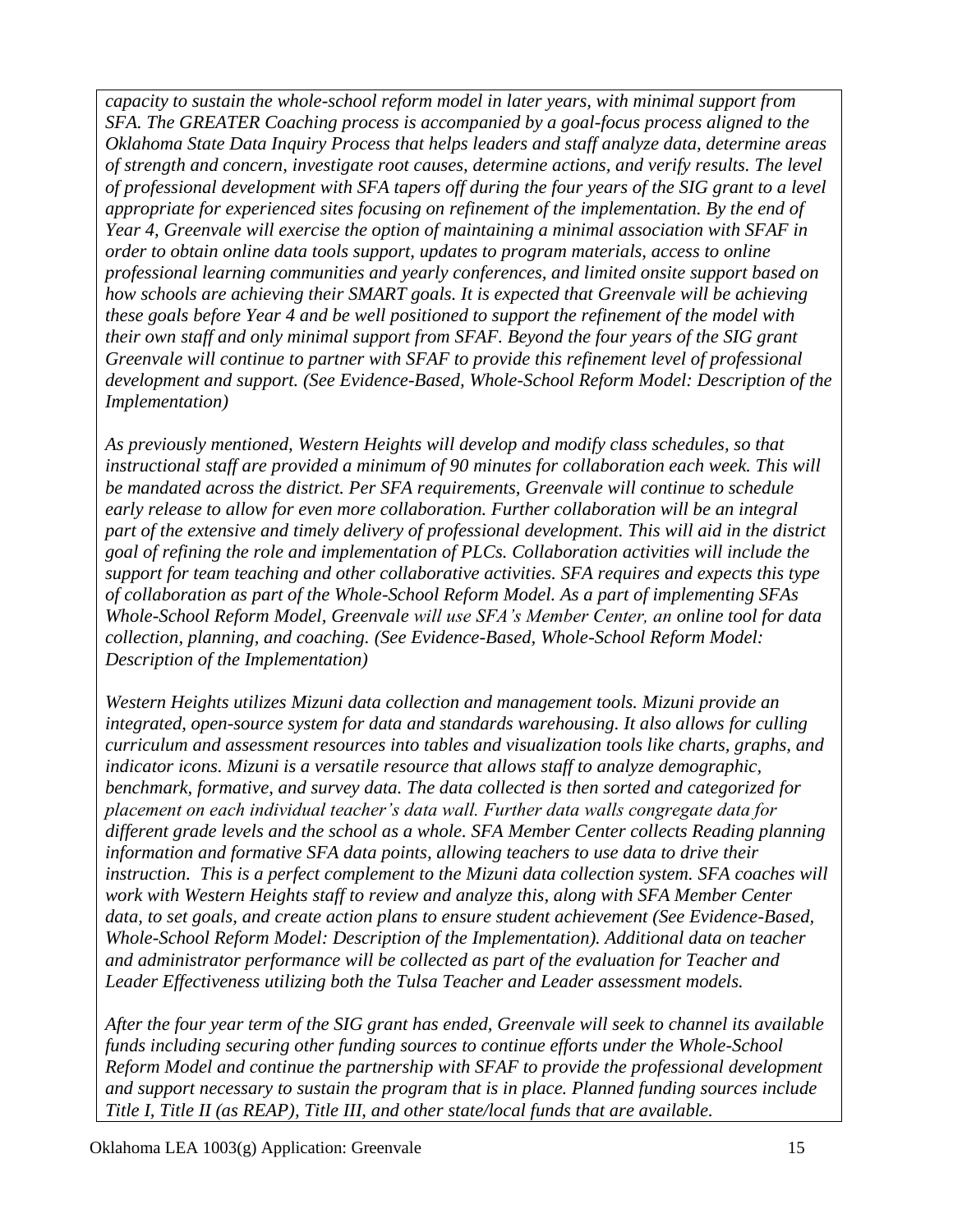*The schoolwide plan is currently approved by the Oklahoma State Department of Education, but will undergo revision based on elements of the SIG grant application and as part of the new application process in the OSDE Grants Management System. The goals and action steps as outlined in the SFA Whole-School Reform Model (See Evidence-Based, Whole-School Reform Model: Description of the Implementation and Action Plan) will be incorporated into the revised schoolwide plan. The increased responsibility of the PLC and Title I committee will undertake the task of revising the schoolwide plan and addressing the goal and action steps that need to be taken.*

## **SCHOOL ACTION PLAN FOR ENGAGING FAMILY AND COMMUNITY**

In the space below, provide a narrative that describes, in detail:

- 1. How the school involved and received commitment of support from all stakeholders in activities related to decision-making, choosing an intervention model, and/or development of the model's design.
- 2. The school' plan for engaging families on an ongoing basis throughout the implementation of the selected intervention model.

*The district took steps to involve all stakeholders during the planning phase for selecting SFA as an evidence-based, whole-school reform model. Discussions about a needs assessment can be found in other sections of this application as well as the use of team planning to move programmatic ideas and initiatives forward. Moving forward, Greenvale will continue to coordinate with stakeholders through meetings, surveys, family/community events, and other measures for the term of this grant and beyond to insure the sustainability of the progress achieved.*

*The parent and family involvement in school committees will be one of the strategies that is implemented in Year I as a part of the schoolwide solutions component of the program, and this will continue throughout Greenvale's implementation of SFA's whole-school reform model. (See Evidence-Based, Whole-School Reform Model: Description of the Implementation below)*

*Participants in the parent and family involvement component work to identify what family activities could have the greatest impact on the students' success and then design implementation plans that are engaging to their community.*

*Members of this team participate in quarterly meetings. They identify the needs of specific parent/family groups and design plans to implement the initiatives that most meet those needs. During training, these participants gain a greater understanding of the needs of the families in the community and how the school can best meet those needs, keeping in mind the best academic interests of the students. (See Evidence-Based, Whole-School Reform Model: Description of the Implementation below)*

*Several essential elements that are based on best practices and research are designed to involve families in the ways that best support the students, teachers, and the school. Some of these*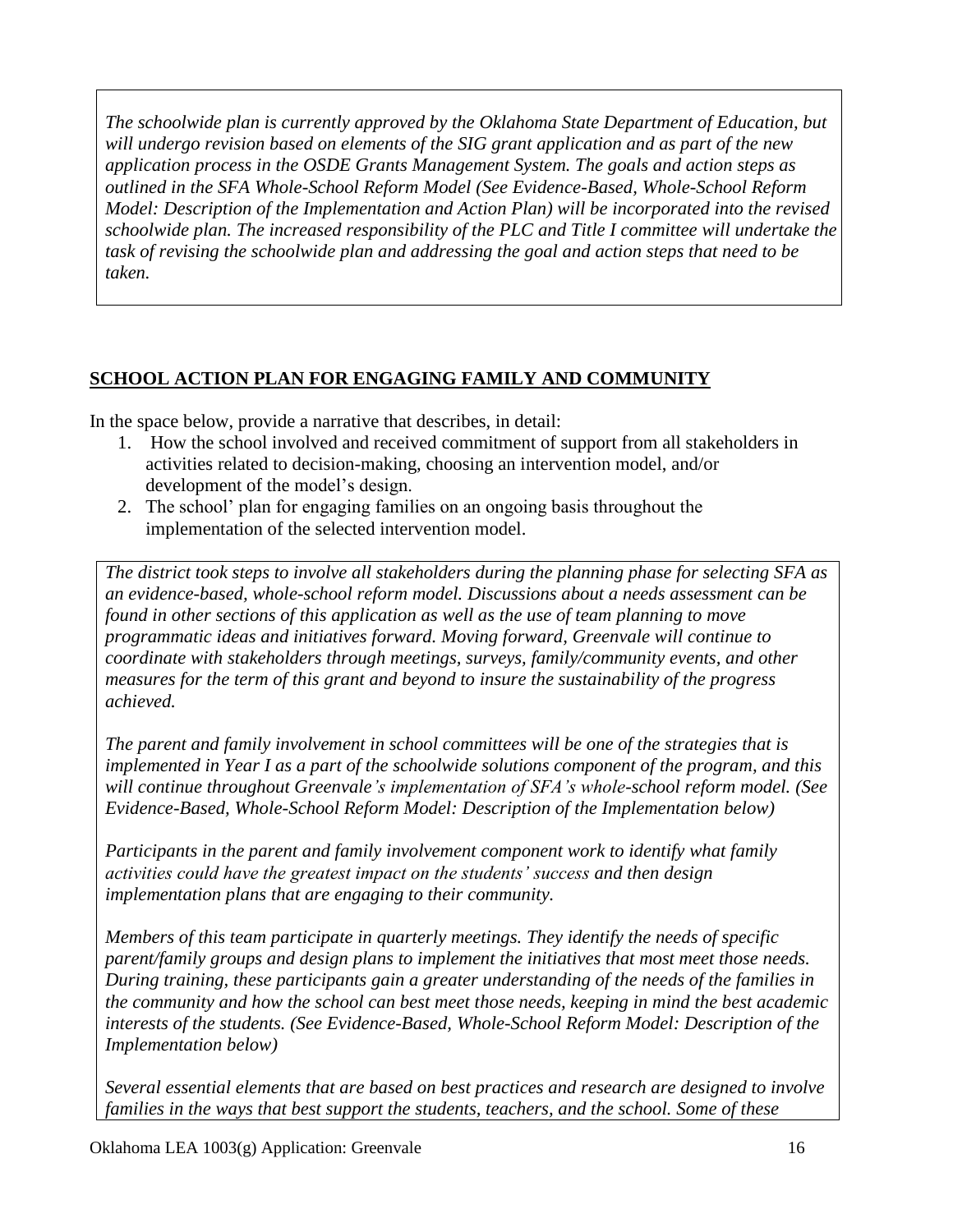#### *essentials are:*

- SFAF Success Cards: Success Cards are brightly colored postcards sent to a parent at *least twice a year. These cards give an unsolicited compliment to the parent's child based on a recent accomplishment. Success Cards are one of many proven methods of reaching previously disengaged parents.*
- *Positive Home Visits: Similar to the Success Cards, Positive Home Visits are meant to communicate good news to the parent regarding their child. The physical presence of the teacher at the family's home, however, establishes an even greater level of trust between the parent and teacher. The family feels that they have engaged the teacher on a much more personal level, and the parent is empowered to be the one directing the conversation, rather than just being the guest at the school.*
- *Second Cup of Coffee: This is an event that occurs once every quarter, and caters to the time constraints experienced by many working parents. Coffee is set up in the vestibule of the school, and parents are encouraged to stop and have a cup before heading off to work. Members of the Leading for Success teams and other staff are available to greet parents and discuss upcoming projects of interest. Results have shown that these small events go a long way in establishing a positive relationship between staff and parents.*
- *Read and Respond: Read and Respond facilitates parental involvement by requiring them to read with their child for 20 minutes each school night. At early grade levels, the parent usually must sign a form confirming that their child read their homework, while higher levels require basic summary and analysis of the material.*
- *Volunteer Listeners: A volunteer listener is generally an adult who is willing to listen to a few children read. The goals are the same as with Read and Respond, so the reader needs an adult to listen, give encouragement, and, most importantly, give praise for a job well done. Staff members, older students, other parents, college students, retirees, and business and community partners should all be considered as possible listeners.*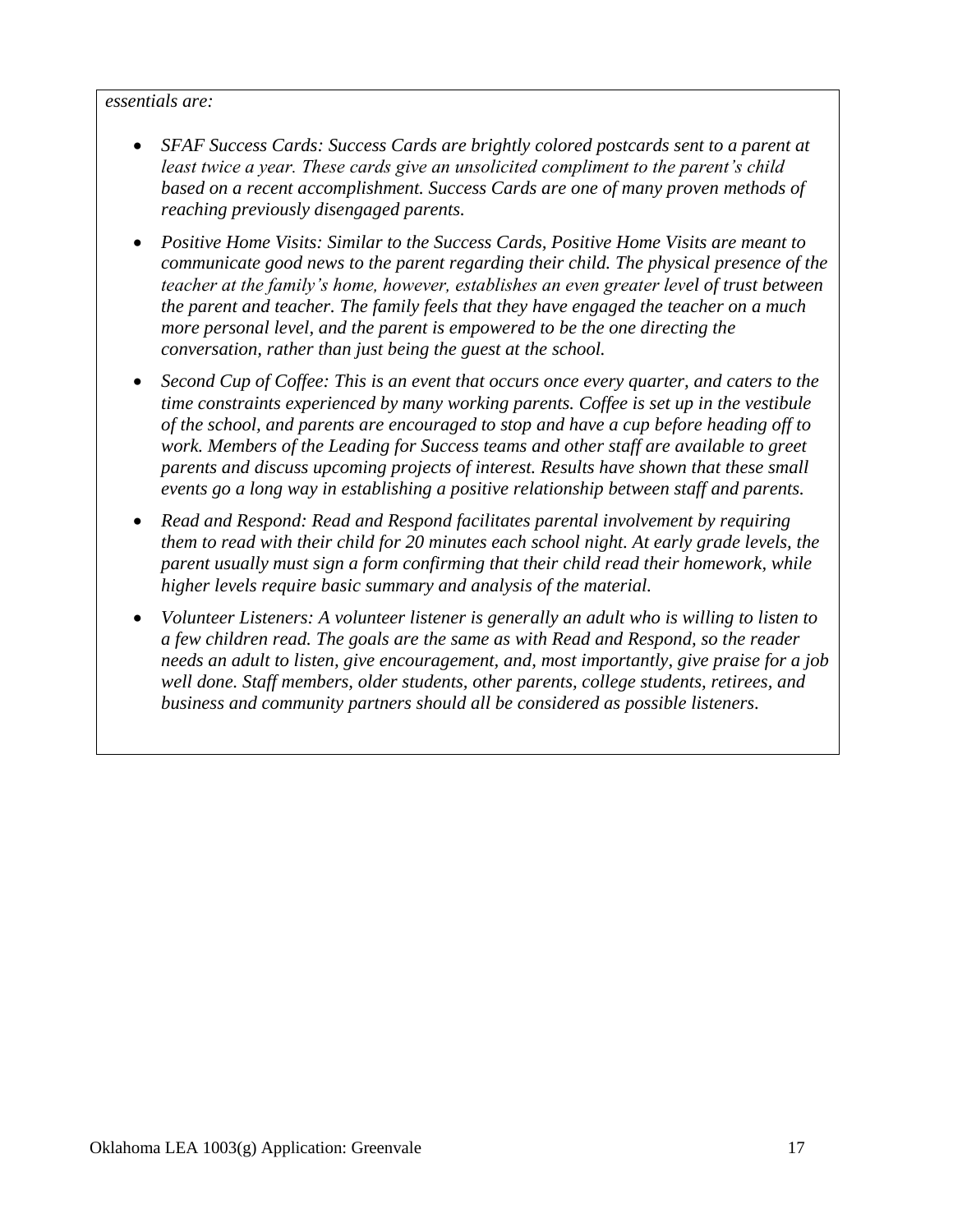### **SCHOOL ACTION PLAN**

For each Priority and/or Focus School, complete an annual action plan for each year over the period of availability of the grant for the selected intervention model. Be specific and provide detailed information regarding action steps, timelines, and person(s) responsible. Action plans can be expanded as needed.

| <b>Name of School:</b><br><b>Greenvale Elementary at Western Heights Public Schools</b>                                                                                                                                                                                                                                                                                                                                                                                             |                                                                                                                                                                                                                                                                                                                                                                                                                                                                                                                                                                                                                                                               |                                              |                                                                |
|-------------------------------------------------------------------------------------------------------------------------------------------------------------------------------------------------------------------------------------------------------------------------------------------------------------------------------------------------------------------------------------------------------------------------------------------------------------------------------------|---------------------------------------------------------------------------------------------------------------------------------------------------------------------------------------------------------------------------------------------------------------------------------------------------------------------------------------------------------------------------------------------------------------------------------------------------------------------------------------------------------------------------------------------------------------------------------------------------------------------------------------------------------------|----------------------------------------------|----------------------------------------------------------------|
| <b>Evidenced-Based, Whole-</b><br><b>School Reform Model</b>                                                                                                                                                                                                                                                                                                                                                                                                                        | <b>Description of the Implementation (Only the</b><br>approved models listed on the United States<br>Department of Education's webpage can be<br>adopted. Information can be found at<br>http://www2.ed.gov/programs/sif/sigevidencebased<br>/index.html                                                                                                                                                                                                                                                                                                                                                                                                      | <b>Timeline for</b><br><b>Implementation</b> | <b>Name and Position of</b><br><b>Responsible</b><br>Person(s) |
|                                                                                                                                                                                                                                                                                                                                                                                                                                                                                     | Requirements for the Evidenced-Based, Whole-School Reform Model LEAs must implement actions (1-3)                                                                                                                                                                                                                                                                                                                                                                                                                                                                                                                                                             |                                              |                                                                |
| 1. Is supported by evidence of<br>effectiveness, which must<br>include at least one study of<br>the model that meets What<br><b>Works Clearinghouse</b><br>evidence standards with or<br>without reservations; found a<br>statistically significant<br>favorable impact on a student<br>academic achievement or<br>attainment outcome, with no<br>statistically significant and<br>overriding unfavorable impacts<br>on that outcome for relevant<br>populations in the study or in | The What Works Clearing House has found that<br>SFA has "positive effects on alphabetics, mixed<br>effects for comprehension, and potentially positive<br>effects on general reading achievement" with an<br>Extent of Evidence rating of "Medium to Large".<br>One study of SFA met the What Works<br>Clearinghouse (WWC) evidence standards and six<br>studies met WWC evidence standards with<br>reservations. The studies included nearly 4,000<br>students attending more than 70 elementary schools<br>across the United States.<br>(http://ies.ed.gov/ncee/wwc/interventionreport.aspx<br>$?sid=496)$<br>Additionally, SFA has been researched by over | (See timeline in<br>Section 2)               | See timeline in<br>Section 2)                                  |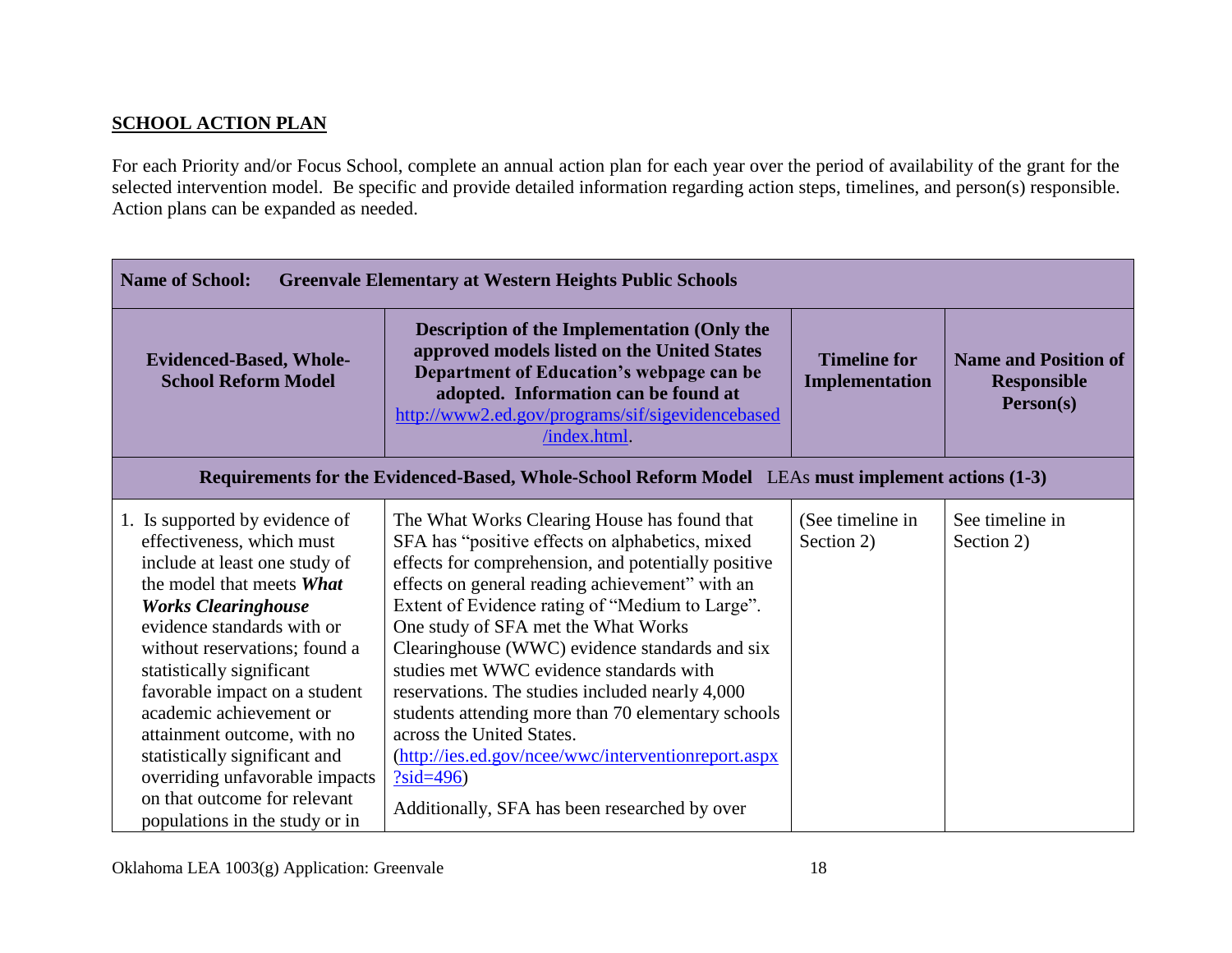| <b>Name of School:</b><br><b>Greenvale Elementary at Western Heights Public Schools</b>                                                                                                                                                                                                                                                                                                                                                                       |                                                                                                                                                                                                                                                                                                                                                                                                                                                                                                                                                                                                                                                                                                                                                                                                                                                                                                                                                                                                                                                                                                                                            |                                       |                                                                |
|---------------------------------------------------------------------------------------------------------------------------------------------------------------------------------------------------------------------------------------------------------------------------------------------------------------------------------------------------------------------------------------------------------------------------------------------------------------|--------------------------------------------------------------------------------------------------------------------------------------------------------------------------------------------------------------------------------------------------------------------------------------------------------------------------------------------------------------------------------------------------------------------------------------------------------------------------------------------------------------------------------------------------------------------------------------------------------------------------------------------------------------------------------------------------------------------------------------------------------------------------------------------------------------------------------------------------------------------------------------------------------------------------------------------------------------------------------------------------------------------------------------------------------------------------------------------------------------------------------------------|---------------------------------------|----------------------------------------------------------------|
| <b>Evidenced-Based, Whole-</b><br><b>School Reform Model</b>                                                                                                                                                                                                                                                                                                                                                                                                  | <b>Description of the Implementation (Only the</b><br>approved models listed on the United States<br>Department of Education's webpage can be<br>adopted. Information can be found at<br>http://www2.ed.gov/programs/sif/sigevidencebased<br>/index.html                                                                                                                                                                                                                                                                                                                                                                                                                                                                                                                                                                                                                                                                                                                                                                                                                                                                                   | <b>Timeline for</b><br>Implementation | <b>Name and Position of</b><br><b>Responsible</b><br>Person(s) |
| other studies of the<br>intervention reviewed by and<br>reported on by the What<br>Works Clearinghouse; and if<br>meeting What Works<br>Clearinghouse evidence<br>standards with reservation,<br>includes a large sample and a<br>multi-site sample as defined in<br>34CFR 77.1 (Note: multiple<br>studies can cumulatively meet<br>the large and multi-site sample<br>requirements so long as each<br>study meets the other<br>requirements in this section; | thirty institutions for more than two decades. SFA<br>has been found to increase reading achievement,<br>cut the achievement gap between African<br>Americans, Hispanic, and white students, and<br>prepare teachers to support the needs of English<br>language learners.<br>(http://www2.ed.gov/programs/sif/sigevidencebase<br>d/successevidence.pdf)<br>In 2010, SFA received the highest score in the<br>Department of Education's Investing in Innovation<br>(i3) scale-up competition, which required strong<br>scientific evidence of effectiveness.<br>A meta-analysis of research on twenty-nine models<br>categorized SFA as one of only three programs<br>with the "Strongest Evidence of Effectiveness"<br>(Borman, Hewes, Overman, and Brown, 2003).<br>SFA was evaluated in a three-year randomized<br>control trial, the gold standard of research, funded<br>by the U.S. Department of Education between 2002<br>and 2006. Students in SFA schools achieved at<br>significantly higher levels than similar students in<br>control schools. The difference in student<br>performance in only three years was enough to cut |                                       |                                                                |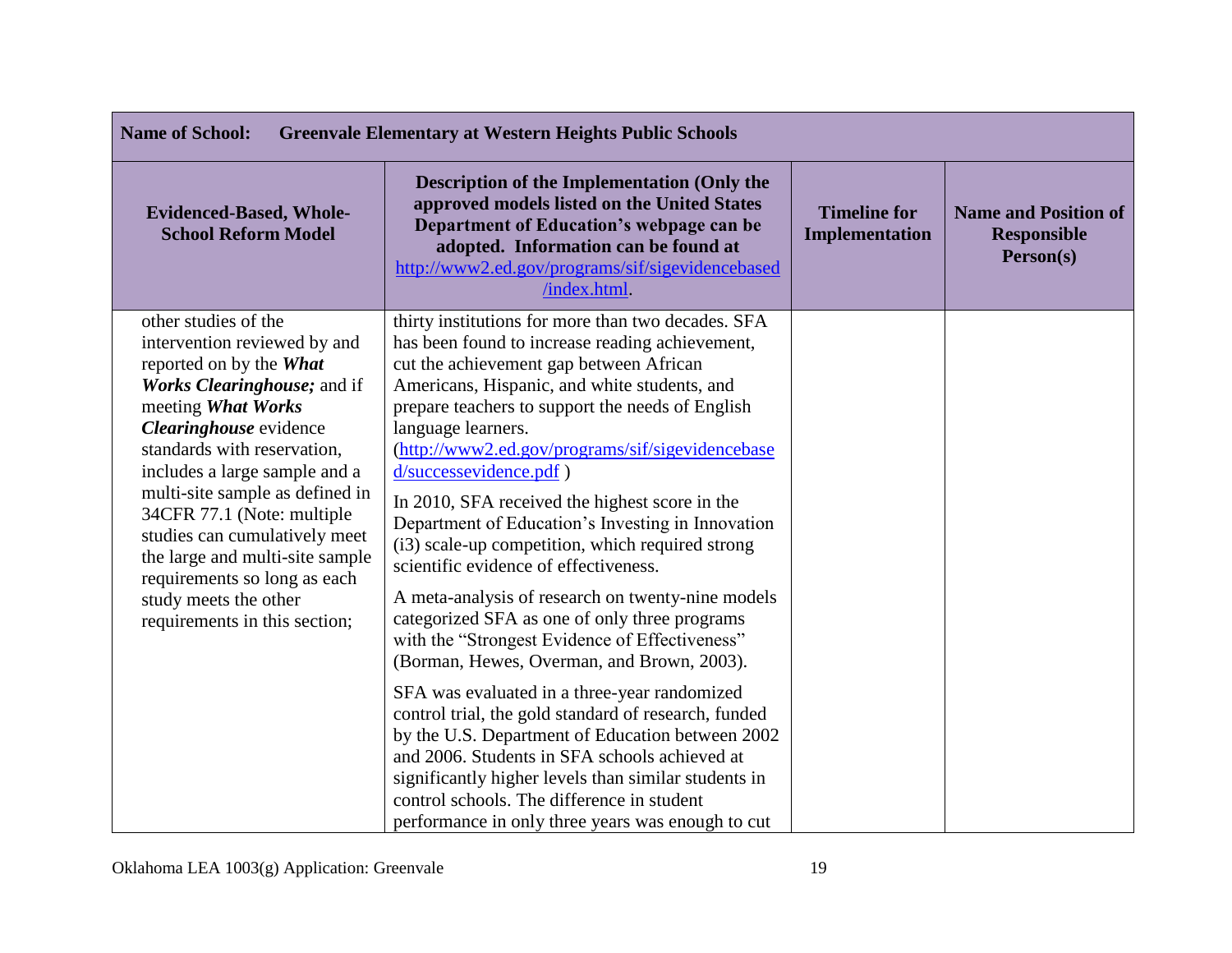| <b>Name of School:</b><br><b>Greenvale Elementary at Western Heights Public Schools</b> |                                                                                                                                                                                                                                                                                                                                                   |                                                                            |                                                                             |
|-----------------------------------------------------------------------------------------|---------------------------------------------------------------------------------------------------------------------------------------------------------------------------------------------------------------------------------------------------------------------------------------------------------------------------------------------------|----------------------------------------------------------------------------|-----------------------------------------------------------------------------|
| <b>Evidenced-Based, Whole-</b><br><b>School Reform Model</b>                            | <b>Description of the Implementation (Only the</b><br>approved models listed on the United States<br>Department of Education's webpage can be<br>adopted. Information can be found at<br>http://www2.ed.gov/programs/sif/sigevidencebased<br>/index.html.                                                                                         | <b>Timeline for</b><br>Implementation                                      | <b>Name and Position of</b><br><b>Responsible</b><br>Person(s)              |
|                                                                                         | the black-white achievement gap in half (Borman,<br>Slavin, Cheung, Chamberlin, Madden, and<br>Chambers, 2007).                                                                                                                                                                                                                                   |                                                                            |                                                                             |
|                                                                                         | Six studies have involved ELLs and have shown<br>that SFA increases their reading levels substantially<br>more than those ELLs in control schools (Cheung<br>and Slavin, 2005).                                                                                                                                                                   |                                                                            |                                                                             |
|                                                                                         | In a series of studies involving more than 6,000<br>students over ten years, students in SFA schools<br>were, on average, a full grade level ahead of<br>students in similar control schools by the fifth<br>grade. This difference was maintained during<br>middle school even though the intervention was<br>finished (Borman and Hewes, 2002). |                                                                            |                                                                             |
| 2. Is a whole-school reform<br>model as defined in these<br>requirements;               | SFA is one of the evidence-based, whole-school<br>reform models identified by the United States<br>Department of Education<br>(http://www2.ed.gov/programs/sif/sigevidencebase<br>d/index.html).<br>(http://www2.ed.gov/programs/sif/sigevidencebase<br>d/successforallnarrativedescription.pdf)<br>The SFA PreK–8 comprehensive approach to      | (See 4 year)<br>timeline below<br>under heading<br>Implementation<br>Plan) | (See 4 year timeline)<br>below under heading<br><b>Implementation Plan)</b> |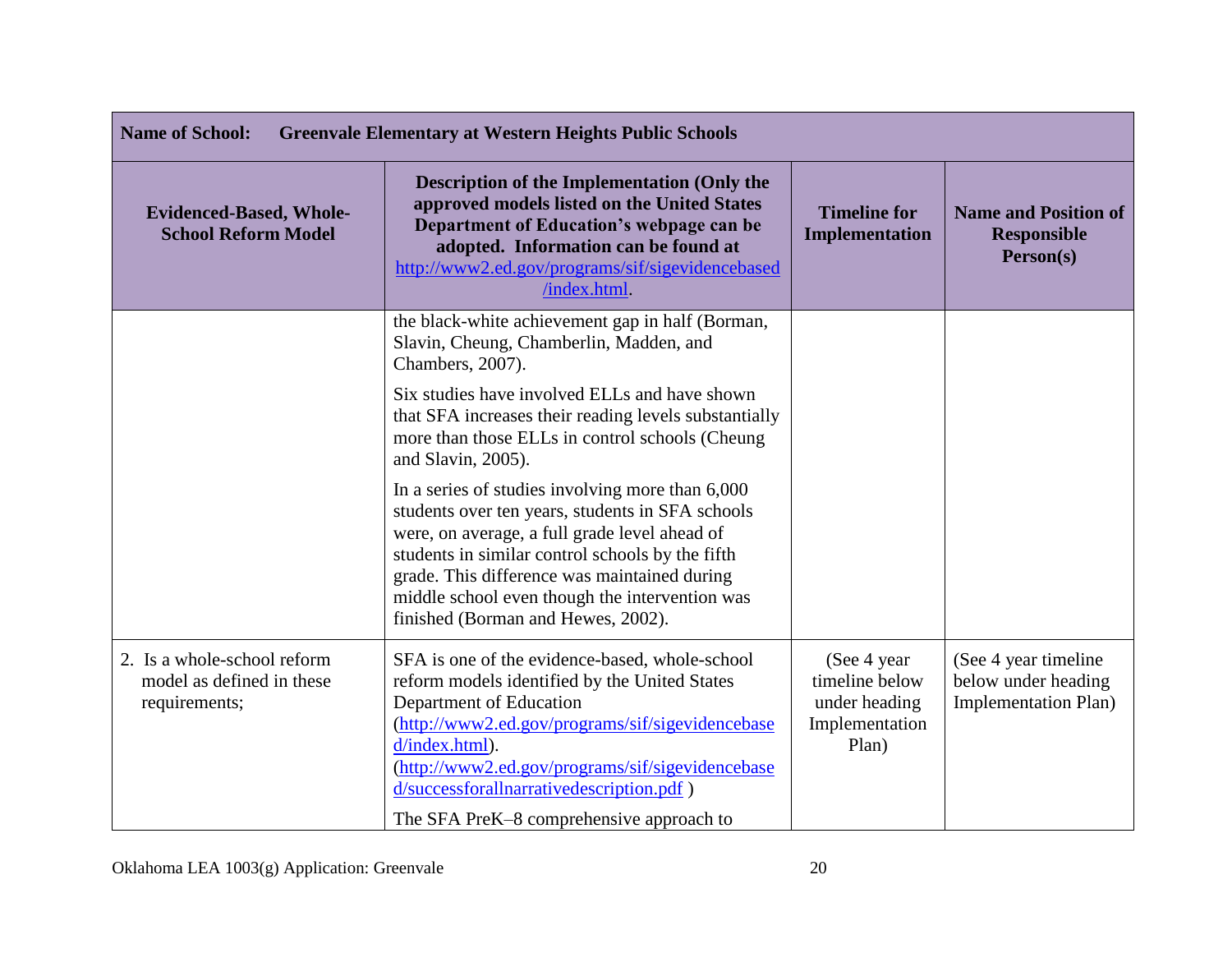| <b>Name of School:</b><br><b>Greenvale Elementary at Western Heights Public Schools</b> |                                                                                                                                                                                                                                                           |                                       |                                                                |
|-----------------------------------------------------------------------------------------|-----------------------------------------------------------------------------------------------------------------------------------------------------------------------------------------------------------------------------------------------------------|---------------------------------------|----------------------------------------------------------------|
| <b>Evidenced-Based, Whole-</b><br><b>School Reform Model</b>                            | <b>Description of the Implementation (Only the</b><br>approved models listed on the United States<br>Department of Education's webpage can be<br>adopted. Information can be found at<br>http://www2.ed.gov/programs/sif/sigevidencebased<br>/index.html. | <b>Timeline for</b><br>Implementation | <b>Name and Position of</b><br><b>Responsible</b><br>Person(s) |
|                                                                                         | school improvement focuses on ensuring grade-<br>level performance in reading for every student—the<br>key to success in school. The approach relies on<br>these important components:                                                                    |                                       |                                                                |
|                                                                                         | Cooperative learning is the basis of the<br>Cycle of Effective Instruction. Students<br>work together productively to learn and take<br>responsibility for one another's learning.                                                                        |                                       |                                                                |
|                                                                                         | Reading approaches and materials<br>emphasize phonemic awareness, phonics,<br>comprehension, vocabulary, and fluency.                                                                                                                                     |                                       |                                                                |
|                                                                                         | Technology is deeply embedded in daily<br>$\bullet$<br>teaching and learning.                                                                                                                                                                             |                                       |                                                                |
|                                                                                         | Students are highly motivated and engaged<br>and discuss curricular content every day.                                                                                                                                                                    |                                       |                                                                |
|                                                                                         | Proven strategies are used to support<br>$\bullet$<br>English language learners.                                                                                                                                                                          |                                       |                                                                |
|                                                                                         | The pace of instruction is fast, and students<br>keep up with the pace.                                                                                                                                                                                   |                                       |                                                                |
|                                                                                         | Every minute of teaching is well planned,                                                                                                                                                                                                                 |                                       |                                                                |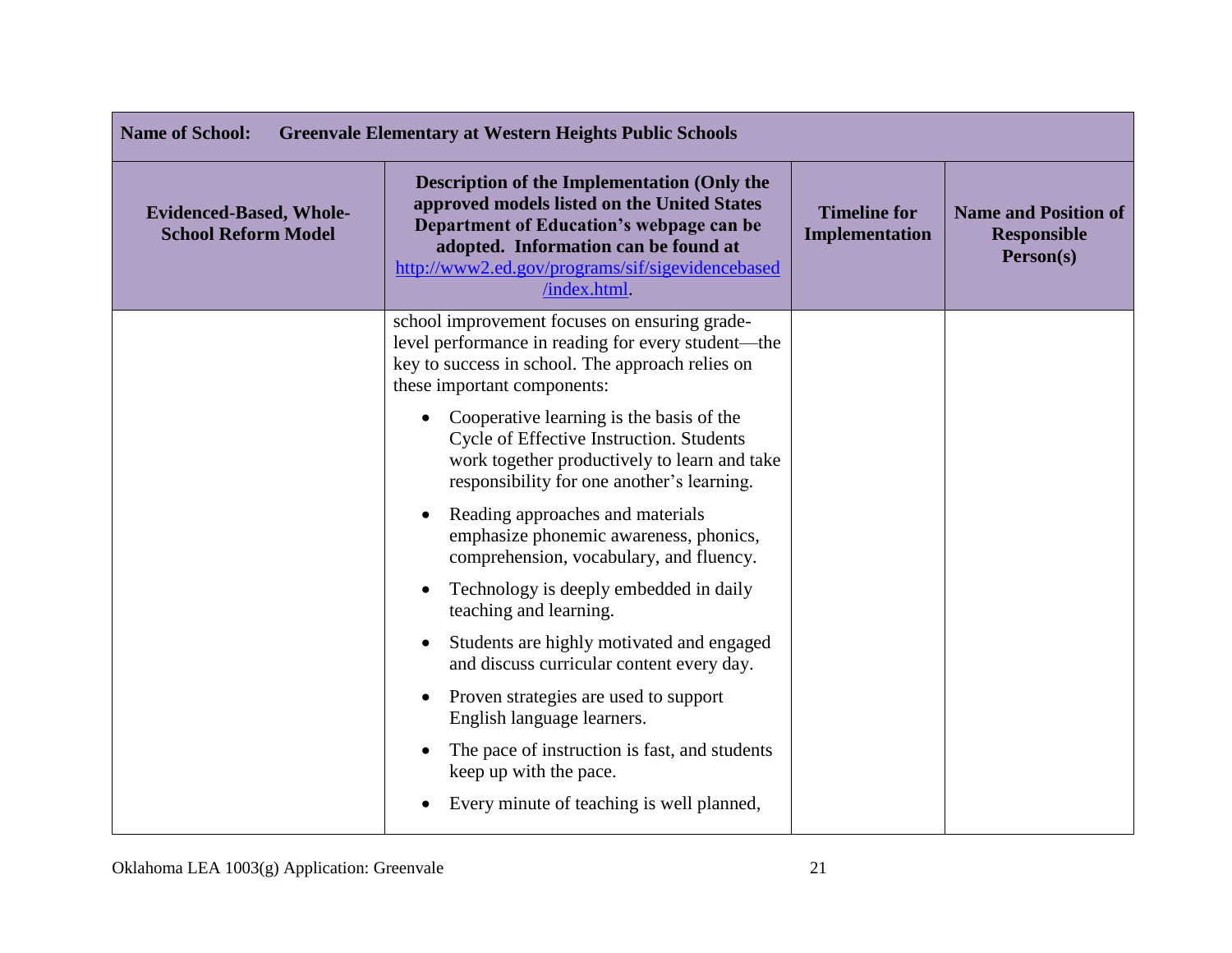| <b>Name of School:</b><br><b>Greenvale Elementary at Western Heights Public Schools</b> |                                                                                                                                                                                                                                                          |                                              |                                                                |
|-----------------------------------------------------------------------------------------|----------------------------------------------------------------------------------------------------------------------------------------------------------------------------------------------------------------------------------------------------------|----------------------------------------------|----------------------------------------------------------------|
| <b>Evidenced-Based, Whole-</b><br><b>School Reform Model</b>                            | <b>Description of the Implementation (Only the</b><br>approved models listed on the United States<br>Department of Education's webpage can be<br>adopted. Information can be found at<br>http://www2.ed.gov/programs/sif/sigevidencebased<br>/index.html | <b>Timeline for</b><br><b>Implementation</b> | <b>Name and Position of</b><br><b>Responsible</b><br>Person(s) |
|                                                                                         | exciting, and engaging.                                                                                                                                                                                                                                  |                                              |                                                                |
|                                                                                         | Learning is consistently monitored, and<br>$\bullet$<br>problems are solved immediately.                                                                                                                                                                 |                                              |                                                                |
|                                                                                         | Teachers teach the whole child—<br>social/emotional learning, behavior, and<br>cooperation are as important as academics.                                                                                                                                |                                              |                                                                |
|                                                                                         | Professional development is high quality<br>$\bullet$<br>and continuous. Teachers know their craft<br>and apply it with intelligence and adapt it to<br>students' needs.                                                                                 |                                              |                                                                |
|                                                                                         | Everyone is involved in supporting student<br>$\bullet$<br>success—teachers, parents, community<br>members, and the students themselves.                                                                                                                 |                                              |                                                                |
|                                                                                         | A facilitator from the school's own faculty<br>helps every teacher succeed and grow in<br>skill and sophistication.                                                                                                                                      |                                              |                                                                |
|                                                                                         | Teachers work in teams to help one another<br>develop as professionals.                                                                                                                                                                                  |                                              |                                                                |
|                                                                                         | A coach is assigned to each site to assist and<br>guide each school in refining its                                                                                                                                                                      |                                              |                                                                |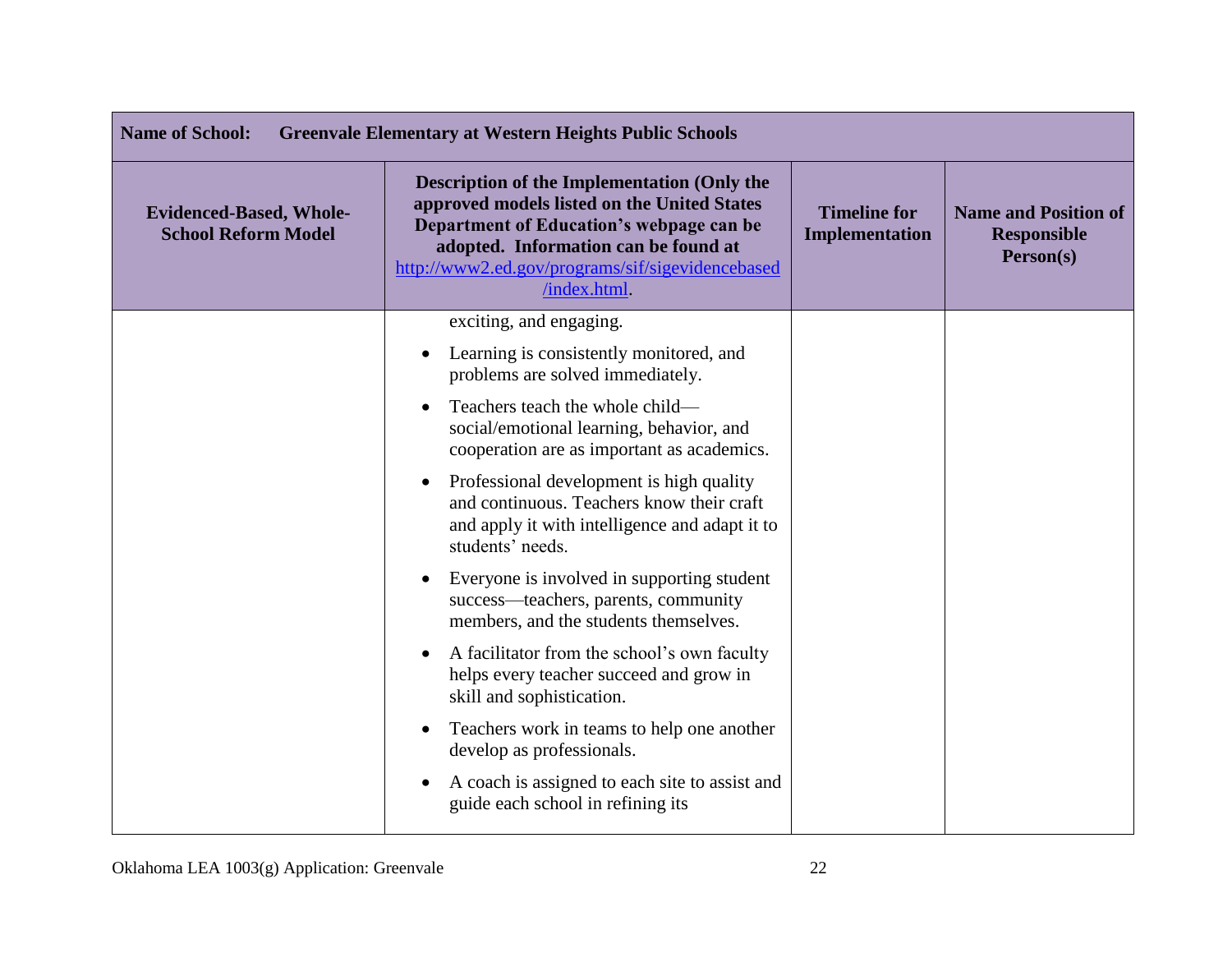| <b>Name of School:</b><br><b>Greenvale Elementary at Western Heights Public Schools</b> |                                                                                                                                                                                                                                                                                                                                                                                                                                                                                                                                                                                                               |                                              |                                                                |
|-----------------------------------------------------------------------------------------|---------------------------------------------------------------------------------------------------------------------------------------------------------------------------------------------------------------------------------------------------------------------------------------------------------------------------------------------------------------------------------------------------------------------------------------------------------------------------------------------------------------------------------------------------------------------------------------------------------------|----------------------------------------------|----------------------------------------------------------------|
| <b>Evidenced-Based, Whole-</b><br><b>School Reform Model</b>                            | Description of the Implementation (Only the<br>approved models listed on the United States<br>Department of Education's webpage can be<br>adopted. Information can be found at<br>http://www2.ed.gov/programs/sif/sigevidencebased<br>/index.html.                                                                                                                                                                                                                                                                                                                                                            | <b>Timeline for</b><br><b>Implementation</b> | <b>Name and Position of</b><br><b>Responsible</b><br>Person(s) |
|                                                                                         | implementation.                                                                                                                                                                                                                                                                                                                                                                                                                                                                                                                                                                                               |                                              |                                                                |
|                                                                                         | <b>SFA K-8 Comprehensive Integrated</b><br><b>Components</b>                                                                                                                                                                                                                                                                                                                                                                                                                                                                                                                                                  |                                              |                                                                |
|                                                                                         | <b>Leadership for Continuous Improvement</b>                                                                                                                                                                                                                                                                                                                                                                                                                                                                                                                                                                  |                                              |                                                                |
|                                                                                         | The SFA K-8 collaborative leadership system<br>focuses energy in the school around continuously<br>improving student achievement. School staff work<br>together to set quarterly goals, select leverage<br>points for improvement, measure progress, and<br>celebrate successes. The Leading for Success<br>component provides the framework for a<br>collaborative leadership approach. Online data-<br>management tools organize the information<br>necessary for student success, and the online<br>Member Center provides flexible access to this<br>important information.<br><b>Leading for Success</b> |                                              |                                                                |
|                                                                                         | Leading for Success is a collaborative leadership<br>process that brings school staff together to focus<br>everyone's efforts on success for every student.<br>Together, staff members:                                                                                                                                                                                                                                                                                                                                                                                                                       |                                              |                                                                |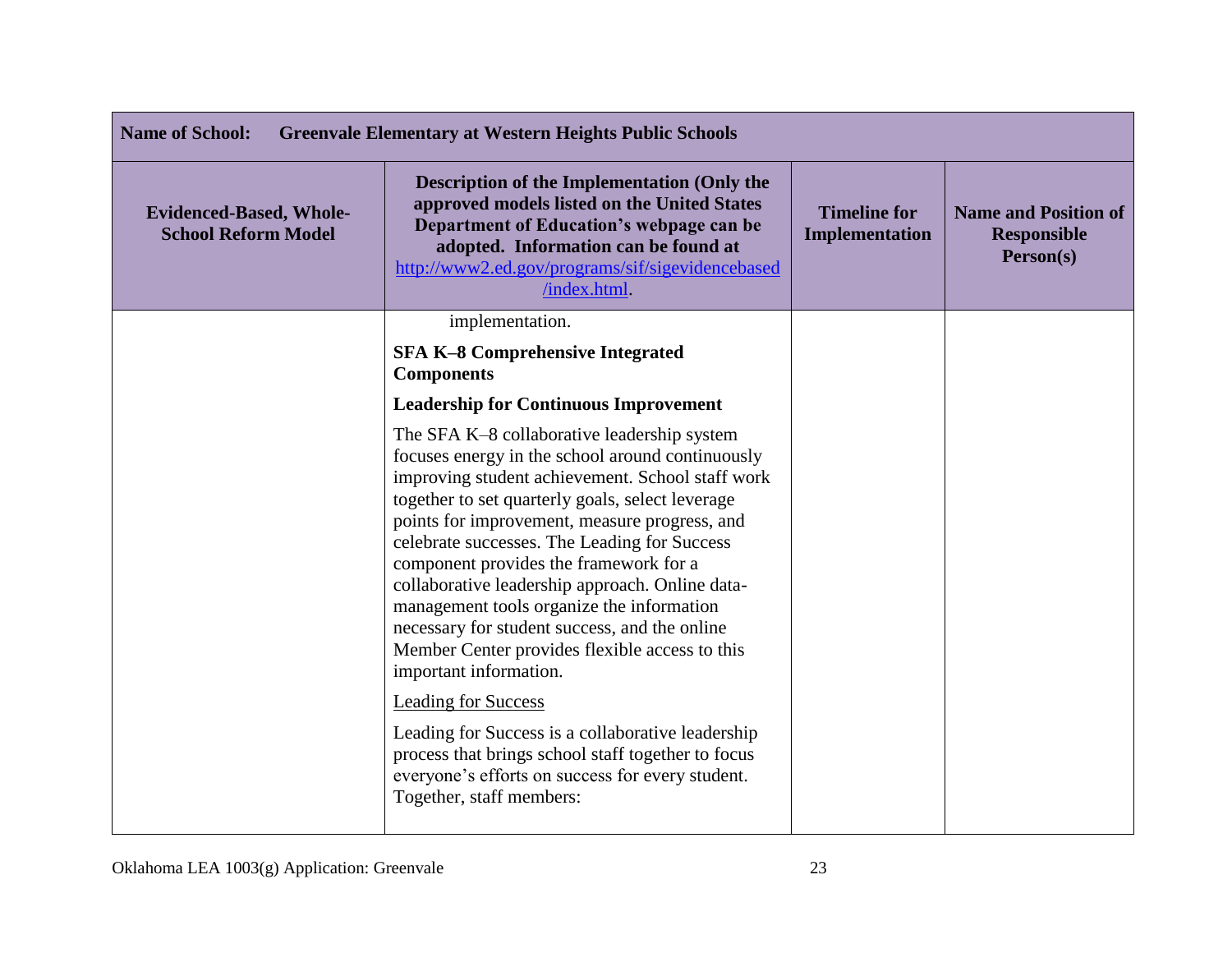| <b>Name of School:</b><br><b>Greenvale Elementary at Western Heights Public Schools</b> |                                                                                                                                                                                                                                                    |                                              |                                                                |
|-----------------------------------------------------------------------------------------|----------------------------------------------------------------------------------------------------------------------------------------------------------------------------------------------------------------------------------------------------|----------------------------------------------|----------------------------------------------------------------|
| <b>Evidenced-Based, Whole-</b><br><b>School Reform Model</b>                            | Description of the Implementation (Only the<br>approved models listed on the United States<br>Department of Education's webpage can be<br>adopted. Information can be found at<br>http://www2.ed.gov/programs/sif/sigevidencebased<br>/index.html. | <b>Timeline for</b><br><b>Implementation</b> | <b>Name and Position of</b><br><b>Responsible</b><br>Person(s) |
|                                                                                         | assess the current status,<br>$\bullet$                                                                                                                                                                                                            |                                              |                                                                |
|                                                                                         | set annual and quarterly goals for growth,                                                                                                                                                                                                         |                                              |                                                                |
|                                                                                         | identify measurable targets for short-term<br>$\bullet$<br>improvement,                                                                                                                                                                            |                                              |                                                                |
|                                                                                         | make a detailed action plan based on root<br>causes and leverage points to ensure<br>achievement of those targets, and                                                                                                                             |                                              |                                                                |
|                                                                                         | review progress quarterly, celebrate targets<br>met, and then plan the actions to be taken.                                                                                                                                                        |                                              |                                                                |
|                                                                                         | The Leading for Success process is built around<br>teams of staff members who take responsibility for<br>different aspects of building school and student<br>success. It is a distributed leadership model.                                        |                                              |                                                                |
|                                                                                         | Instructional teams examine student progress and<br>address the implementation quality for each of the<br>academic components. Team members support one<br>another to improve instruction and increase student<br>learning.                        |                                              |                                                                |
|                                                                                         | Schoolwide Solutions teams, including those for<br>attendance, intervention (which focuses on referrals<br>of individual students from teachers), parent and                                                                                       |                                              |                                                                |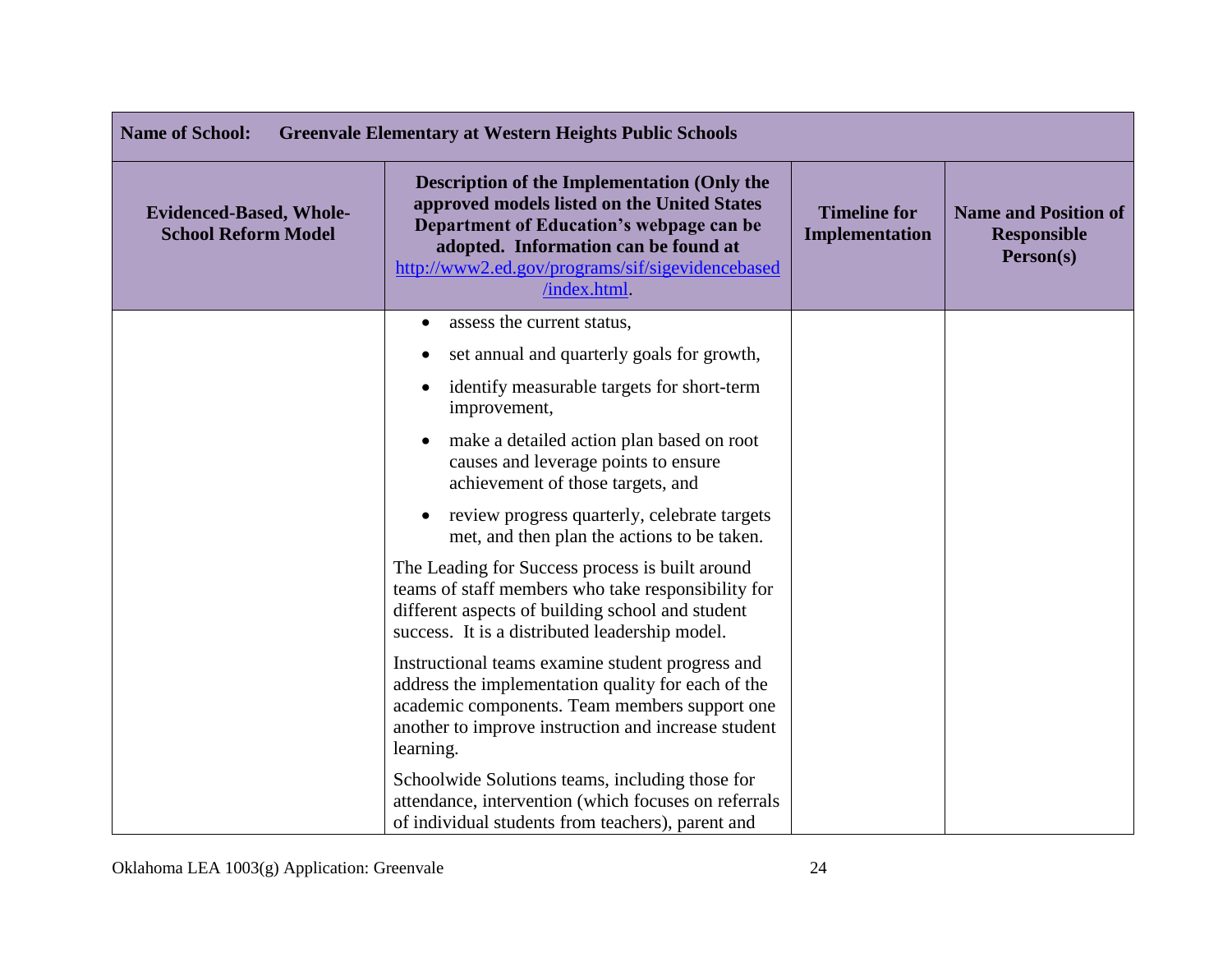| <b>Name of School:</b><br><b>Greenvale Elementary at Western Heights Public Schools</b> |                                                                                                                                                                                                                                                                                                                                                                                                                                                                           |                                       |                                                                |
|-----------------------------------------------------------------------------------------|---------------------------------------------------------------------------------------------------------------------------------------------------------------------------------------------------------------------------------------------------------------------------------------------------------------------------------------------------------------------------------------------------------------------------------------------------------------------------|---------------------------------------|----------------------------------------------------------------|
| <b>Evidenced-Based, Whole-</b><br><b>School Reform Model</b>                            | <b>Description of the Implementation (Only the</b><br>approved models listed on the United States<br>Department of Education's webpage can be<br>adopted. Information can be found at<br>http://www2.ed.gov/programs/sif/sigevidencebased<br>/index.html.                                                                                                                                                                                                                 | <b>Timeline for</b><br>Implementation | <b>Name and Position of</b><br><b>Responsible</b><br>Person(s) |
|                                                                                         | family involvement, cooperative culture (Getting<br>Along Together program is part of this), and<br>community connections, focus on creating systems<br>to support students, parents, and teachers. They<br>design solutions to meet the needs of individual<br>students.                                                                                                                                                                                                 |                                       |                                                                |
|                                                                                         | Every team makes a quarterly plan, meets regularly<br>to put it in place, and reports progress to the entire<br>school each quarter in a Quarterly Data Review.<br>Together they build a dynamic school culture that<br>provides powerful instruction in every classroom<br>and ensures that no student falls between the<br>cracks.                                                                                                                                      |                                       |                                                                |
|                                                                                         | <b>Online Data Tools: Member Center</b>                                                                                                                                                                                                                                                                                                                                                                                                                                   |                                       |                                                                |
|                                                                                         | The SFA Member Center allows each teacher to<br>have an ongoing record of students' progress to<br>facilitate differentiated instruction, celebration of<br>students' successes, and easy communication with<br>parents. Data-management tools that link day-to-<br>day classroom performance in reading with<br>quarterly benchmarks make data easy to use for<br>discussion and decision making throughout the<br>year. The tool tracks the quality of students' spoken |                                       |                                                                |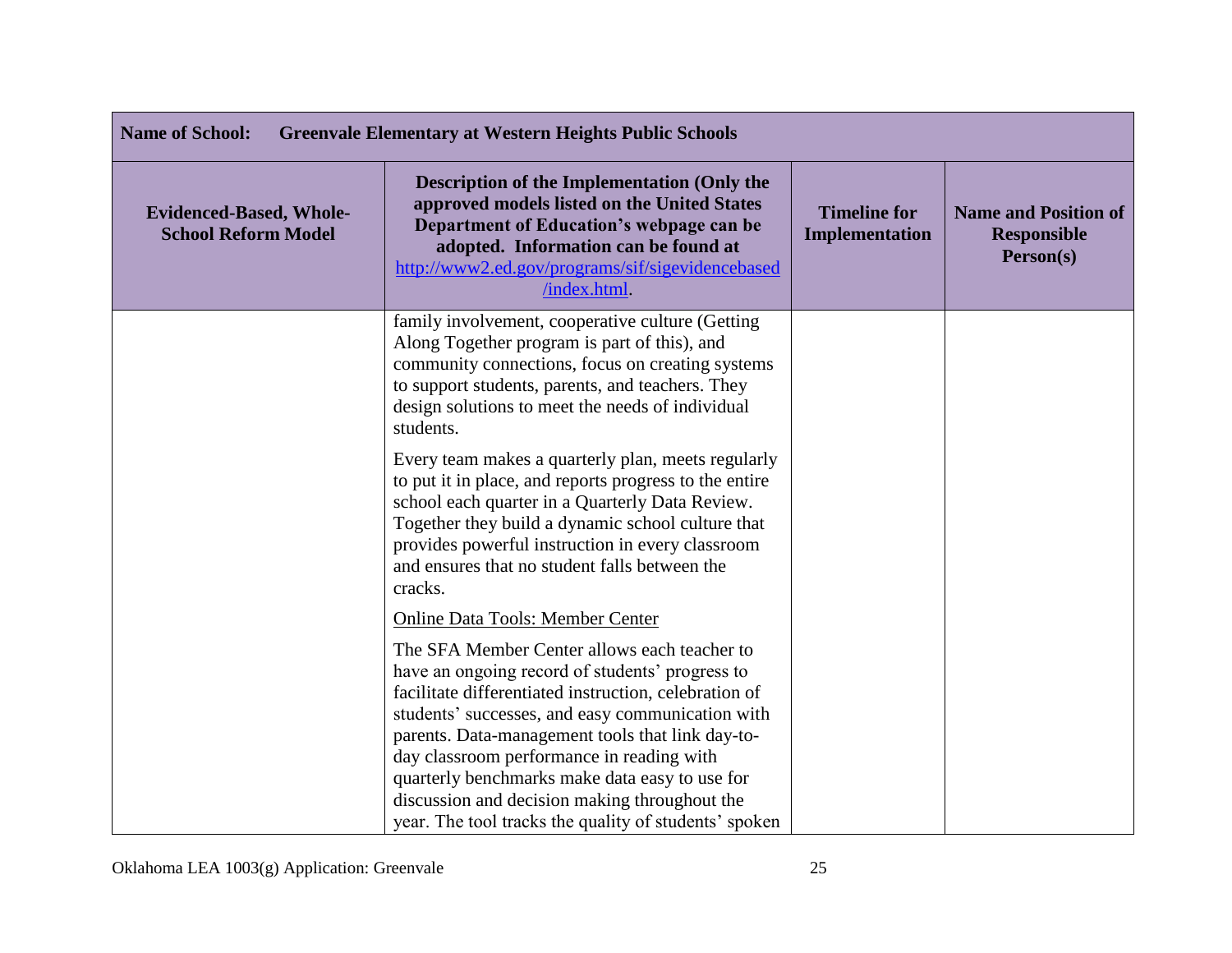| <b>Name of School:</b><br><b>Greenvale Elementary at Western Heights Public Schools</b> |                                                                                                                                                                                                                                                                                                                                                                                                                                                                                                                         |                                       |                                                                |
|-----------------------------------------------------------------------------------------|-------------------------------------------------------------------------------------------------------------------------------------------------------------------------------------------------------------------------------------------------------------------------------------------------------------------------------------------------------------------------------------------------------------------------------------------------------------------------------------------------------------------------|---------------------------------------|----------------------------------------------------------------|
| <b>Evidenced-Based, Whole-</b><br><b>School Reform Model</b>                            | Description of the Implementation (Only the<br>approved models listed on the United States<br>Department of Education's webpage can be<br>adopted. Information can be found at<br>http://www2.ed.gov/programs/sif/sigevidencebased<br>/index.html.                                                                                                                                                                                                                                                                      | <b>Timeline for</b><br>Implementation | <b>Name and Position of</b><br><b>Responsible</b><br>Person(s) |
|                                                                                         | and written responses to questions related to the<br>texts they read and their use of key reading-<br>comprehension strategies. The reports address<br>phonics skills, vocabulary development, and<br>comprehension strategy use. Member Center<br>reports produce summaries at the classroom,<br>school, and district levels across grading periods.                                                                                                                                                                   |                                       |                                                                |
|                                                                                         | <b>Professional Development and Coaching</b>                                                                                                                                                                                                                                                                                                                                                                                                                                                                            |                                       |                                                                |
|                                                                                         | The SFA K-8 approach is supported by extensive<br>professional development and job-embedded<br>coaching that enables teachers and school leaders to<br>make the most of SFA's research-proven approach.                                                                                                                                                                                                                                                                                                                 |                                       |                                                                |
|                                                                                         | Each SFA partner school in the United States is<br>assigned a Regional Manager in its region.<br>Additionally, each school is assigned one or more<br>point coaches who specialize in components of the<br>program. These individuals are the school's first<br>points of contact with SFAF, and they ensure that<br>other supports are available as needed. The<br>relationship with SFAF coaches is developed<br>through topic-specific workshops, school visits,<br>telephone conferences, e-mail, online resources, |                                       |                                                                |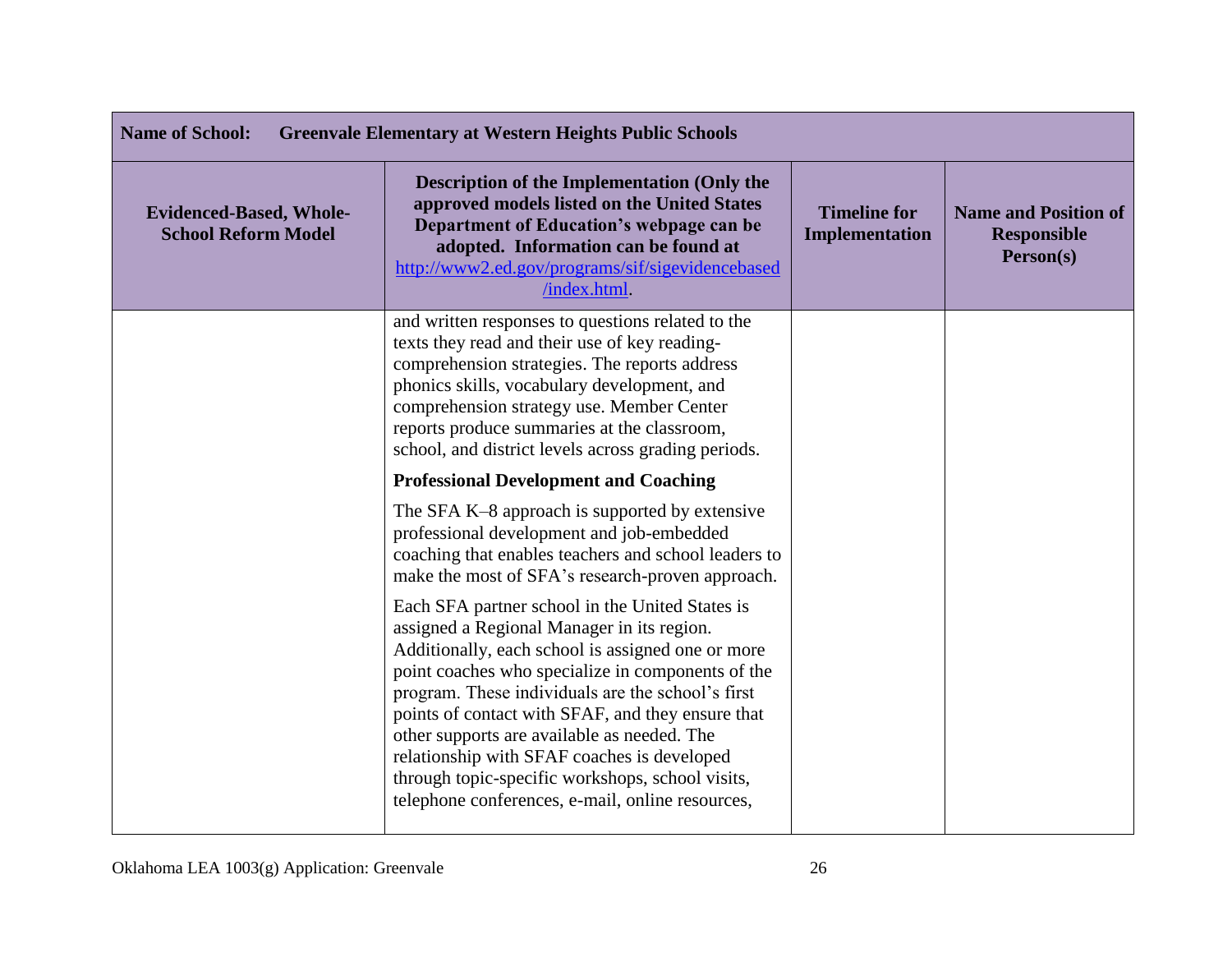| <b>Name of School:</b><br><b>Greenvale Elementary at Western Heights Public Schools</b> |                                                                                                                                                                                                                                                                                                                                                                                                                                                                                                                                                                                                                                                                                             |                                              |                                                                |
|-----------------------------------------------------------------------------------------|---------------------------------------------------------------------------------------------------------------------------------------------------------------------------------------------------------------------------------------------------------------------------------------------------------------------------------------------------------------------------------------------------------------------------------------------------------------------------------------------------------------------------------------------------------------------------------------------------------------------------------------------------------------------------------------------|----------------------------------------------|----------------------------------------------------------------|
| <b>Evidenced-Based, Whole-</b><br><b>School Reform Model</b>                            | <b>Description of the Implementation (Only the</b><br>approved models listed on the United States<br>Department of Education's webpage can be<br>adopted. Information can be found at<br>http://www2.ed.gov/programs/sif/sigevidencebased<br>/index.html.                                                                                                                                                                                                                                                                                                                                                                                                                                   | <b>Timeline for</b><br><b>Implementation</b> | <b>Name and Position of</b><br><b>Responsible</b><br>Person(s) |
|                                                                                         | and online data sharing.<br>The school's SFA Facilitator, Leading for Solutions                                                                                                                                                                                                                                                                                                                                                                                                                                                                                                                                                                                                             |                                              |                                                                |
|                                                                                         | Coordinator, and district point staff receive<br>additional training in the GREATER Coaching<br>process, which provides the skills and practice to<br>provide coaching to colleagues using a data-driven<br>decision-making model. The GREATER Coaching<br>process is accompanied by a Goal-Focus process<br>aligned to the OK State Data Inquiry Process that<br>helps leaders and staff analyze data, determine<br>areas of strength and concern, investigate root<br>causes, determine actions, and verify results.<br>GREATER Coaching enables schools to build the<br>internal capacity to sustain the whole-school reform<br>model in later years, with minimal support from<br>SFAF. |                                              |                                                                |
|                                                                                         | The SFAF coaching network is comprised of more<br>than one hundred former teachers, school leaders,<br>principals, and superintendents. SFAF coaches<br>monitor schools' reading and math achievement<br>data and work with school leaders to create<br>schoolwide and individual-student achievement<br>goals through achievement planning, data reviews,                                                                                                                                                                                                                                                                                                                                  |                                              |                                                                |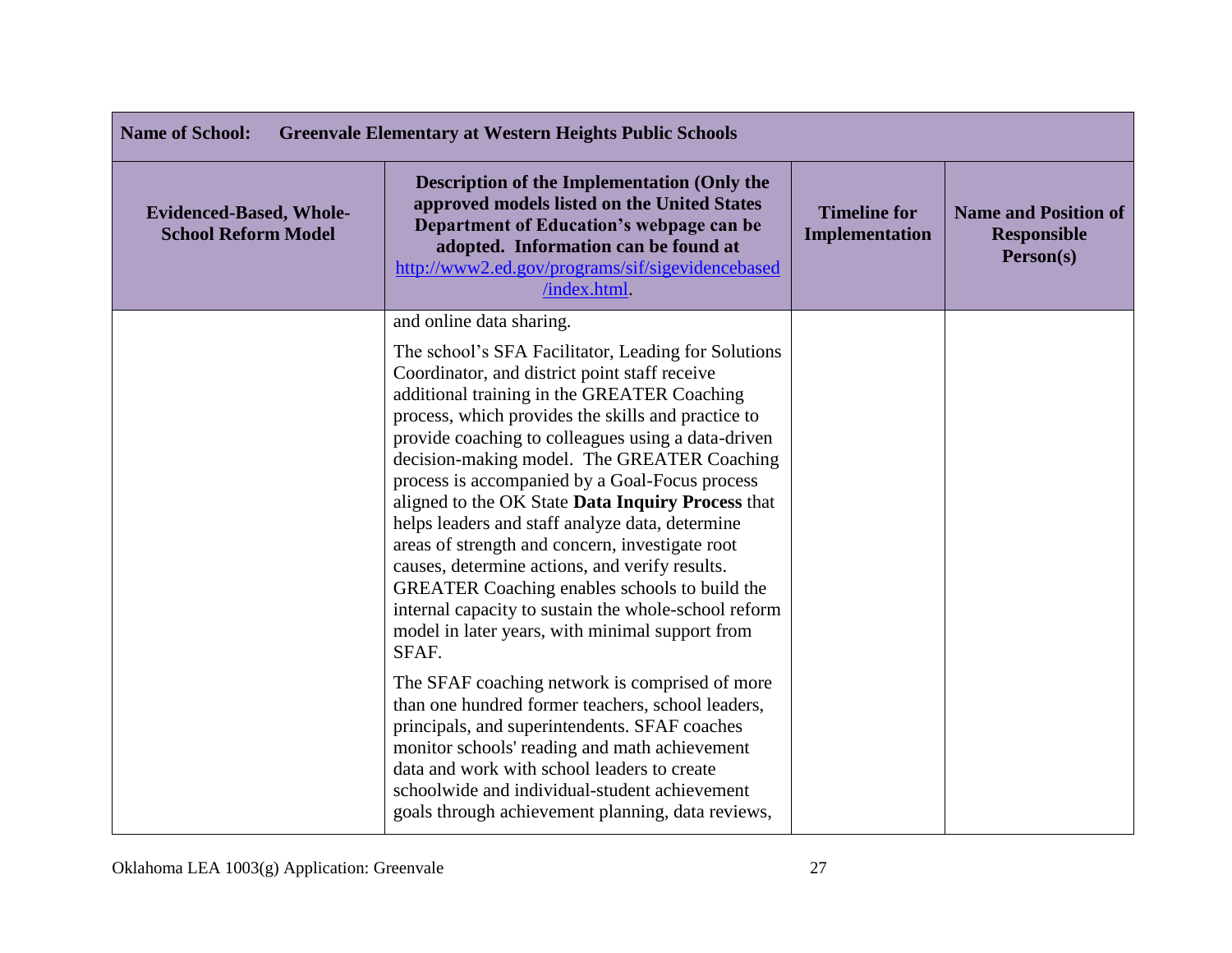| <b>Name of School:</b><br><b>Greenvale Elementary at Western Heights Public Schools</b> |                                                                                                                                                                                                                                                                                                                                                                                                                                                                                                                                                                                                                                                                                                                                                           |                                       |                                                                |
|-----------------------------------------------------------------------------------------|-----------------------------------------------------------------------------------------------------------------------------------------------------------------------------------------------------------------------------------------------------------------------------------------------------------------------------------------------------------------------------------------------------------------------------------------------------------------------------------------------------------------------------------------------------------------------------------------------------------------------------------------------------------------------------------------------------------------------------------------------------------|---------------------------------------|----------------------------------------------------------------|
| <b>Evidenced-Based, Whole-</b><br><b>School Reform Model</b>                            | <b>Description of the Implementation (Only the</b><br>approved models listed on the United States<br>Department of Education's webpage can be<br>adopted. Information can be found at<br>http://www2.ed.gov/programs/sif/sigevidencebased<br>/index.html.                                                                                                                                                                                                                                                                                                                                                                                                                                                                                                 | <b>Timeline for</b><br>Implementation | <b>Name and Position of</b><br><b>Responsible</b><br>Person(s) |
|                                                                                         | and program monitoring.                                                                                                                                                                                                                                                                                                                                                                                                                                                                                                                                                                                                                                                                                                                                   |                                       |                                                                |
|                                                                                         | <b>Schoolwide Support and Intervention Tools</b>                                                                                                                                                                                                                                                                                                                                                                                                                                                                                                                                                                                                                                                                                                          |                                       |                                                                |
|                                                                                         | SFA's research-proven strategies for the Solutions<br>component involve a cross section of the school's<br>community working together in a problem-solving<br>model that begins in the classroom and extends into<br>the community. SFA helps schools establish a<br>coordinated, proactive support network consisting<br>of a core group of school leaders, teachers, parents,<br>and support staff to address all barriers to<br>individual students' success and to ensure that the<br>school meets the targets set forth in its achievement<br>plan. This network meets throughout the school<br>year to discuss, monitor, and plan strategies to<br>focus on issues such as parent involvement,<br>attendance, school climate, behavior, and health. |                                       |                                                                |
|                                                                                         | The parent involvement team sets realistic<br>expectations for reaching families, educating them<br>on what is going on at the school, and creating<br>opportunities to build partnerships to support<br>learning.<br>Schoolwide Solutions teams design a schoolwide                                                                                                                                                                                                                                                                                                                                                                                                                                                                                      |                                       |                                                                |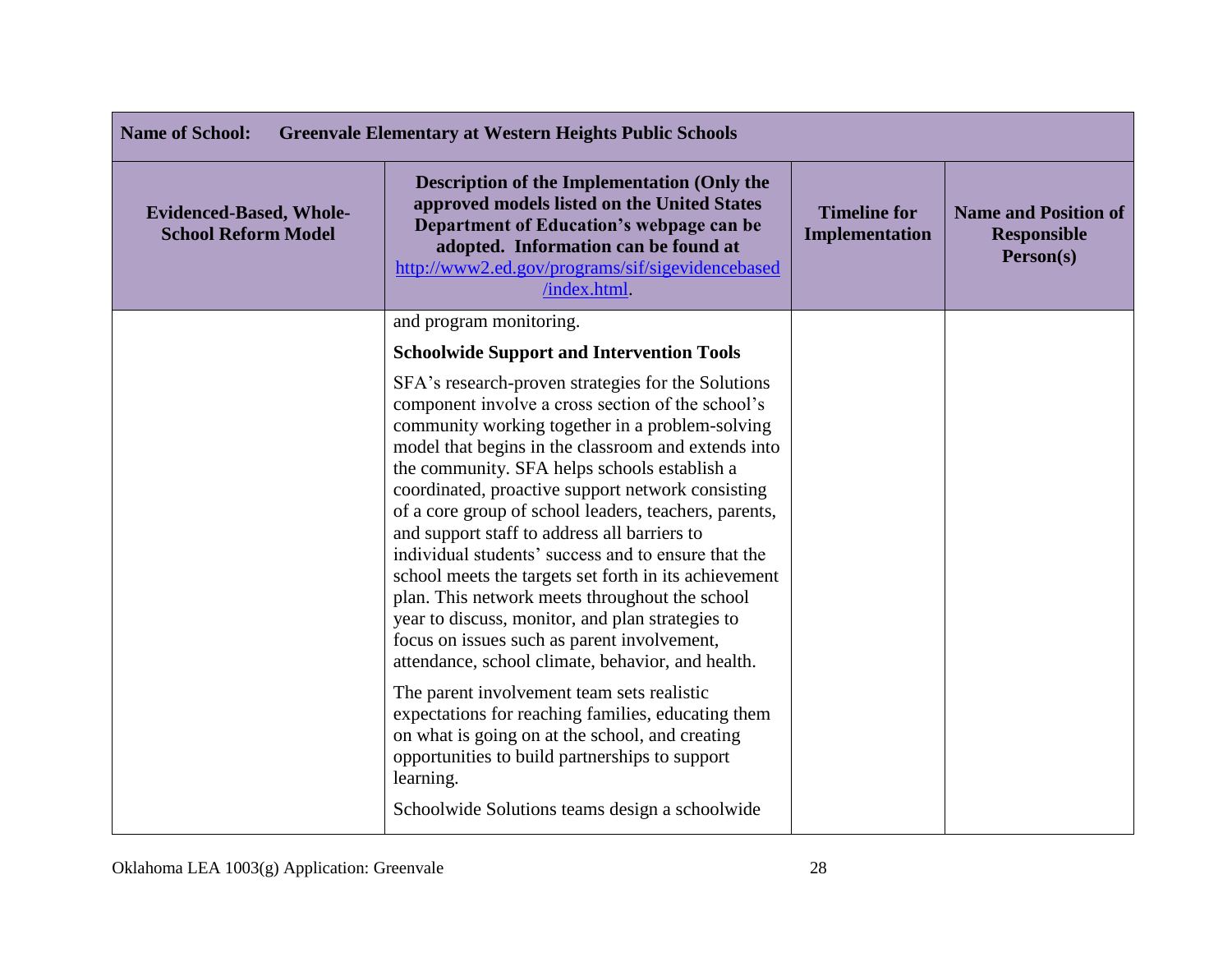| <b>Name of School:</b><br><b>Greenvale Elementary at Western Heights Public Schools</b> |                                                                                                                                                                                                                                                                                   |                                       |                                                                |
|-----------------------------------------------------------------------------------------|-----------------------------------------------------------------------------------------------------------------------------------------------------------------------------------------------------------------------------------------------------------------------------------|---------------------------------------|----------------------------------------------------------------|
| <b>Evidenced-Based, Whole-</b><br><b>School Reform Model</b>                            | <b>Description of the Implementation (Only the</b><br>approved models listed on the United States<br>Department of Education's webpage can be<br>adopted. Information can be found at<br>http://www2.ed.gov/programs/sif/sigevidencebased<br>/index.html                          | <b>Timeline for</b><br>Implementation | <b>Name and Position of</b><br><b>Responsible</b><br>Person(s) |
|                                                                                         | behavior-management plan based on the needs of<br>each school. Data, including discipline referrals,<br>suspension records, and teacher surveys, are used to<br>assess behavior hot points and determine<br>appropriate interventions for improvement. This<br>approach includes: |                                       |                                                                |
|                                                                                         | behavior-tracking mechanisms,<br>$\bullet$                                                                                                                                                                                                                                        |                                       |                                                                |
|                                                                                         | proactive behavior management,                                                                                                                                                                                                                                                    |                                       |                                                                |
|                                                                                         | behavior-management workshops, and                                                                                                                                                                                                                                                |                                       |                                                                |
|                                                                                         | end-of-year data reviews to update plans.                                                                                                                                                                                                                                         |                                       |                                                                |
|                                                                                         | Getting Along Together is the SFA's<br>schoolwide social problem-solving<br>curriculum. Implemented throughout the<br>year, these classroom resources teach<br>students to think critically, productively<br>solve problems, and work cooperatively in<br>teams.                  |                                       |                                                                |
|                                                                                         | Attendance                                                                                                                                                                                                                                                                        |                                       |                                                                |
|                                                                                         | <b>Community Connections</b>                                                                                                                                                                                                                                                      |                                       |                                                                |
|                                                                                         | Structured individualized student                                                                                                                                                                                                                                                 |                                       |                                                                |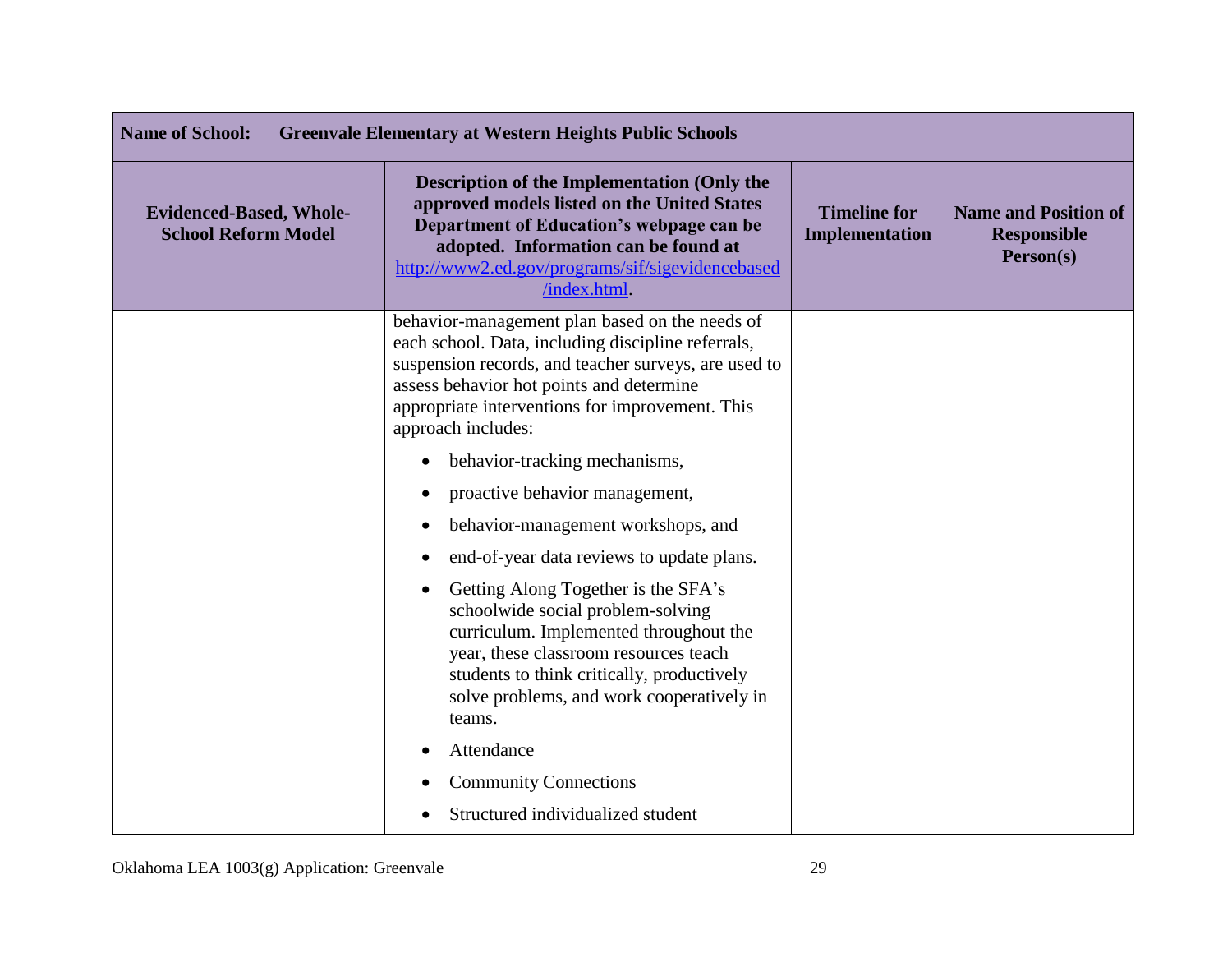| <b>Name of School:</b><br><b>Greenvale Elementary at Western Heights Public Schools</b> |                                                                                                                                                                                                                                                                                                                                                                                                                                                                                                                                                                                                                                 |                                       |                                                                |
|-----------------------------------------------------------------------------------------|---------------------------------------------------------------------------------------------------------------------------------------------------------------------------------------------------------------------------------------------------------------------------------------------------------------------------------------------------------------------------------------------------------------------------------------------------------------------------------------------------------------------------------------------------------------------------------------------------------------------------------|---------------------------------------|----------------------------------------------------------------|
| <b>Evidenced-Based, Whole-</b><br><b>School Reform Model</b>                            | <b>Description of the Implementation (Only the</b><br>approved models listed on the United States<br>Department of Education's webpage can be<br>adopted. Information can be found at<br>http://www2.ed.gov/programs/sif/sigevidencebased<br>/index.html.                                                                                                                                                                                                                                                                                                                                                                       | <b>Timeline for</b><br>Implementation | <b>Name and Position of</b><br><b>Responsible</b><br>Person(s) |
|                                                                                         | interventions to help individual students<br>who are identified as having difficulty.                                                                                                                                                                                                                                                                                                                                                                                                                                                                                                                                           |                                       |                                                                |
|                                                                                         | <b>Cooperative Learning and Powerful Instruction</b>                                                                                                                                                                                                                                                                                                                                                                                                                                                                                                                                                                            |                                       |                                                                |
|                                                                                         | Cooperative learning is one of the most powerful<br>tools teachers have in providing the level of<br>engagement and academic and social support their<br>students need to be successful. In the cooperative-<br>learning classroom, all students benefit from the<br>constant coaching, encouragement, and feedback of<br>their peers. Teachers still initiate the learning<br>process with fast-paced lessons, but after the initial<br>instruction, more of the responsibility for learning<br>rests on students and teams, allowing teachers to<br>spend more time working with individuals and<br>small groups of learners. |                                       |                                                                |
|                                                                                         | Research shows that cooperative learning provides<br>opportunities for cognitive rehearsal, clarification,<br>and reteaching that have a positive effect on<br>academic achievement.                                                                                                                                                                                                                                                                                                                                                                                                                                            |                                       |                                                                |
|                                                                                         | When students collaborate, they have an<br>opportunity to discuss new concepts with someone<br>close to their own level of understanding. They get                                                                                                                                                                                                                                                                                                                                                                                                                                                                              |                                       |                                                                |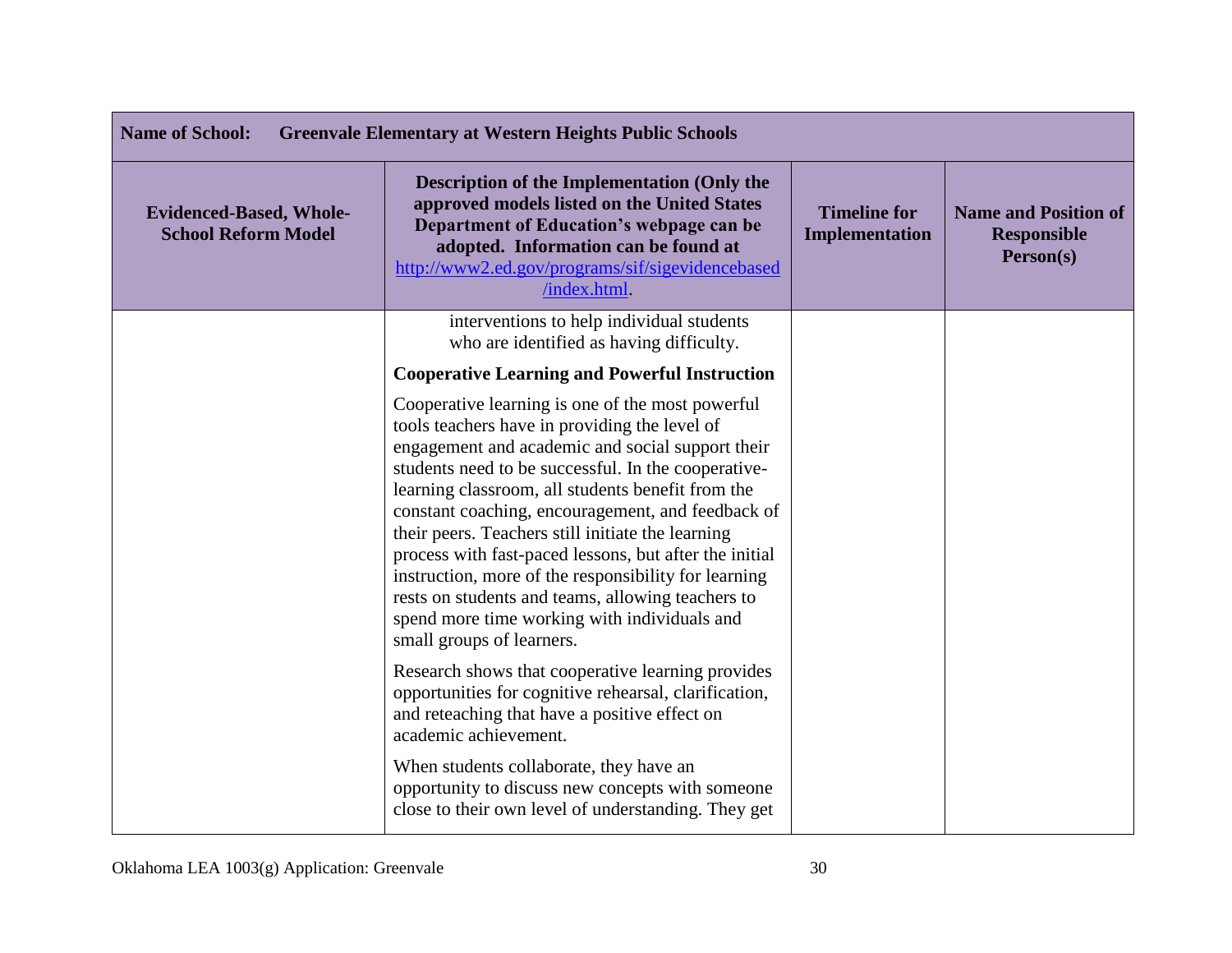| <b>Name of School:</b><br><b>Greenvale Elementary at Western Heights Public Schools</b> |                                                                                                                                                                                                                                                                                                                                                                                                                                                                             |                                       |                                                                |
|-----------------------------------------------------------------------------------------|-----------------------------------------------------------------------------------------------------------------------------------------------------------------------------------------------------------------------------------------------------------------------------------------------------------------------------------------------------------------------------------------------------------------------------------------------------------------------------|---------------------------------------|----------------------------------------------------------------|
| <b>Evidenced-Based, Whole-</b><br><b>School Reform Model</b>                            | <b>Description of the Implementation (Only the</b><br>approved models listed on the United States<br>Department of Education's webpage can be<br>adopted. Information can be found at<br>http://www2.ed.gov/programs/sif/sigevidencebased<br>/index.html.                                                                                                                                                                                                                   | <b>Timeline for</b><br>Implementation | <b>Name and Position of</b><br><b>Responsible</b><br>Person(s) |
|                                                                                         | to practice new ideas and ask questions in a small<br>group before speaking to the whole class or<br>finishing a written product. When students discuss<br>and defend their ideas or solutions with teammates,<br>they learn to think problems through, to support<br>their own opinions, and to critically consider the<br>opinions of others before coming to a conclusion.<br>And they learn that, in the end, the responsibility<br>for learning still rests with them. |                                       |                                                                |
|                                                                                         | The SFA K-8 curriculum emphasizes team goals<br>that can only be achieved when all members of the<br>team are learning and improving. The task is not<br>only to do something as a team, but also to learn<br>something as a team. Because individual students<br>compare their scores only with their own past<br>performance, every team member is able to<br>contribute equally to the success of the team.                                                              |                                       |                                                                |
|                                                                                         | <b>Differentiation and Grouping</b>                                                                                                                                                                                                                                                                                                                                                                                                                                         |                                       |                                                                |
|                                                                                         | In SFA K-8 schools, all teachers of grades 1-5<br>teach reading for ninety minutes at the same time<br>each day. In grades 6–8, sixty uninterrupted<br>minutes are required. During this time, students<br>move to reading classes in which every student is                                                                                                                                                                                                                |                                       |                                                                |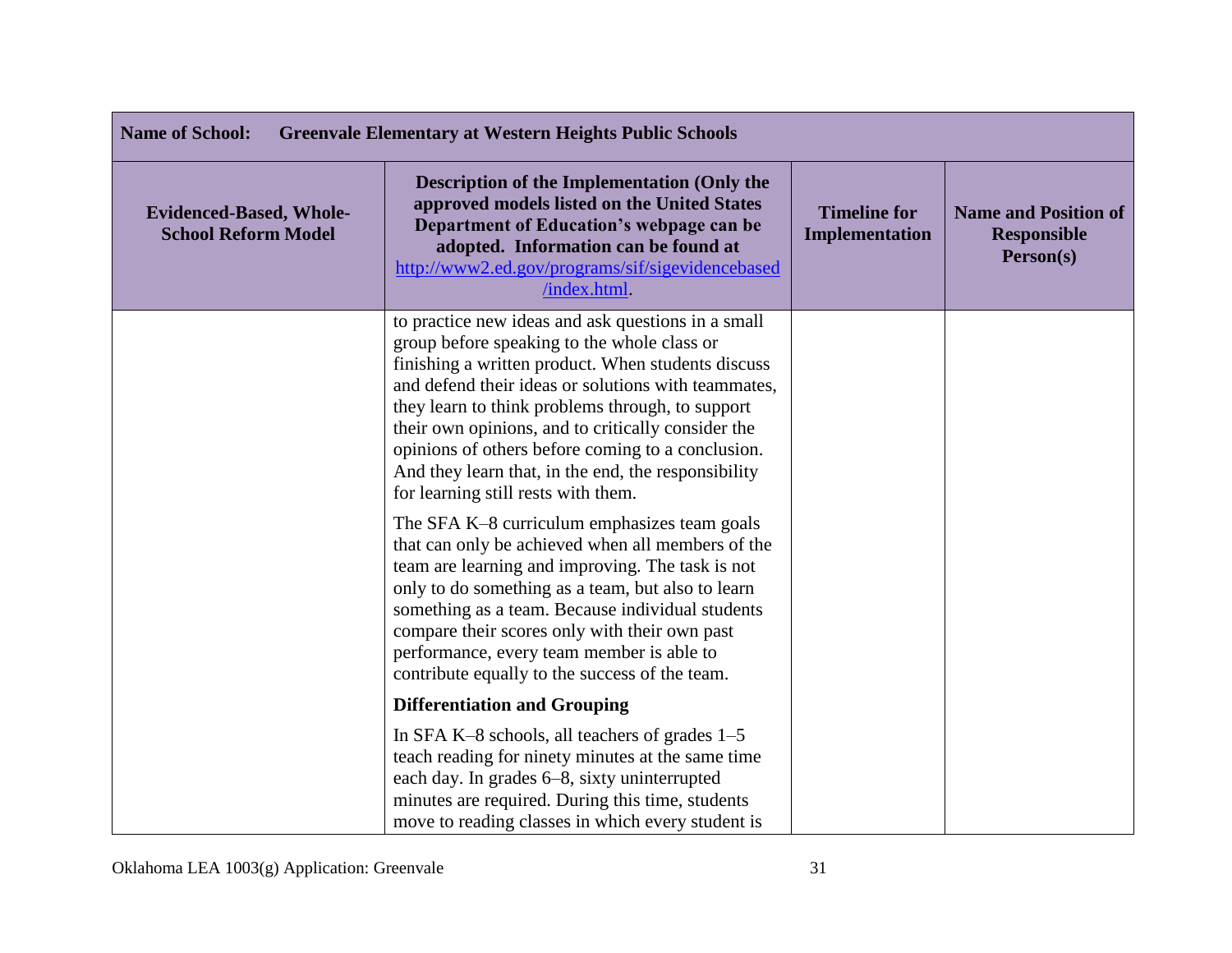| <b>Name of School:</b><br><b>Greenvale Elementary at Western Heights Public Schools</b> |                                                                                                                                                                                                                                                                                                                                                                                                                                                                                                                                                      |                                              |                                                                |
|-----------------------------------------------------------------------------------------|------------------------------------------------------------------------------------------------------------------------------------------------------------------------------------------------------------------------------------------------------------------------------------------------------------------------------------------------------------------------------------------------------------------------------------------------------------------------------------------------------------------------------------------------------|----------------------------------------------|----------------------------------------------------------------|
| <b>Evidenced-Based, Whole-</b><br><b>School Reform Model</b>                            | <b>Description of the Implementation (Only the</b><br>approved models listed on the United States<br>Department of Education's webpage can be<br>adopted. Information can be found at<br>http://www2.ed.gov/programs/sif/sigevidencebased<br>/index.html.                                                                                                                                                                                                                                                                                            | <b>Timeline for</b><br><b>Implementation</b> | <b>Name and Position of</b><br><b>Responsible</b><br>Person(s) |
|                                                                                         | reading at one instructional level. Students are<br>grouped across grades and across classes to allow<br>this arrangement because increasing teacher-led<br>instructional time and reducing seatwork increases<br>students' progress in developing reading skills. In<br>each grading period each student is placed in a<br>reading class at his or her instructional level. Most<br>students move to new reading levels every quarter,<br>and many students who start at lower reading levels<br>catch up to grade-level performance within a year. |                                              |                                                                |
|                                                                                         | Math classes are not regrouped. Math instruction is<br>done in students' homerooms.                                                                                                                                                                                                                                                                                                                                                                                                                                                                  |                                              |                                                                |
|                                                                                         | <b>Programs Proposed for Implementation at</b><br><b>Greenvale</b>                                                                                                                                                                                                                                                                                                                                                                                                                                                                                   |                                              |                                                                |
|                                                                                         | <b>Curiosity Corner (pre-kindergarten):</b>                                                                                                                                                                                                                                                                                                                                                                                                                                                                                                          |                                              |                                                                |
|                                                                                         | Curiosity Corner $2nd$ Edition is a comprehensive<br>program for three- and four-year-old preschoolers<br>designed to provide a strong foundation in language<br>and literacy, mathematics, science, listening and<br>social skills, creative expression, and positive self-<br>esteem through a holistic, thematic approach to<br>instruction.                                                                                                                                                                                                      |                                              |                                                                |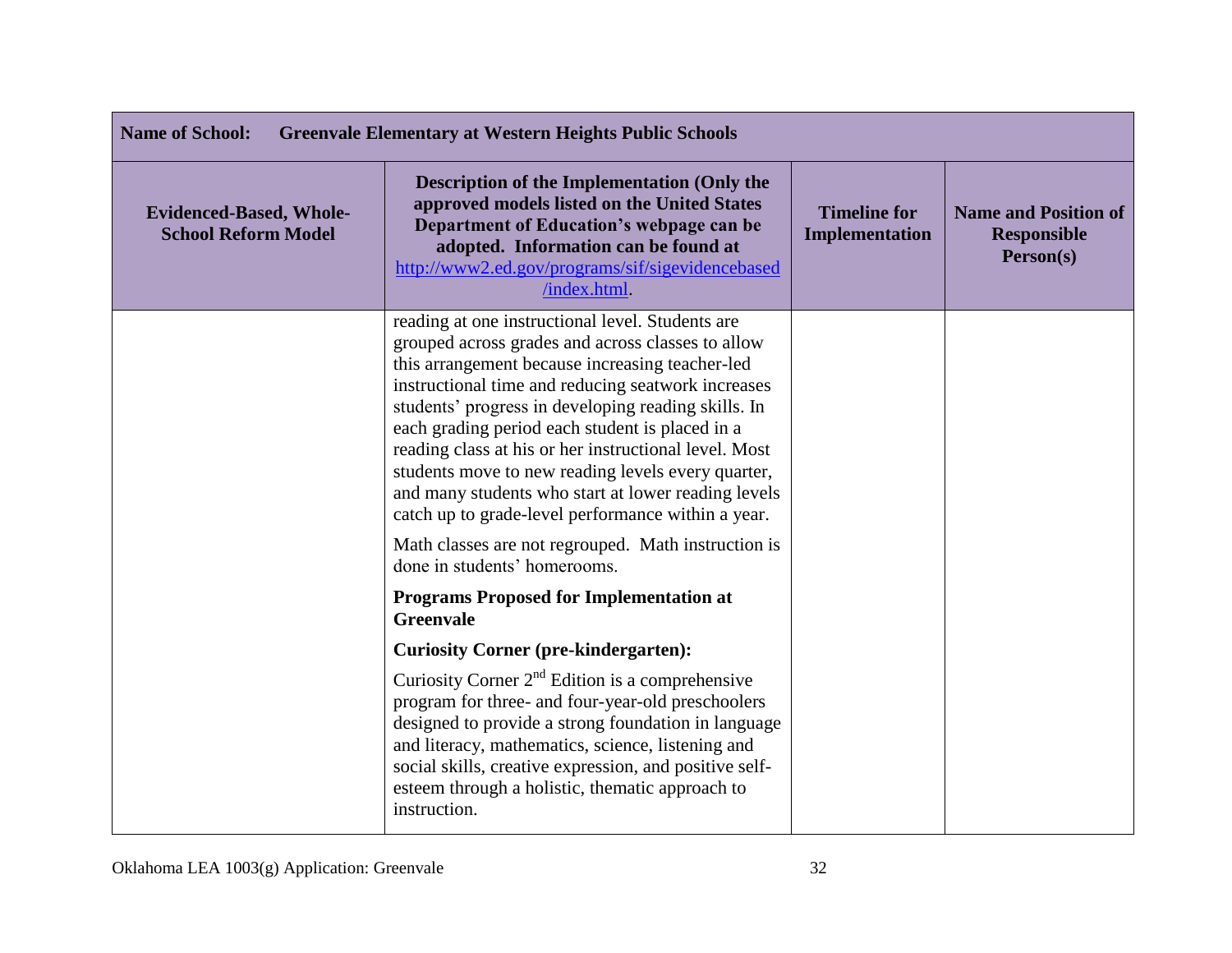| <b>Name of School:</b><br><b>Greenvale Elementary at Western Heights Public Schools</b> |                                                                                                                                                                                                                                                                                                                                                                                                                                                                                                                                                           |                                              |                                                                |
|-----------------------------------------------------------------------------------------|-----------------------------------------------------------------------------------------------------------------------------------------------------------------------------------------------------------------------------------------------------------------------------------------------------------------------------------------------------------------------------------------------------------------------------------------------------------------------------------------------------------------------------------------------------------|----------------------------------------------|----------------------------------------------------------------|
| <b>Evidenced-Based, Whole-</b><br><b>School Reform Model</b>                            | Description of the Implementation (Only the<br>approved models listed on the United States<br>Department of Education's webpage can be<br>adopted. Information can be found at<br>http://www2.ed.gov/programs/sif/sigevidencebased<br>/index.html.                                                                                                                                                                                                                                                                                                        | <b>Timeline for</b><br><b>Implementation</b> | <b>Name and Position of</b><br><b>Responsible</b><br>Person(s) |
|                                                                                         | Curiosity Corner provides teachers with well-<br>structured thematic units that are aligned with state<br>and national early learning guidelines. The program<br>includes detailed instructions and provides many of<br>the materials necessary to implement a stimulating,<br>engaging program while training and supporting the<br>educators who are implementing it.                                                                                                                                                                                   |                                              |                                                                |
|                                                                                         | KinderCorner (kindergarten):                                                                                                                                                                                                                                                                                                                                                                                                                                                                                                                              |                                              |                                                                |
|                                                                                         | KinderCorner $2nd$ Edition is a comprehensive<br>kindergarten program based on research indicating<br>that young children learn best when material is<br>delivered holistically rather than in isolation. Using<br>a thematic approach to learning, KinderCorner<br>addresses all key developmental domains for early<br>learners. KinderCorner helps children make sense<br>of the world around them, fostering the<br>development of their language, literacy, math,<br>interpersonal, and self-help skills and science and<br>social studies concepts. |                                              |                                                                |
|                                                                                         | KinderCorner consists of thematic units that are<br>designed to relate to children's lives, interests, and<br>surroundings and introduce them to concepts that<br>are then explored and reviewed through concrete,                                                                                                                                                                                                                                                                                                                                        |                                              |                                                                |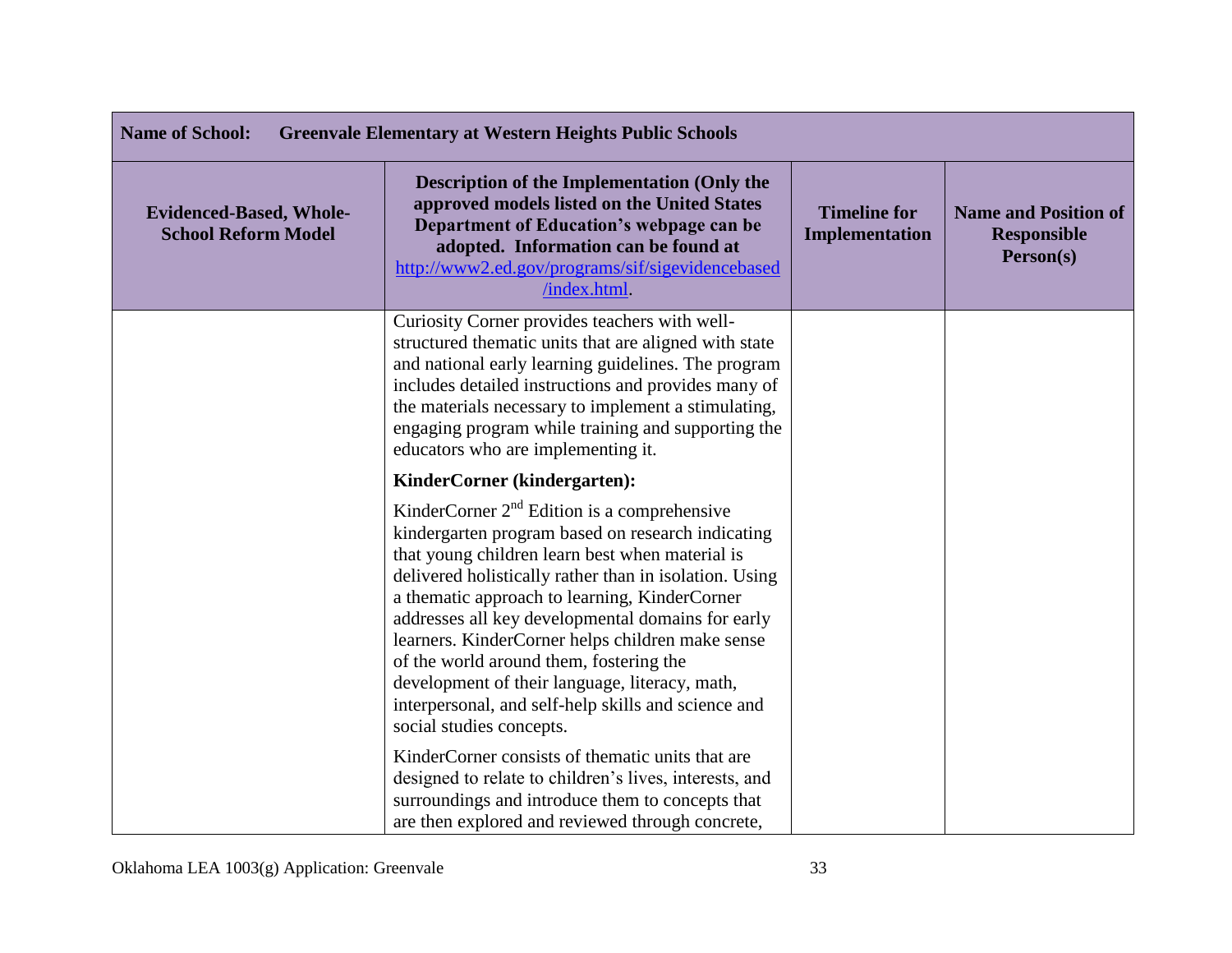| <b>Name of School:</b><br><b>Greenvale Elementary at Western Heights Public Schools</b> |                                                                                                                                                                                                                                                                                                                                                                                                                                                                                                                                                                                                                                                                                                                                                                                                                                                                                                                                                                                                                                                                                                                        |                                       |                                                                |
|-----------------------------------------------------------------------------------------|------------------------------------------------------------------------------------------------------------------------------------------------------------------------------------------------------------------------------------------------------------------------------------------------------------------------------------------------------------------------------------------------------------------------------------------------------------------------------------------------------------------------------------------------------------------------------------------------------------------------------------------------------------------------------------------------------------------------------------------------------------------------------------------------------------------------------------------------------------------------------------------------------------------------------------------------------------------------------------------------------------------------------------------------------------------------------------------------------------------------|---------------------------------------|----------------------------------------------------------------|
| <b>Evidenced-Based, Whole-</b><br><b>School Reform Model</b>                            | <b>Description of the Implementation (Only the</b><br>approved models listed on the United States<br>Department of Education's webpage can be<br>adopted. Information can be found at<br>http://www2.ed.gov/programs/sif/sigevidencebased<br>/index.html.                                                                                                                                                                                                                                                                                                                                                                                                                                                                                                                                                                                                                                                                                                                                                                                                                                                              | <b>Timeline for</b><br>Implementation | <b>Name and Position of</b><br><b>Responsible</b><br>Person(s) |
|                                                                                         | integrated, theme-related activities.<br>KinderCorner specifically targets language and<br>literacy development through the discussion of<br>thematic concepts to promote children's<br>phonological awareness, phonemic awareness, and<br>oral-language development. These activities<br>include interactive story reading and storytelling,<br>action songs and rhymes, and verbal guessing<br>games. Each day, children choose to participate in<br>specific Learning Labs and engage in reflection<br>activities to promote their problem-solving skills.<br>The literacy development emphasized through<br>KinderCorner also includes the development of<br>phonics and during the second half of the school<br>year, a formal introduction to reading phonetically<br>controlled text through KinderRoots.<br>KinderRoots provides kindergarten students with<br>an introduction to reading, beginning halfway<br>through the school year. Through structured lessons<br>and Shared Stories, students are exposed to the use<br>of sound blending and strategies for word<br>recognition and text comprehension. |                                       |                                                                |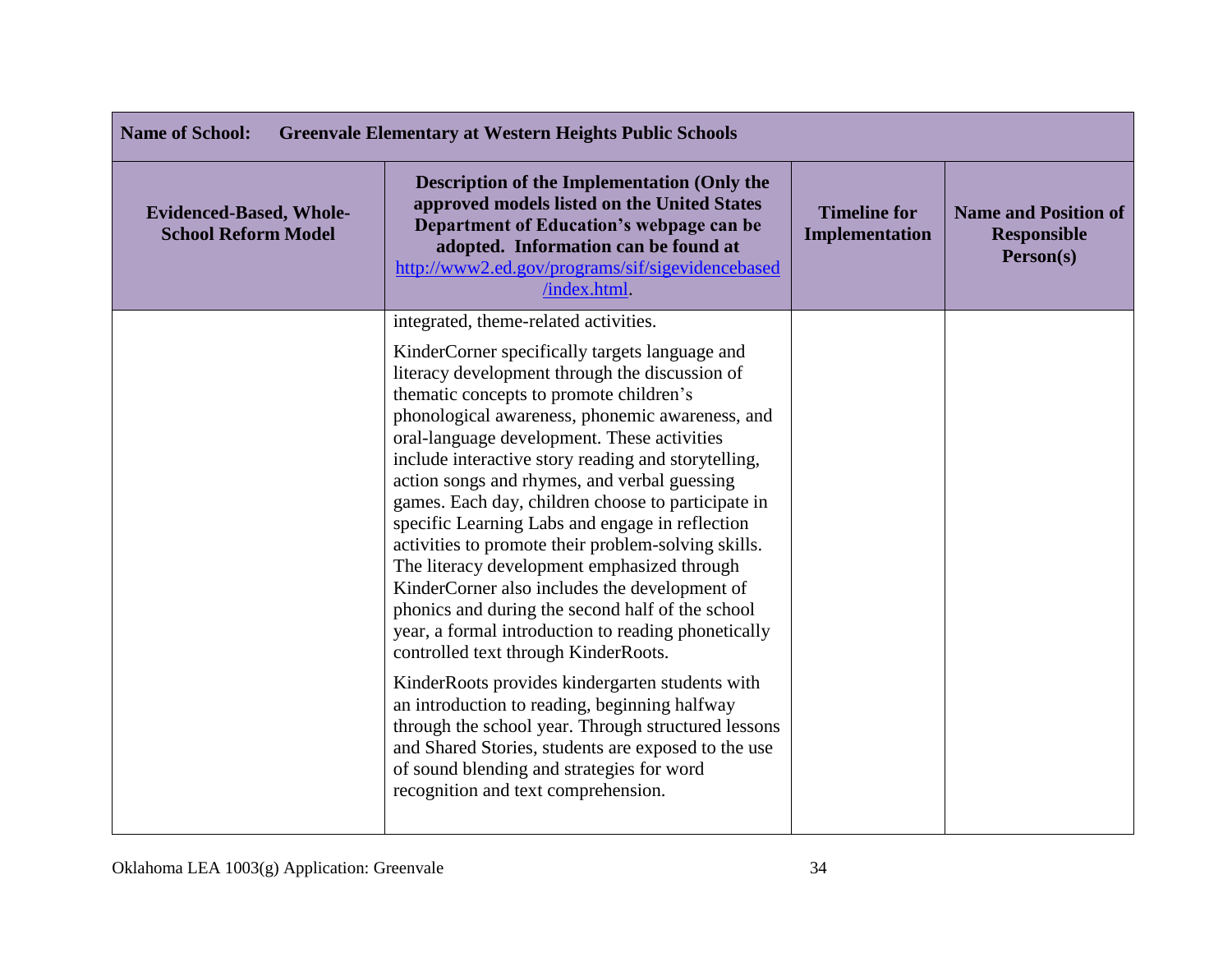| <b>Name of School:</b><br><b>Greenvale Elementary at Western Heights Public Schools</b> |                                                                                                                                                                                                                                                                                                                                                                                                                                                                                                                                                                                                                                                                                                                                                                                                                                                                                                                                                                                                                                            |                                       |                                                                |
|-----------------------------------------------------------------------------------------|--------------------------------------------------------------------------------------------------------------------------------------------------------------------------------------------------------------------------------------------------------------------------------------------------------------------------------------------------------------------------------------------------------------------------------------------------------------------------------------------------------------------------------------------------------------------------------------------------------------------------------------------------------------------------------------------------------------------------------------------------------------------------------------------------------------------------------------------------------------------------------------------------------------------------------------------------------------------------------------------------------------------------------------------|---------------------------------------|----------------------------------------------------------------|
| <b>Evidenced-Based, Whole-</b><br><b>School Reform Model</b>                            | Description of the Implementation (Only the<br>approved models listed on the United States<br>Department of Education's webpage can be<br>adopted. Information can be found at<br>http://www2.ed.gov/programs/sif/sigevidencebased<br>/index.html.                                                                                                                                                                                                                                                                                                                                                                                                                                                                                                                                                                                                                                                                                                                                                                                         | <b>Timeline for</b><br>Implementation | <b>Name and Position of</b><br><b>Responsible</b><br>Person(s) |
|                                                                                         | <b>Reading Roots (reading level 1):</b>                                                                                                                                                                                                                                                                                                                                                                                                                                                                                                                                                                                                                                                                                                                                                                                                                                                                                                                                                                                                    |                                       |                                                                |
|                                                                                         | Reading Roots 4th Edition is a ninety-minute<br>comprehensive program that targets the needs of<br>beginning readers. It provides a strong base for<br>successful reading through systematic phonics<br>instruction supported by decodable stories, along<br>with instruction in fluency and comprehension.<br>Reading Roots also fosters students' love of<br>reading by providing rich literature experiences,<br>extensive oral-language development, and<br>thematically focused writing instruction. These<br>objectives are embedded in a fast-paced, engaging,<br>and highly effective instructional process. Students<br>are assessed and regrouped according to their<br>reading levels every quarter to ensure that they<br>receive the most focused instruction.<br>Reading Roots is built around forty-eight lessons.<br>Separated into four levels, it supports concept<br>development in oral-language development,<br>phonemic awareness, phonics, word skills, fluency,<br>and writing. Second- and third-grade nonreaders |                                       |                                                                |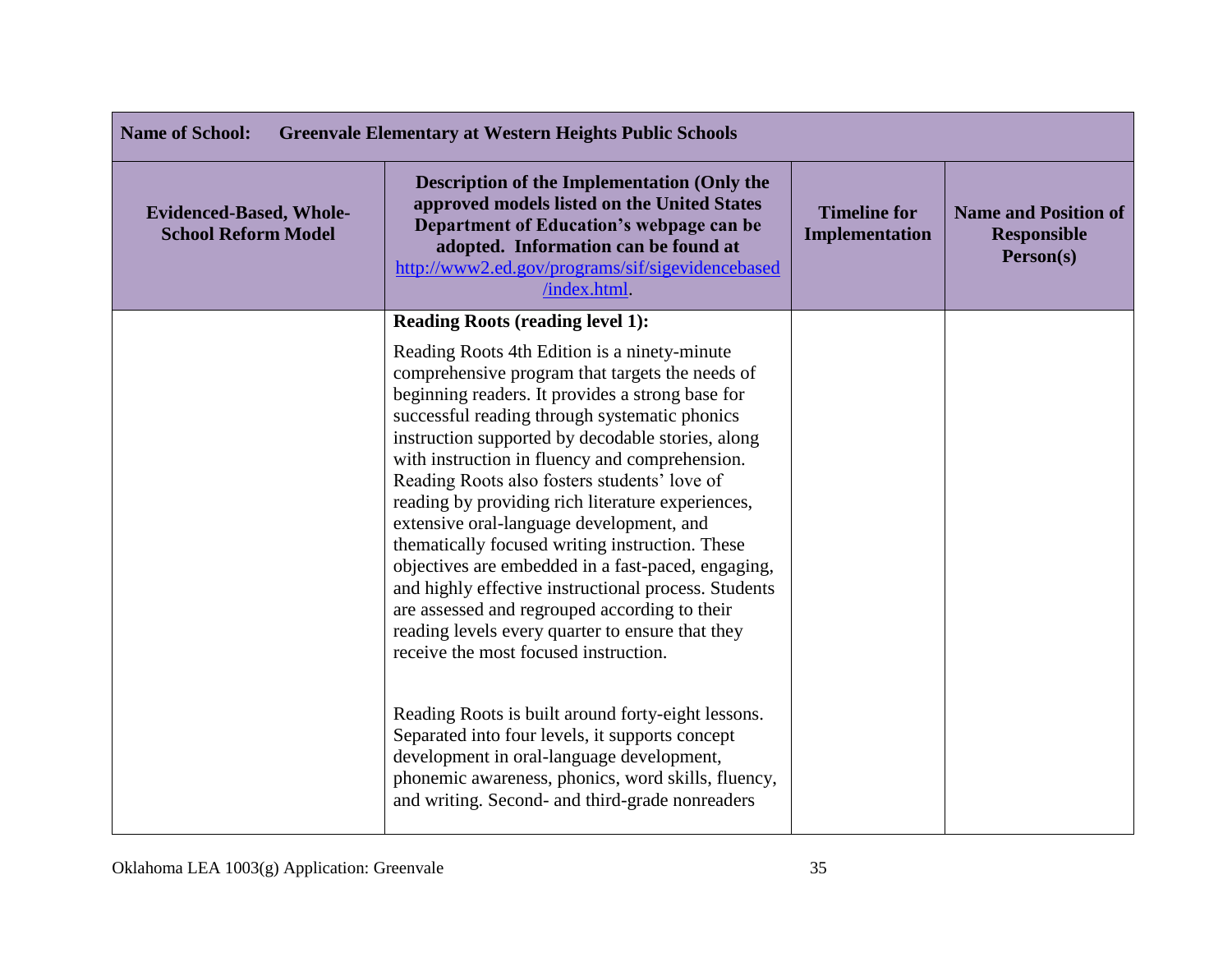| <b>Name of School:</b><br><b>Greenvale Elementary at Western Heights Public Schools</b> |                                                                                                                                                                                                                                                                                                                                       |                                              |                                                                |
|-----------------------------------------------------------------------------------------|---------------------------------------------------------------------------------------------------------------------------------------------------------------------------------------------------------------------------------------------------------------------------------------------------------------------------------------|----------------------------------------------|----------------------------------------------------------------|
| <b>Evidenced-Based, Whole-</b><br><b>School Reform Model</b>                            | <b>Description of the Implementation (Only the</b><br>approved models listed on the United States<br>Department of Education's webpage can be<br>adopted. Information can be found at<br>http://www2.ed.gov/programs/sif/sigevidencebased<br>/index.html.                                                                             | <b>Timeline for</b><br><b>Implementation</b> | <b>Name and Position of</b><br><b>Responsible</b><br>Person(s) |
|                                                                                         | can be regrouped into Reading Roots classes.<br>Extensive video vignettes and electronic materials<br>for use on interactive whiteboards, computers with                                                                                                                                                                              |                                              |                                                                |
|                                                                                         | projectors, or DVDs include numerous<br>presentations of letter sounds, sound blending, and<br>vocabulary in addition to modeling of cooperative<br>learning.                                                                                                                                                                         |                                              |                                                                |
|                                                                                         | Reading Wings (reading levels 2–6):                                                                                                                                                                                                                                                                                                   |                                              |                                                                |
|                                                                                         | Reading Wings 4th Edition is a research-based<br>reading curriculum that provides ninety-minute<br>daily lessons and targets the needs of students<br>reading on a second-through sixth-grade level who<br>have successfully learned to decode but need to<br>develop more sophisticated reading skills.                              |                                              |                                                                |
|                                                                                         | To ensure that students become proficient readers,<br>Reading Wings uses SFA's core instructional<br>structures to target vocabulary development,<br>reading comprehension, fluency, oral-language<br>development, and written expression by providing<br>students ample opportunities with both literary and<br>informational texts. |                                              |                                                                |
|                                                                                         | Targeted Treasure Hunts, a key component of the                                                                                                                                                                                                                                                                                       |                                              |                                                                |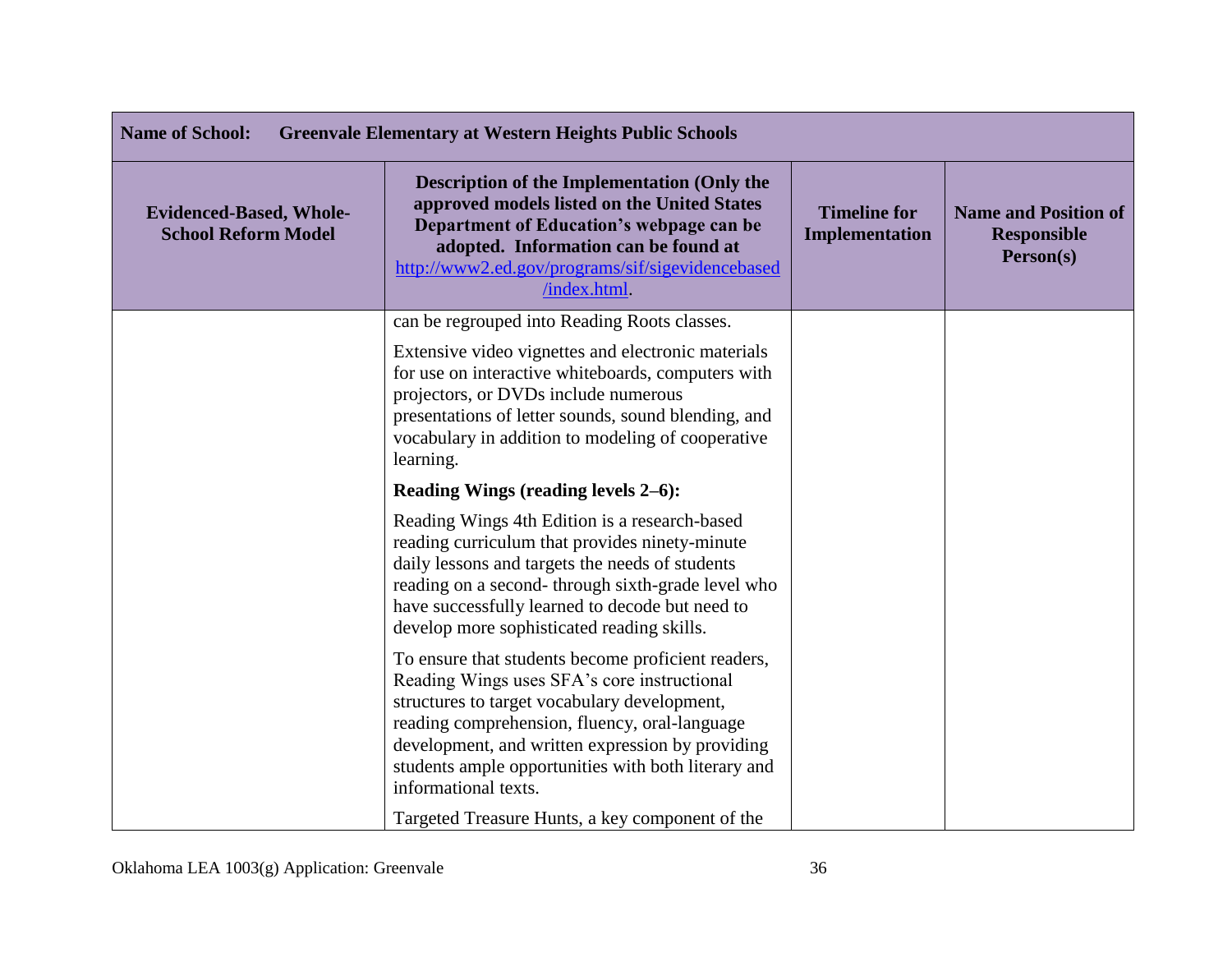| <b>Name of School:</b><br><b>Greenvale Elementary at Western Heights Public Schools</b> |                                                                                                                                                                                                                                                                                                                                                                                                                                                           |                                       |                                                                |
|-----------------------------------------------------------------------------------------|-----------------------------------------------------------------------------------------------------------------------------------------------------------------------------------------------------------------------------------------------------------------------------------------------------------------------------------------------------------------------------------------------------------------------------------------------------------|---------------------------------------|----------------------------------------------------------------|
| <b>Evidenced-Based, Whole-</b><br><b>School Reform Model</b>                            | Description of the Implementation (Only the<br>approved models listed on the United States<br>Department of Education's webpage can be<br>adopted. Information can be found at<br>http://www2.ed.gov/programs/sif/sigevidencebased<br>/index.html.                                                                                                                                                                                                        | <b>Timeline for</b><br>Implementation | <b>Name and Position of</b><br><b>Responsible</b><br>Person(s) |
|                                                                                         | Reading Wings program, provide instruction<br>focused on targeted reading skills and strategies.<br>All the instruction accompanying each five- or six-<br>day lesson cycle centers around a literary or<br>informational trade book or basal selection,<br>allowing for background building, topic-specific<br>and technical vocabulary development, utilization<br>of targeted skills, team discussion, relevant writing<br>activities, and assessment. |                                       |                                                                |
|                                                                                         | Reading Wings further supports reading<br>comprehension through the Savvy Reader. The<br>Savvy Reader provides intensive, engaging<br>introductions to each of the four core<br>comprehension strategies—clarifying, questioning,<br>predicting, and summarizing. Additional Savvy<br>Reader lessons provide comprehension-strategy<br>instruction throughout the year, and this instruction<br>is reinforced through Targeted Treasure Hunts.            |                                       |                                                                |
|                                                                                         | Video vignettes for use on interactive whiteboards<br>or other electronic formats include compelling<br>introductions to novels and literary texts, modeling<br>of advanced reading and writing strategies, and<br>modeling of cooperative learning                                                                                                                                                                                                       |                                       |                                                                |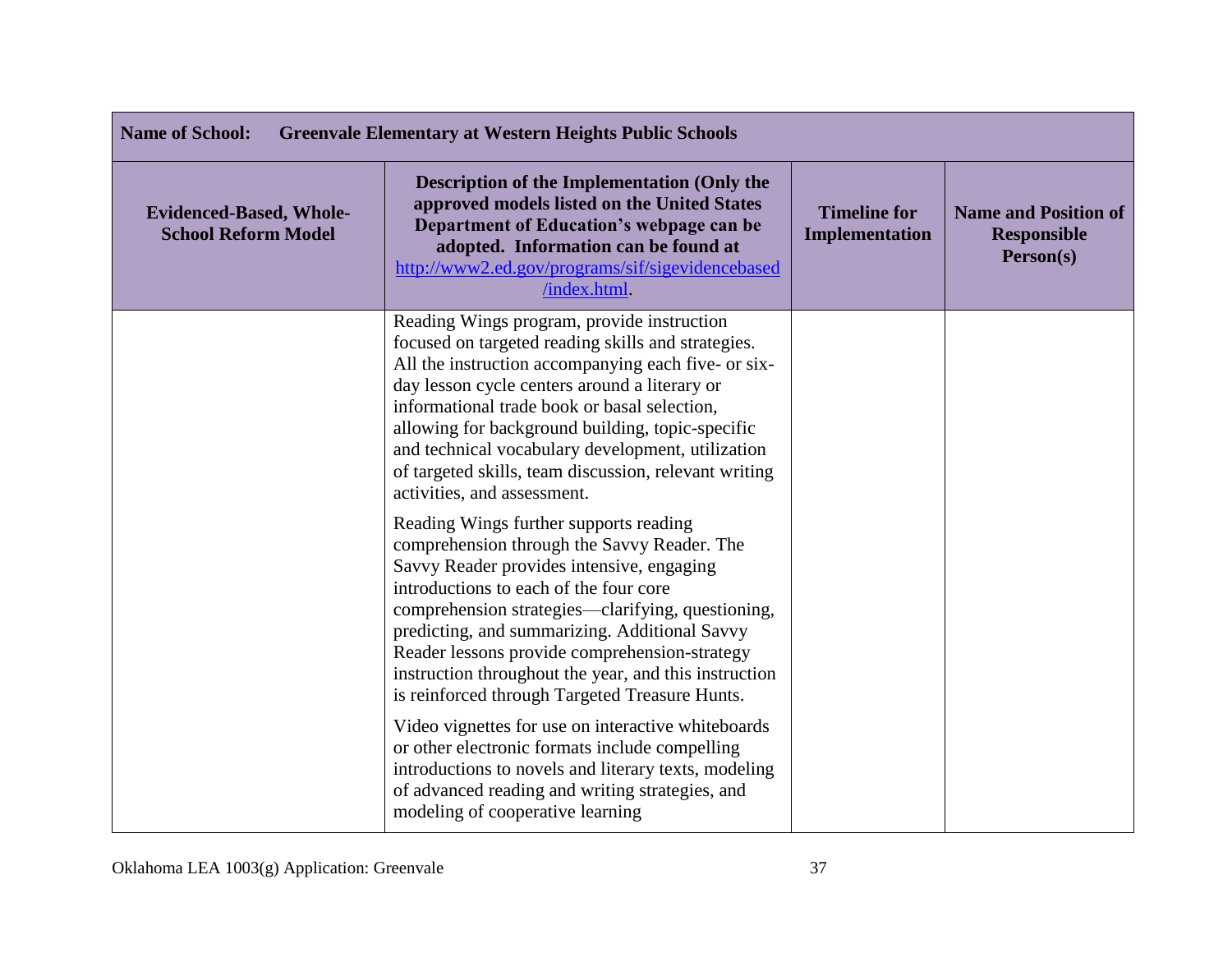| <b>Name of School:</b><br><b>Greenvale Elementary at Western Heights Public Schools</b> |                                                                                                                                                                                                                                                                                                                                                                                                                                                                                                                                                                                                                                                                                                            |                                              |                                                                |
|-----------------------------------------------------------------------------------------|------------------------------------------------------------------------------------------------------------------------------------------------------------------------------------------------------------------------------------------------------------------------------------------------------------------------------------------------------------------------------------------------------------------------------------------------------------------------------------------------------------------------------------------------------------------------------------------------------------------------------------------------------------------------------------------------------------|----------------------------------------------|----------------------------------------------------------------|
| <b>Evidenced-Based, Whole-</b><br><b>School Reform Model</b>                            | <b>Description of the Implementation (Only the</b><br>approved models listed on the United States<br>Department of Education's webpage can be<br>adopted. Information can be found at<br>http://www2.ed.gov/programs/sif/sigevidencebased<br>/index.html                                                                                                                                                                                                                                                                                                                                                                                                                                                   | <b>Timeline for</b><br><b>Implementation</b> | <b>Name and Position of</b><br><b>Responsible</b><br>Person(s) |
|                                                                                         | <b>Primary PowerTeaching Math:</b>                                                                                                                                                                                                                                                                                                                                                                                                                                                                                                                                                                                                                                                                         |                                              |                                                                |
|                                                                                         | Primary PowerTeaching Math is an instructional<br>multiday mathematics framework for $1st - 6th$ grade<br>levels. It is composed of research-proven<br>instructional strategies that increase student<br>achievement. PowerTeaching provides teachers<br>with a clear and simple structure for framing their<br>mathematics instruction no matter which<br>curriculum or textbook they use.                                                                                                                                                                                                                                                                                                                |                                              |                                                                |
|                                                                                         | The PowerTeaching professional-development<br>series gives a fresh approach to instruction that can<br>be directly applied to the mathematics textbook or<br>curriculum. To ensure effective implementation,<br>the PowerTeaching professional-development<br>series incorporates ongoing coaching and support,<br>both inside and outside the classroom.<br>PowerTeaching empowers students to work<br>together to improve their understanding of<br>mathematics concepts and encourages students to<br>take ownership of their learning during multiple<br>opportunities for practice and evaluation.<br>PowerTeaching leads to academic success by<br>establishing a student-centered classroom through |                                              |                                                                |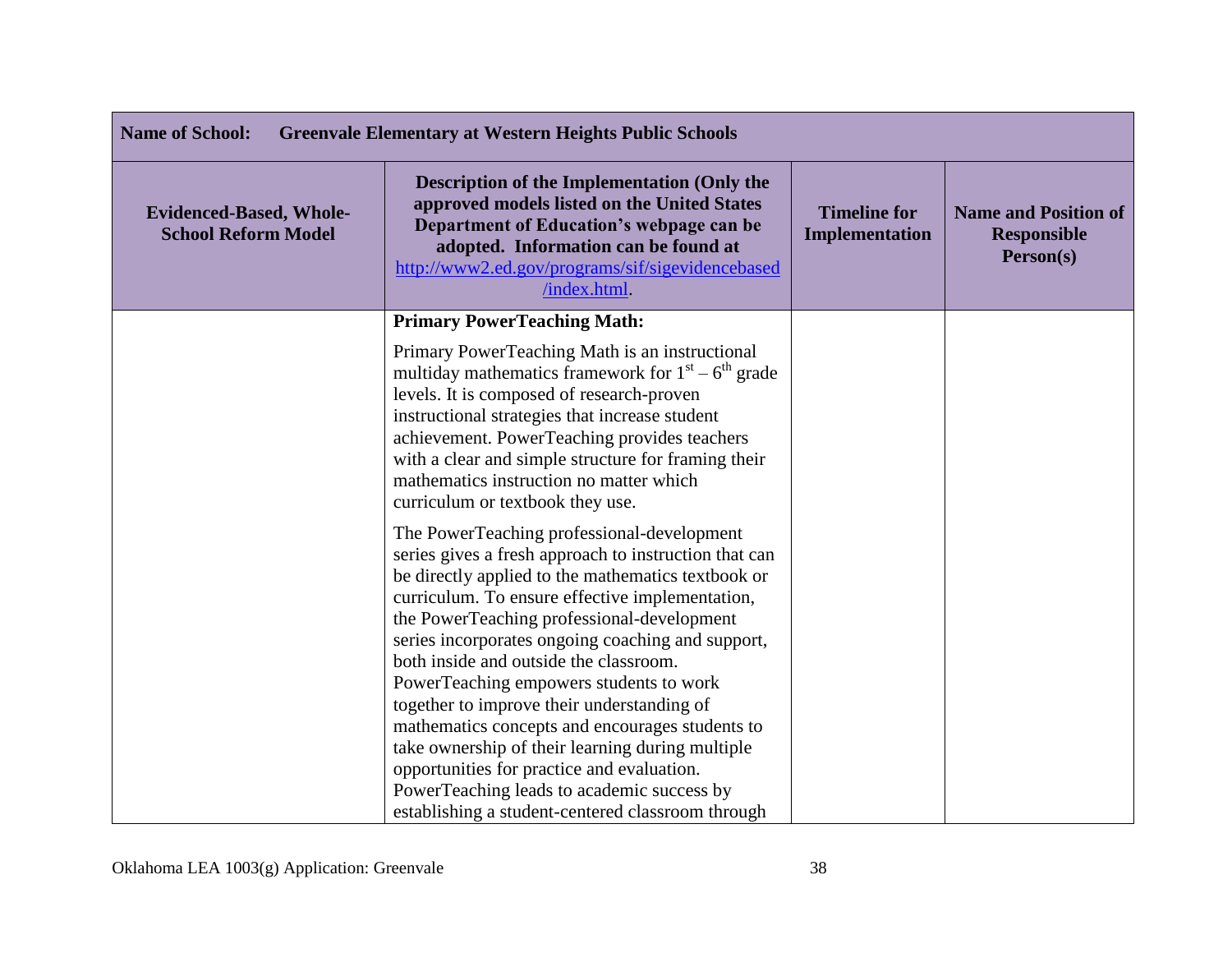| <b>Name of School:</b><br><b>Greenvale Elementary at Western Heights Public Schools</b> |                                                                                                                                                                                                                                                                                                                                                                                                                                                                                                                                                                                                                                               |                                              |                                                                |
|-----------------------------------------------------------------------------------------|-----------------------------------------------------------------------------------------------------------------------------------------------------------------------------------------------------------------------------------------------------------------------------------------------------------------------------------------------------------------------------------------------------------------------------------------------------------------------------------------------------------------------------------------------------------------------------------------------------------------------------------------------|----------------------------------------------|----------------------------------------------------------------|
| <b>Evidenced-Based, Whole-</b><br><b>School Reform Model</b>                            | <b>Description of the Implementation (Only the</b><br>approved models listed on the United States<br>Department of Education's webpage can be<br>adopted. Information can be found at<br>http://www2.ed.gov/programs/sif/sigevidencebased<br>/index.html                                                                                                                                                                                                                                                                                                                                                                                      | <b>Timeline for</b><br><b>Implementation</b> | <b>Name and Position of</b><br><b>Responsible</b><br>Person(s) |
|                                                                                         | the use of compelling concept presentations,<br>assessments for learning, and student learning<br>teams.                                                                                                                                                                                                                                                                                                                                                                                                                                                                                                                                      |                                              |                                                                |
|                                                                                         | <b>Tutoring:</b>                                                                                                                                                                                                                                                                                                                                                                                                                                                                                                                                                                                                                              |                                              |                                                                |
|                                                                                         | Lightning Squad is a web-based reading-<br>intervention program for struggling readers. Tutors<br>use Lightning Squad to assess students, develop<br>instructional plans, and deliver effective, fun<br>instruction. Lightning Squad provides the<br>assessment, planning, and instructional tools for<br>one-to-one tutoring and small-group tutoring.<br>Lightning Squad apply to $1st - 3rd$ grade levels and<br>address skill development in phonemic awareness,<br>phonics, vocabulary, fluency, and comprehension.<br>Lightning Squad instruction is aligned to the<br>classroom objectives the SFA Reading curriculum<br>being taught. |                                              |                                                                |
|                                                                                         | <b>Writing from the Heart and Writing Wings:</b>                                                                                                                                                                                                                                                                                                                                                                                                                                                                                                                                                                                              |                                              |                                                                |
|                                                                                         | Writing from the Heart is a $1st - 2nd$ grade writing<br>curriculum that encourages students to write for<br>many purposes while at the same time learn writing<br>mechanics. Writing Wings is a $3rd - 5th$ grade                                                                                                                                                                                                                                                                                                                                                                                                                            |                                              |                                                                |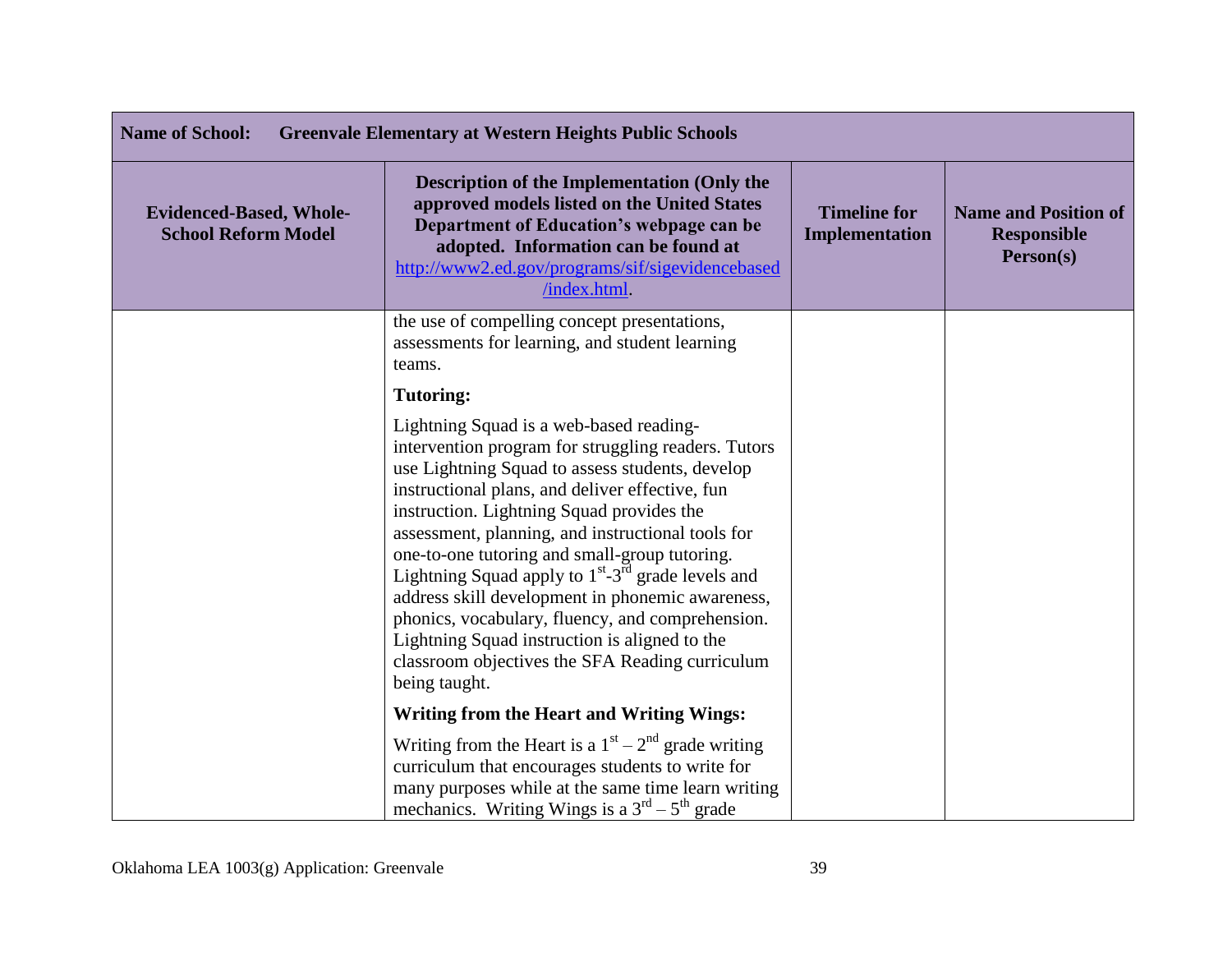| <b>Name of School:</b><br><b>Greenvale Elementary at Western Heights Public Schools</b> |                                                                                                                                                                                                                                                                        |                                              |                                                                |
|-----------------------------------------------------------------------------------------|------------------------------------------------------------------------------------------------------------------------------------------------------------------------------------------------------------------------------------------------------------------------|----------------------------------------------|----------------------------------------------------------------|
| <b>Evidenced-Based, Whole-</b><br><b>School Reform Model</b>                            | <b>Description of the Implementation (Only the</b><br>approved models listed on the United States<br>Department of Education's webpage can be<br>adopted. Information can be found at<br>http://www2.ed.gov/programs/sif/sigevidencebased<br>/index.html.              | <b>Timeline for</b><br><b>Implementation</b> | <b>Name and Position of</b><br><b>Responsible</b><br>Person(s) |
|                                                                                         | curriculum that uses the power of Cooperative<br>Learning as a vehicle for learning the steps of the<br>writing process, allowing for more student<br>engagement and learning.                                                                                         |                                              |                                                                |
|                                                                                         | Greenvale proposes to implement the SFA whole-<br>school reform model for Pre-Kindergarten to 4th<br>grade.                                                                                                                                                            |                                              |                                                                |
|                                                                                         | <b>Implementation Plan</b>                                                                                                                                                                                                                                             |                                              |                                                                |
|                                                                                         | The plan for implementation in Year 1 will be as<br>follows:                                                                                                                                                                                                           |                                              |                                                                |
|                                                                                         | <b>Preparing for Implementation and Beginning</b><br>Implementation                                                                                                                                                                                                    |                                              |                                                                |
|                                                                                         | Year 1 Materials                                                                                                                                                                                                                                                       |                                              |                                                                |
|                                                                                         | Delivery of materials for schoolwide structures<br>provided for start-up including the Leadership<br>Guide, the Leading for Success Schoolwide<br>Solutions Guide, and Getting Along Together<br>classroom materials. Delivery of all Reading<br>curricular materials. |                                              |                                                                |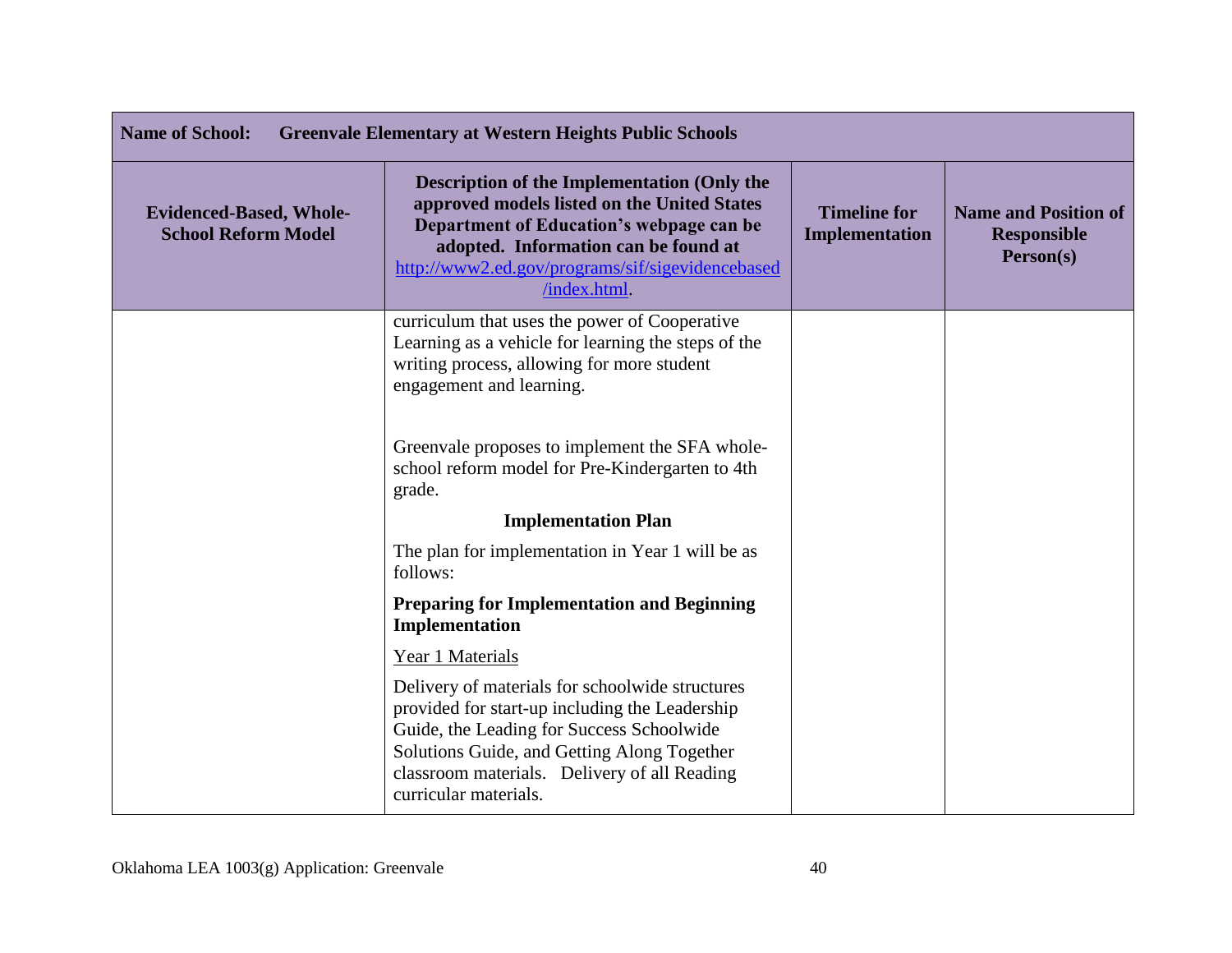| <b>Name of School:</b><br><b>Greenvale Elementary at Western Heights Public Schools</b> |                                                                                                                                                                                                                                                                                                                                                                                                                                                                                                                                                                                                                                                                                                                                                                                                                                                                                                                                                                                                       |                                              |                                                                |
|-----------------------------------------------------------------------------------------|-------------------------------------------------------------------------------------------------------------------------------------------------------------------------------------------------------------------------------------------------------------------------------------------------------------------------------------------------------------------------------------------------------------------------------------------------------------------------------------------------------------------------------------------------------------------------------------------------------------------------------------------------------------------------------------------------------------------------------------------------------------------------------------------------------------------------------------------------------------------------------------------------------------------------------------------------------------------------------------------------------|----------------------------------------------|----------------------------------------------------------------|
| <b>Evidenced-Based, Whole-</b><br><b>School Reform Model</b>                            | <b>Description of the Implementation (Only the</b><br>approved models listed on the United States<br>Department of Education's webpage can be<br>adopted. Information can be found at<br>http://www2.ed.gov/programs/sif/sigevidencebased<br>/index.html                                                                                                                                                                                                                                                                                                                                                                                                                                                                                                                                                                                                                                                                                                                                              | <b>Timeline for</b><br><b>Implementation</b> | <b>Name and Position of</b><br><b>Responsible</b><br>Person(s) |
|                                                                                         | <b>Implementation Planning</b><br>Success for All Foundation consultants will<br>conduct an initial needs assessment based on<br>information provided in the SIG Application. The<br>needs assessment may include classroom walk-<br>throughs, review of district-wide and school-wide<br>student achievement data, data on interventions and<br>programs implemented, Attendance, Discipline,<br>Parent Involvement, Community partnerships. This<br>assessment will allow consultants and<br>district/school leadership to continue developing<br>the plan for full implementation in for the<br>remainder of the school year.<br><b>Introductory Workshops</b><br>Success for All coaches will present Leading for<br>Success workshops for the superintendent, district<br>leaders, principals, the Turnaround Officer/Success<br>for All Facilitators, and the Schoolwide Solutions<br>coordinators (School Counselor). Participants will<br>gain an understanding of the schoolwide structures, |                                              |                                                                |
|                                                                                         | including data-based goal setting, progress-<br>monitoring tools, and instructional processes that                                                                                                                                                                                                                                                                                                                                                                                                                                                                                                                                                                                                                                                                                                                                                                                                                                                                                                    |                                              |                                                                |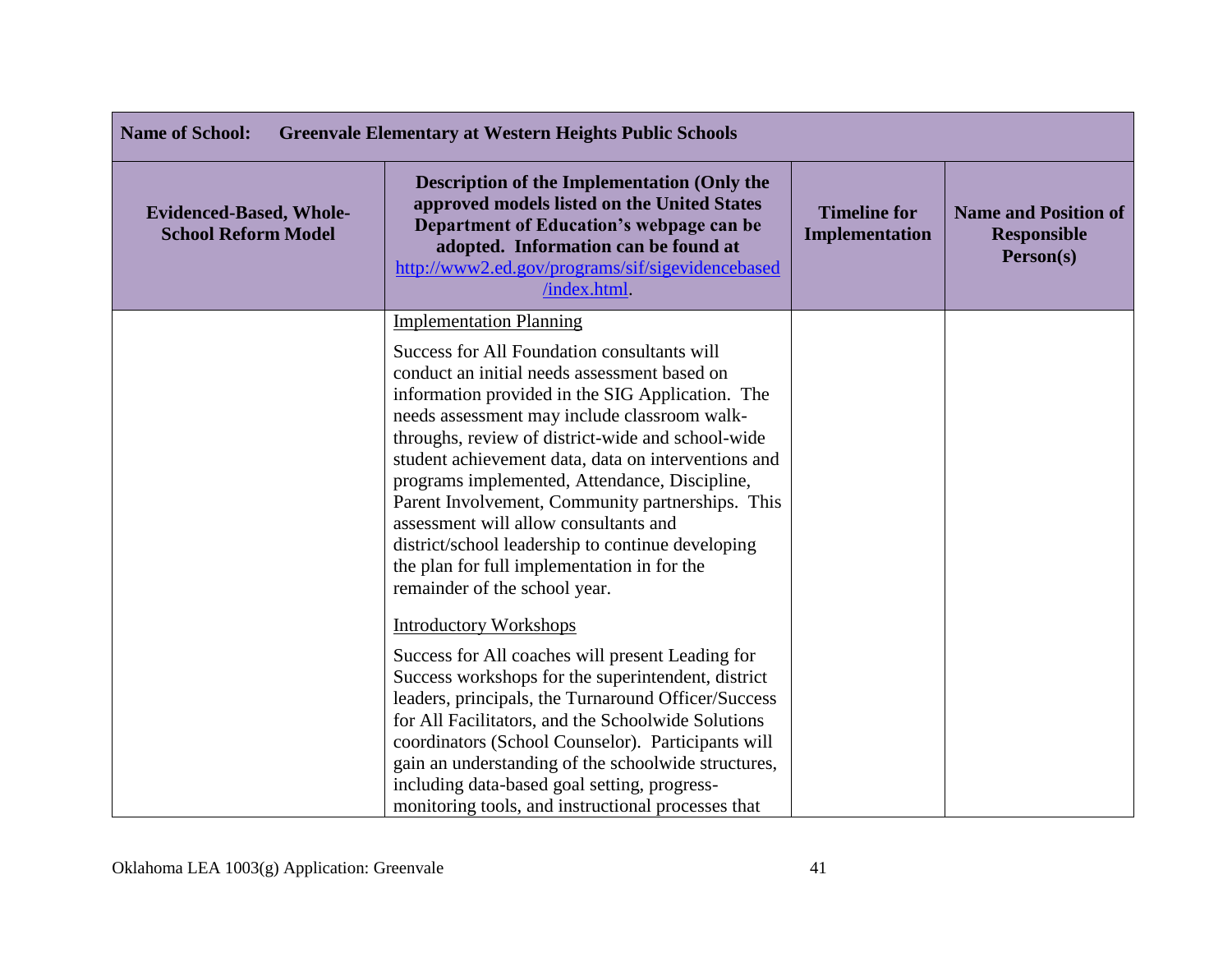| <b>Name of School:</b><br><b>Greenvale Elementary at Western Heights Public Schools</b> |                                                                                                                                                                                                                                                                                                                                                                                                                                                                                              |                                              |                                                                |
|-----------------------------------------------------------------------------------------|----------------------------------------------------------------------------------------------------------------------------------------------------------------------------------------------------------------------------------------------------------------------------------------------------------------------------------------------------------------------------------------------------------------------------------------------------------------------------------------------|----------------------------------------------|----------------------------------------------------------------|
| <b>Evidenced-Based, Whole-</b><br><b>School Reform Model</b>                            | Description of the Implementation (Only the<br>approved models listed on the United States<br>Department of Education's webpage can be<br>adopted. Information can be found at<br>http://www2.ed.gov/programs/sif/sigevidencebased<br>/index.html.                                                                                                                                                                                                                                           | <b>Timeline for</b><br><b>Implementation</b> | <b>Name and Position of</b><br><b>Responsible</b><br>Person(s) |
|                                                                                         | form the SFA PreK-8 approach.<br>The Success for All point coach will conduct<br>specific Leading for Success kick-off planning<br>workshop with each school's Leadership team. This<br>workshop will be at the school site in preparation<br>for the Leading for Success and Getting Along<br>Together implementation and Reading<br>implementation in Year 1.                                                                                                                              |                                              |                                                                |
|                                                                                         | SFA coaches will deliver a 5-day Teacher<br>Academy. Program-introduction workshops will<br>present the schoolwide structures and instructional<br>processes with an emphasis on preparing teachers<br>to use the SFA instructional tools and classroom<br>materials. After a one-day whole-school overview,<br>teachers meet in break-out groups, each guided by a<br>SFAF coach, for introductions to Curiosity Corner,<br>KinderCorner, Reading Roots, Reading Wings, and<br>the Tutoring |                                              |                                                                |
|                                                                                         | In addition, a SFA coach will present introductory<br>workshops for the staff responsible for<br>implementing the Schoolwide Solutions component<br>(Attendance, Parent/Family Involvement,                                                                                                                                                                                                                                                                                                  |                                              |                                                                |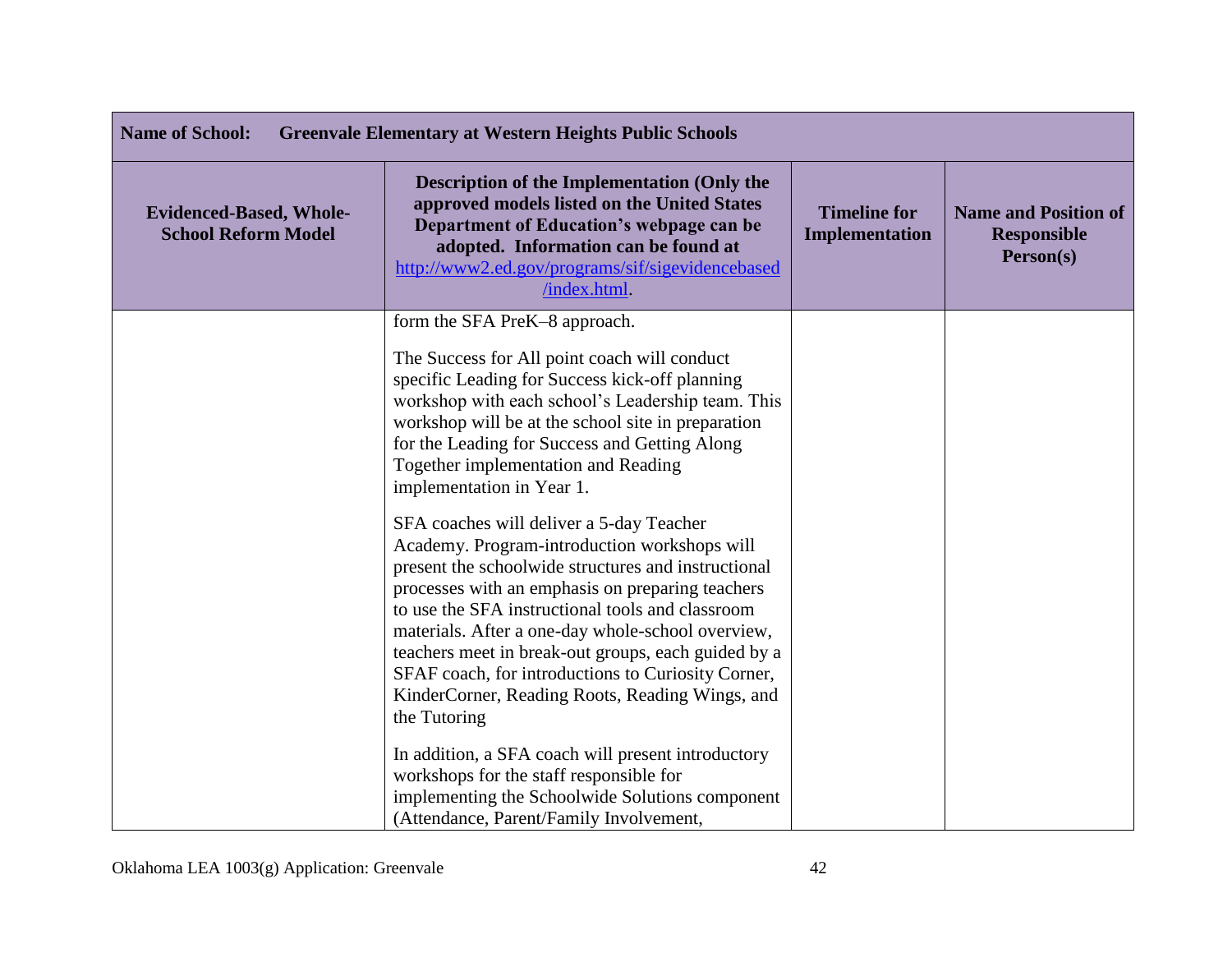| <b>Name of School:</b><br><b>Greenvale Elementary at Western Heights Public Schools</b> |                                                                                                                                                                                                                                                                                                                                                                                                                                                                                                                                                                                                         |                                       |                                                                |
|-----------------------------------------------------------------------------------------|---------------------------------------------------------------------------------------------------------------------------------------------------------------------------------------------------------------------------------------------------------------------------------------------------------------------------------------------------------------------------------------------------------------------------------------------------------------------------------------------------------------------------------------------------------------------------------------------------------|---------------------------------------|----------------------------------------------------------------|
| <b>Evidenced-Based, Whole-</b><br><b>School Reform Model</b>                            | <b>Description of the Implementation (Only the</b><br>approved models listed on the United States<br>Department of Education's webpage can be<br>adopted. Information can be found at<br>http://www2.ed.gov/programs/sif/sigevidencebased<br>/index.html                                                                                                                                                                                                                                                                                                                                                | <b>Timeline for</b><br>Implementation | <b>Name and Position of</b><br><b>Responsible</b><br>Person(s) |
|                                                                                         | Cooperative Culture, Community Connections, and<br>Intervention) and Getting Along Together<br>curriculum and the Leading for Success structure to<br>the entire school staff.                                                                                                                                                                                                                                                                                                                                                                                                                          |                                       |                                                                |
|                                                                                         | <b>Online Tools</b><br>Login passwords for all staff members and<br>administrators are provided for the online SFAF<br>Resource Centers that provide tools to track student<br>progress on both classroom measures and formal<br>assessments throughout the year and provide a wide<br>variety of reports. In addition, teachers and school<br>leaders will have access to webinars, tutorials,<br>instructional resources, and members of the SFA<br>Foundation community for implementation support.<br>The Resource Centers also include support for<br>SFAF classroom interactive whiteboard media. |                                       |                                                                |
|                                                                                         | <b>Program Implementation</b><br>Implementation begins for the SFA components:<br>Curiosity Corner, Kinder Corner, Reading Roots,<br>Reading Wings, Tutoring, Getting Along Together<br>and Schoolwide Solutions. Family/Community<br>outreach under Schoolwide Solutions will include                                                                                                                                                                                                                                                                                                                  |                                       |                                                                |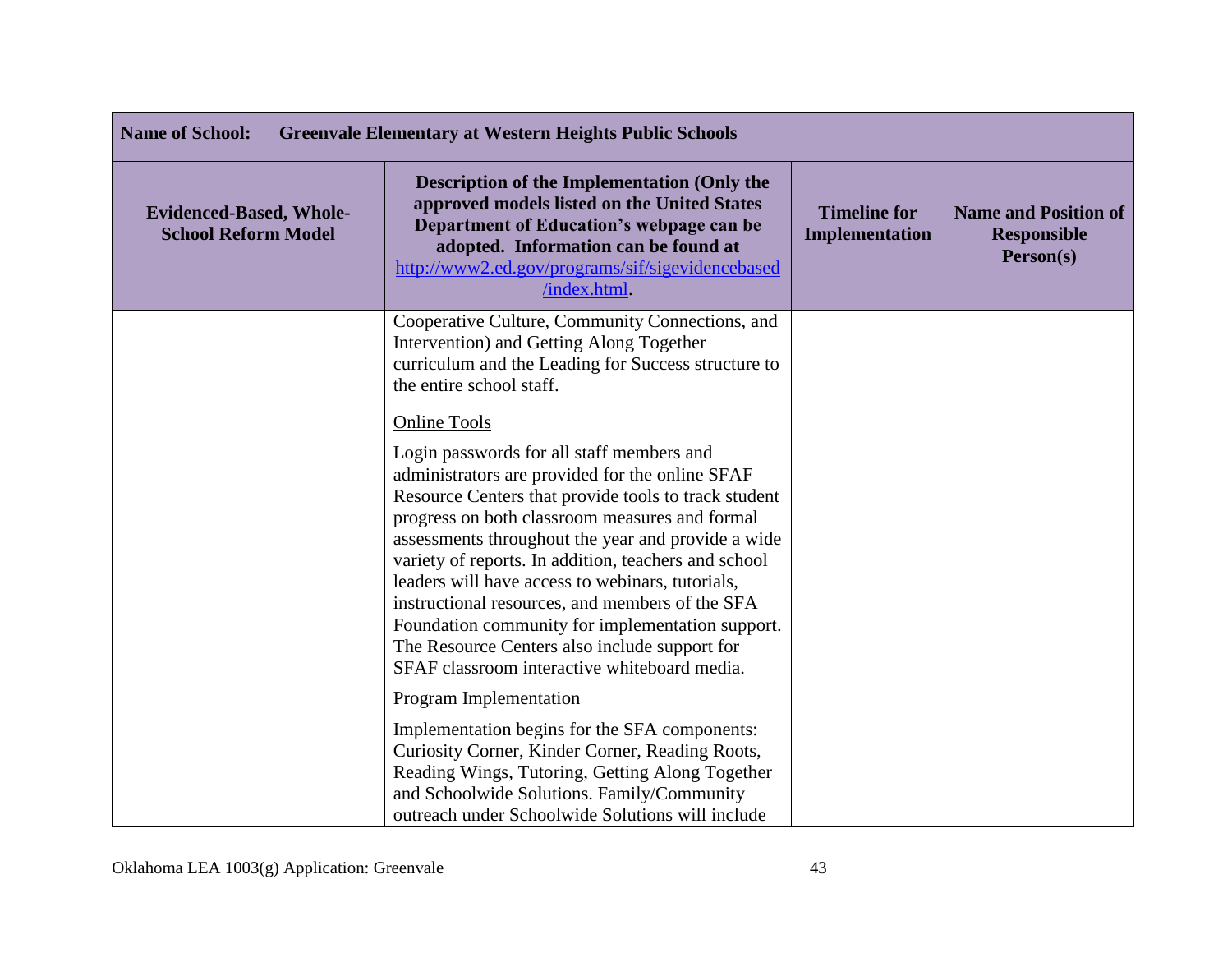| <b>Name of School:</b><br><b>Greenvale Elementary at Western Heights Public Schools</b> |                                                                                                                                                                                                                                                                                                                                                                                                                                                                                                                                                                                                                                                                                                                                                                                                                                                                                                                                        |                                       |                                                                |
|-----------------------------------------------------------------------------------------|----------------------------------------------------------------------------------------------------------------------------------------------------------------------------------------------------------------------------------------------------------------------------------------------------------------------------------------------------------------------------------------------------------------------------------------------------------------------------------------------------------------------------------------------------------------------------------------------------------------------------------------------------------------------------------------------------------------------------------------------------------------------------------------------------------------------------------------------------------------------------------------------------------------------------------------|---------------------------------------|----------------------------------------------------------------|
| <b>Evidenced-Based, Whole-</b><br><b>School Reform Model</b>                            | <b>Description of the Implementation (Only the</b><br>approved models listed on the United States<br>Department of Education's webpage can be<br>adopted. Information can be found at<br>http://www2.ed.gov/programs/sif/sigevidencebased<br>/index.html.                                                                                                                                                                                                                                                                                                                                                                                                                                                                                                                                                                                                                                                                              | <b>Timeline for</b><br>Implementation | <b>Name and Position of</b><br><b>Responsible</b><br>Person(s) |
|                                                                                         | communicating the emerging vision for change and<br>the transformations taking place in the school and<br>the role each stakeholder will play in its success.                                                                                                                                                                                                                                                                                                                                                                                                                                                                                                                                                                                                                                                                                                                                                                          |                                       |                                                                |
|                                                                                         | <b>Ongoing Coaching</b>                                                                                                                                                                                                                                                                                                                                                                                                                                                                                                                                                                                                                                                                                                                                                                                                                                                                                                                |                                       |                                                                |
|                                                                                         | SFA coaches will visit each school throughout the<br>year (approximately two to four days per month) to<br>provide coaching related to all aspects of SFA<br>PreK-6 implementation. During visits, coaches will<br>review progress relative to previously set goals and<br>against previously selected progress metrics and<br>will carry out observations of classrooms,<br>discussions with teachers, reviews of student<br>progress data with teachers and school leaders,<br>reviews of implementation self-assessments,<br>planning for achievement growth, and meetings<br>with school staff responsible for Reading<br>implementation, Tutoring, and schoolwide<br>initiatives related to prevention and intervention<br>(such as attendance, parent involvement, and<br>student referrals). Coaches are also available by<br>telephone and e-mail to check on progress, answer<br>questions, and problem solve between visits. |                                       |                                                                |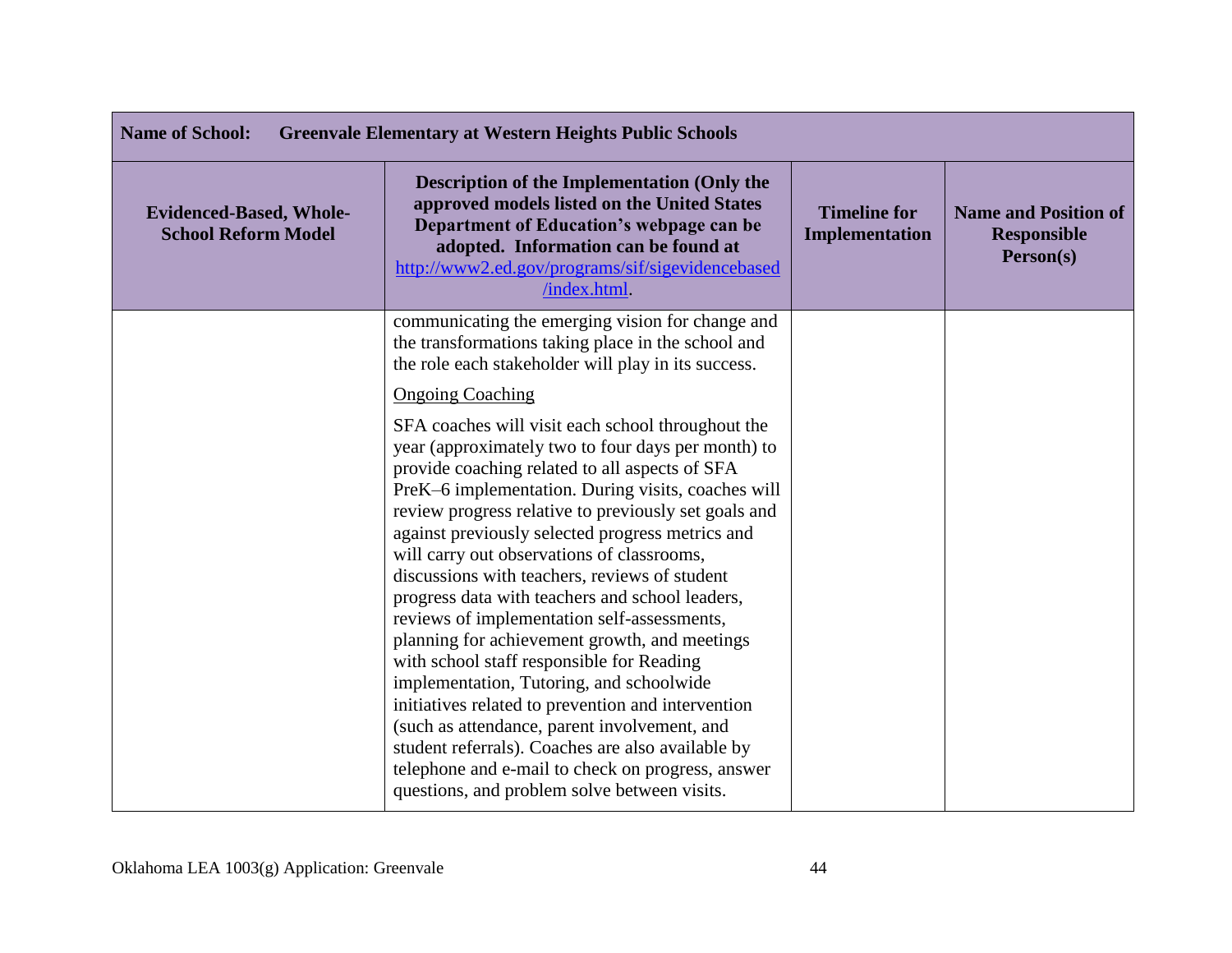| <b>Name of School:</b><br><b>Greenvale Elementary at Western Heights Public Schools</b> |                                                                                                                                                                                                                                                                                                                                                                                                                                                                                                                                                                             |                                                   |                                                                                                                                                                          |
|-----------------------------------------------------------------------------------------|-----------------------------------------------------------------------------------------------------------------------------------------------------------------------------------------------------------------------------------------------------------------------------------------------------------------------------------------------------------------------------------------------------------------------------------------------------------------------------------------------------------------------------------------------------------------------------|---------------------------------------------------|--------------------------------------------------------------------------------------------------------------------------------------------------------------------------|
| <b>Evidenced-Based, Whole-</b><br><b>School Reform Model</b>                            | <b>Description of the Implementation (Only the</b><br>approved models listed on the United States<br>Department of Education's webpage can be<br>adopted. Information can be found at<br>http://www2.ed.gov/programs/sif/sigevidencebased<br>/index.html.                                                                                                                                                                                                                                                                                                                   | <b>Timeline for</b><br>Implementation             | <b>Name and Position of</b><br><b>Responsible</b><br>Person(s)                                                                                                           |
|                                                                                         | <b>Timeline SY 2017-2018</b>                                                                                                                                                                                                                                                                                                                                                                                                                                                                                                                                                |                                                   |                                                                                                                                                                          |
|                                                                                         | New Leaders workshops for principal, facilitator,<br>Schoolwide Solutions coordinator<br>Leading for Success training with Leadership team<br>(All members of the school Leadership team attend<br>this training.)<br>5-Day Teacher Academy: Getting Along Together<br>program introduction, SFA Reading programs<br>introduction (Curiosity Corner, Kinder Corner,<br>Reading Roots, Reading Wings), and Tutoring<br>training<br>Schoolwide Solutions introduction (principal,<br>facilitator, Schoolwide Solutions coordinator, and<br>Schoolwide Solutions team members) | <b>July 2017</b><br>August 2017<br>September 2017 | Greenvale:<br><b>SFA Regional</b><br>Manager: Dennis Lee<br>SFA Leading for<br>Success Lead: Dan<br>Maluski<br><b>SFA Point Coaches:</b><br>Sharon Waters, Debra<br>Shaw |
|                                                                                         | Baseline assessment and implementation visit:<br>Regrouping<br>$\bullet$<br>Initial coaching with all faculty<br>$\bullet$                                                                                                                                                                                                                                                                                                                                                                                                                                                  | September 2017                                    | <b>SFA Regional</b><br>Manager: Dennis Lee<br>SFA Leading for<br>Success Lead: Dan                                                                                       |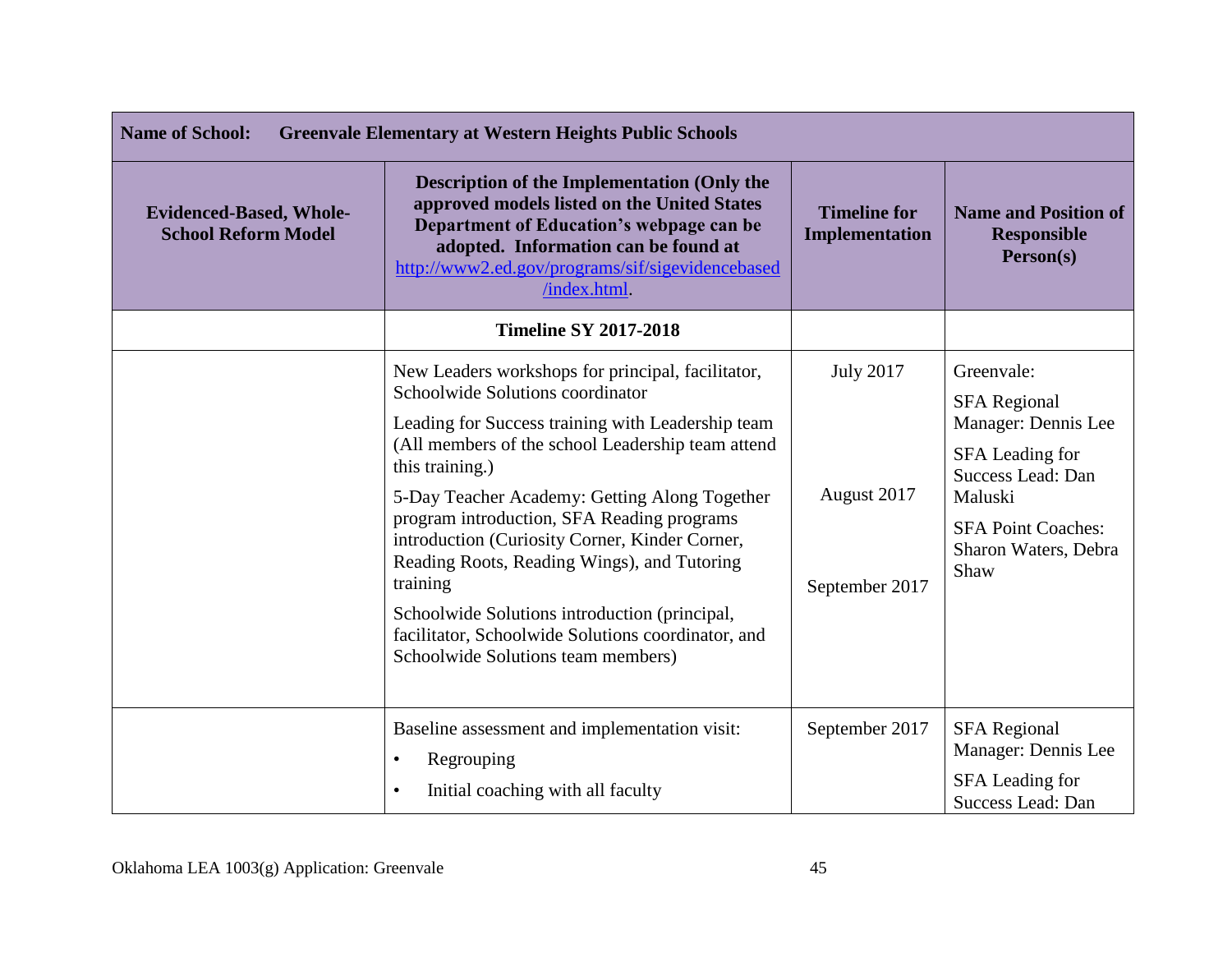| <b>Name of School:</b><br><b>Greenvale Elementary at Western Heights Public Schools</b> |                                                                                                                                                                                                                                                          |                                              |                                                                |
|-----------------------------------------------------------------------------------------|----------------------------------------------------------------------------------------------------------------------------------------------------------------------------------------------------------------------------------------------------------|----------------------------------------------|----------------------------------------------------------------|
| <b>Evidenced-Based, Whole-</b><br><b>School Reform Model</b>                            | <b>Description of the Implementation (Only the</b><br>approved models listed on the United States<br>Department of Education's webpage can be<br>adopted. Information can be found at<br>http://www2.ed.gov/programs/sif/sigevidencebased<br>/index.html | <b>Timeline for</b><br><b>Implementation</b> | <b>Name and Position of</b><br><b>Responsible</b><br>Person(s) |
|                                                                                         | <b>Leading for Success</b><br>$\bullet$                                                                                                                                                                                                                  |                                              | Maluski                                                        |
|                                                                                         | Meeting with principal<br>$\bullet$                                                                                                                                                                                                                      |                                              | <b>SFA Point Coaches:</b>                                      |
|                                                                                         | Setting goals<br>$\bullet$                                                                                                                                                                                                                               |                                              | Sharon Waters, Debra<br>Shaw                                   |
|                                                                                         | Planning for upcoming site visit to strengthen                                                                                                                                                                                                           | October/                                     | <b>SFA Regional</b>                                            |
|                                                                                         | implementation and build leadership capacity (via<br>phone conference or webinar)*                                                                                                                                                                       | November 2017                                | Manager: Dennis Lee<br>SFA Leading for                         |
|                                                                                         | Reading implementation visit and Schoolwide<br>Solutions teams support (Schoolwide Solutions                                                                                                                                                             |                                              | Success Lead: Dan<br>Maluski                                   |
|                                                                                         | teams' members):                                                                                                                                                                                                                                         |                                              | <b>SFA Point Coaches:</b>                                      |
|                                                                                         | Meeting with principal, Leading for Success<br>$\bullet$                                                                                                                                                                                                 |                                              | Sharon Waters, Debra<br>Shaw                                   |
|                                                                                         | Walk-throughs<br>$\bullet$                                                                                                                                                                                                                               |                                              |                                                                |
|                                                                                         | Setting targets<br>$\bullet$                                                                                                                                                                                                                             |                                              |                                                                |
|                                                                                         | Reviewing data<br>$\bullet$                                                                                                                                                                                                                              |                                              |                                                                |
|                                                                                         | Planning for upcoming site visit (via phone                                                                                                                                                                                                              | January/February                             | Greenvale:                                                     |
|                                                                                         | conference or webinar)*                                                                                                                                                                                                                                  | 2018                                         | <b>SFA Regional</b>                                            |
|                                                                                         | Additional professional-development opportunities                                                                                                                                                                                                        |                                              | Manager: Dennis Lee                                            |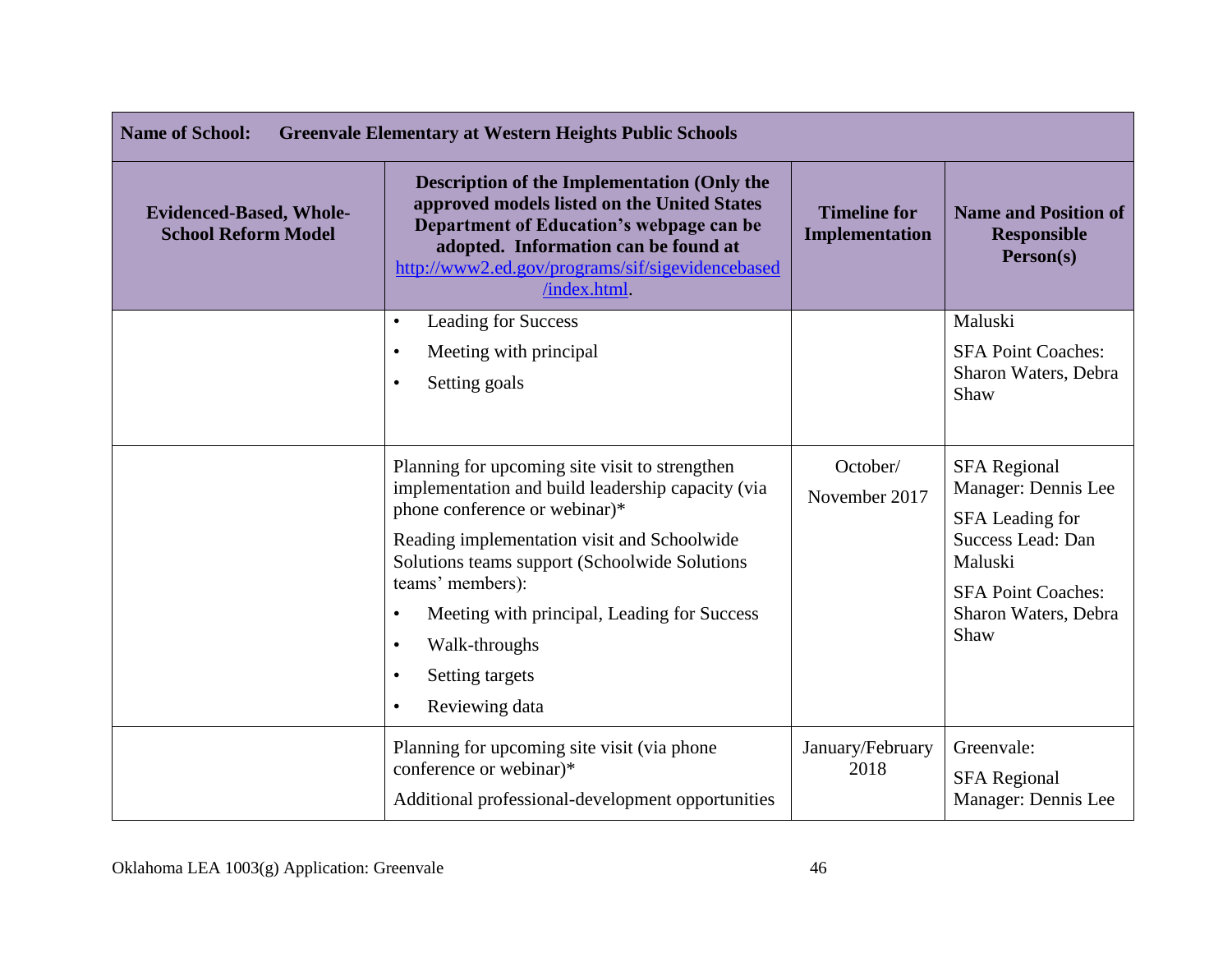| <b>Name of School:</b><br><b>Greenvale Elementary at Western Heights Public Schools</b> |                                                                                                                                                                                                                                                          |                                       |                                                                |
|-----------------------------------------------------------------------------------------|----------------------------------------------------------------------------------------------------------------------------------------------------------------------------------------------------------------------------------------------------------|---------------------------------------|----------------------------------------------------------------|
| <b>Evidenced-Based, Whole-</b><br><b>School Reform Model</b>                            | <b>Description of the Implementation (Only the</b><br>approved models listed on the United States<br>Department of Education's webpage can be<br>adopted. Information can be found at<br>http://www2.ed.gov/programs/sif/sigevidencebased<br>/index.html | <b>Timeline for</b><br>Implementation | <b>Name and Position of</b><br><b>Responsible</b><br>Person(s) |
|                                                                                         | for staff                                                                                                                                                                                                                                                |                                       | SFA Leading for<br>Success Lead: Dan                           |
|                                                                                         | Leading for Success quarterly review                                                                                                                                                                                                                     |                                       | Maluski                                                        |
|                                                                                         | Second quarter review – implementation visit:                                                                                                                                                                                                            |                                       | <b>SFA Point Coaches:</b>                                      |
|                                                                                         | Quality of Reading, Getting Along Together,<br>and SFA Reading implementation                                                                                                                                                                            |                                       | Sharon Waters, Debra<br>Shaw                                   |
|                                                                                         | Review second quarter results.<br>$\bullet$                                                                                                                                                                                                              |                                       |                                                                |
|                                                                                         | Classroom Walk-throughs<br>$\bullet$                                                                                                                                                                                                                     |                                       |                                                                |
|                                                                                         | Meeting with principal, Leading for Success<br>$\bullet$                                                                                                                                                                                                 |                                       |                                                                |
|                                                                                         | Reviewing progress of interventions<br>$\bullet$                                                                                                                                                                                                         |                                       |                                                                |
|                                                                                         | Reading and Leading for Success follow-up<br>implementation                                                                                                                                                                                              |                                       |                                                                |
|                                                                                         | Meet with Reading teachers and<br>$\bullet$<br>subcommittees of Schoolwide Solutions<br>components to review goals.                                                                                                                                      |                                       |                                                                |
|                                                                                         | Discuss the structure of a Leading for Success<br>$\bullet$<br>quarterly meeting.                                                                                                                                                                        |                                       |                                                                |
|                                                                                         |                                                                                                                                                                                                                                                          |                                       |                                                                |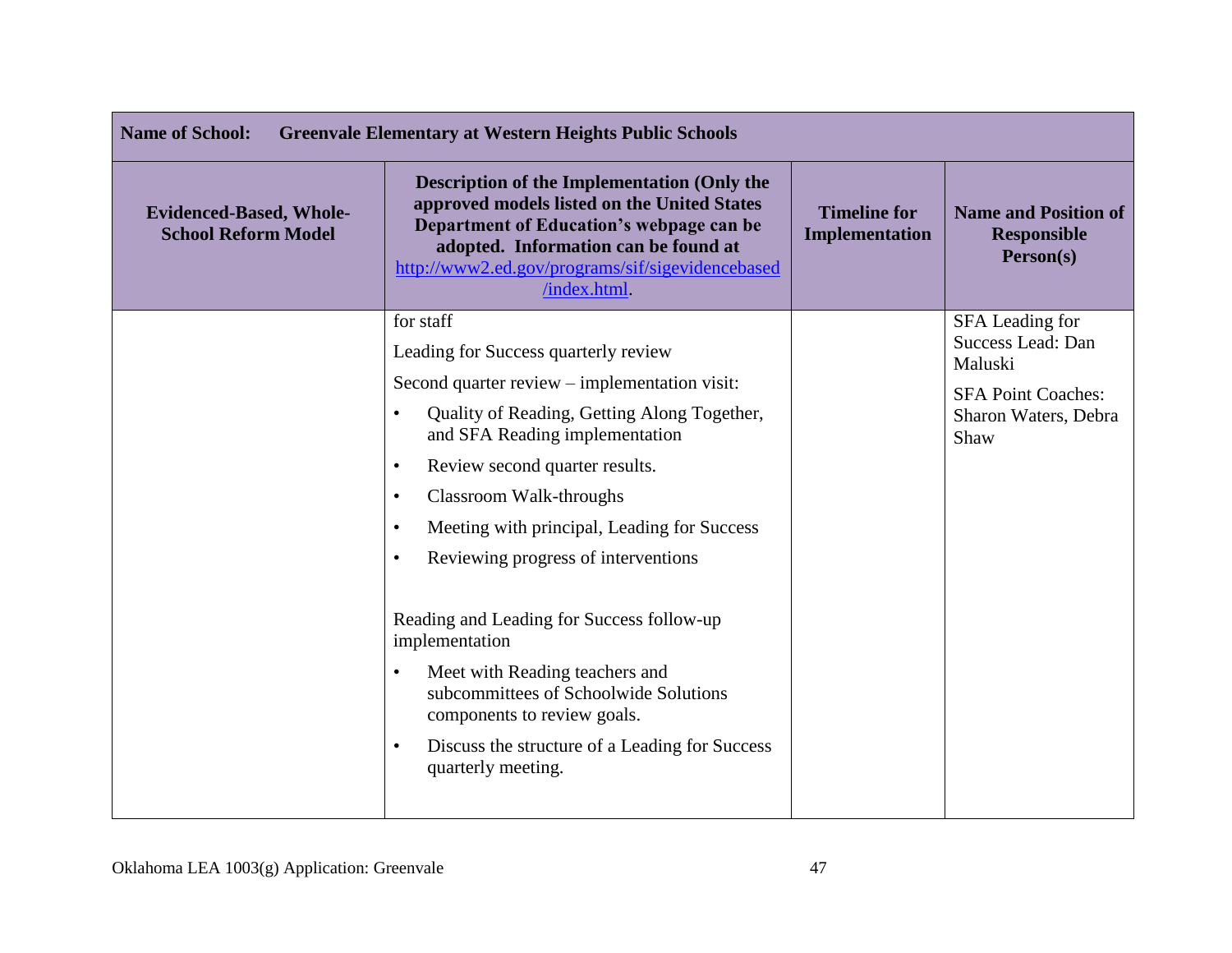| <b>Name of School:</b><br><b>Greenvale Elementary at Western Heights Public Schools</b> |                                                                                                                                                                                                                                                                                                                                                                                                                                                                                                                                                                                   |                                       |                                                                         |
|-----------------------------------------------------------------------------------------|-----------------------------------------------------------------------------------------------------------------------------------------------------------------------------------------------------------------------------------------------------------------------------------------------------------------------------------------------------------------------------------------------------------------------------------------------------------------------------------------------------------------------------------------------------------------------------------|---------------------------------------|-------------------------------------------------------------------------|
| <b>Evidenced-Based, Whole-</b><br><b>School Reform Model</b>                            | <b>Description of the Implementation (Only the</b><br>approved models listed on the United States<br>Department of Education's webpage can be<br>adopted. Information can be found at<br>http://www2.ed.gov/programs/sif/sigevidencebased<br>/index.html                                                                                                                                                                                                                                                                                                                          | <b>Timeline for</b><br>Implementation | <b>Name and Position of</b><br><b>Responsible</b><br>Person(s)          |
|                                                                                         | Attendance at three-day Experienced Sites<br>Conference for principal, facilitator, Schoolwide<br>Solutions coordinator                                                                                                                                                                                                                                                                                                                                                                                                                                                           | February 2018                         | Greenvale:<br><b>SFA National Coaches</b>                               |
|                                                                                         | Planning for upcoming site visit (via phone<br>conference or webinar)*<br>Additional professional-development opportunities<br>for staff<br>Leading for Success quarterly review<br>Third quarter review – implementation visit:<br>Quality of Reading, Getting Along Together,<br>$\bullet$<br>and SFA Reading implementation<br>Review third quarter results.<br>$\bullet$<br>Classroom Walk-throughs<br>$\bullet$<br>Meeting with principal, Leading for Success<br>$\bullet$<br>Reviewing progress of interventions<br>$\bullet$<br>Reading and Leading for Success follow-up | March 2018                            | Greenvale:<br><b>SFA Point Coaches:</b><br>Sharon Waters, Debra<br>Shaw |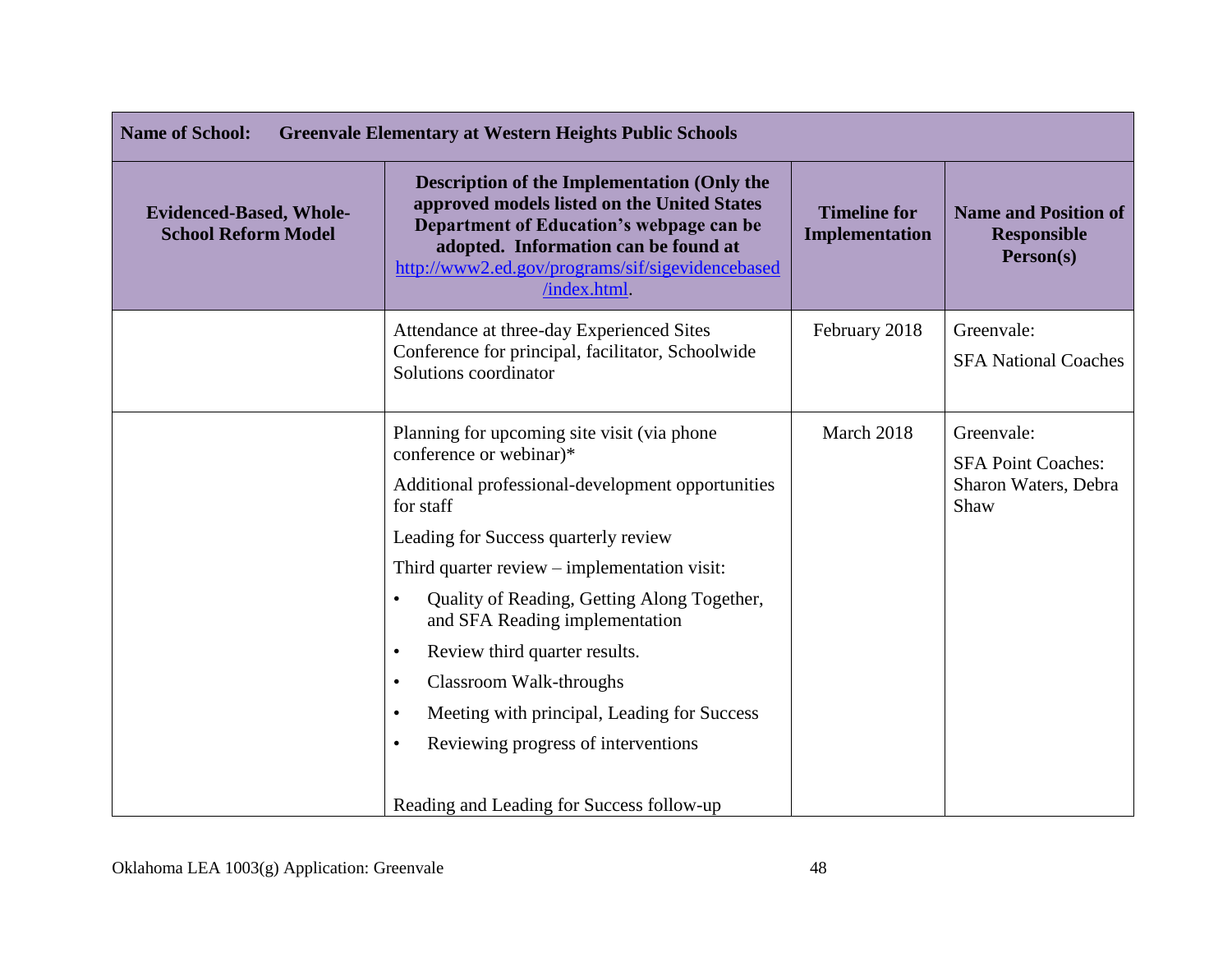| <b>Name of School:</b><br><b>Greenvale Elementary at Western Heights Public Schools</b> |                                                                                                                                                                                                                                                                                                                                                                                                             |                                       |                                                                         |
|-----------------------------------------------------------------------------------------|-------------------------------------------------------------------------------------------------------------------------------------------------------------------------------------------------------------------------------------------------------------------------------------------------------------------------------------------------------------------------------------------------------------|---------------------------------------|-------------------------------------------------------------------------|
| <b>Evidenced-Based, Whole-</b><br><b>School Reform Model</b>                            | <b>Description of the Implementation (Only the</b><br>approved models listed on the United States<br>Department of Education's webpage can be<br>adopted. Information can be found at<br>http://www2.ed.gov/programs/sif/sigevidencebased<br>/index.html                                                                                                                                                    | <b>Timeline for</b><br>Implementation | <b>Name and Position of</b><br><b>Responsible</b><br>Person(s)          |
|                                                                                         | implementation<br>Meet with Reading teachers and<br>$\bullet$<br>subcommittees of Schoolwide Solutions<br>components to review goals.<br>Discuss the structure of a Leading for Success<br>$\bullet$<br>quarterly meeting.                                                                                                                                                                                  |                                       |                                                                         |
|                                                                                         | Planning for upcoming site visit (via phone)<br>conference or webinar)*<br>Additional professional-development opportunities<br>for staff<br>Leading for Success quarterly review<br>Reading implementation visit and Schoolwide<br>Solutions teams support (Schoolwide Solutions<br>teams' members):<br>Coaching<br>$\bullet$<br><b>Leading for Success</b><br>$\bullet$<br>Contract planning<br>$\bullet$ | April/<br>May 2018                    | Greenvale:<br><b>SFA Point Coaches:</b><br>Sharon Waters, Debra<br>Shaw |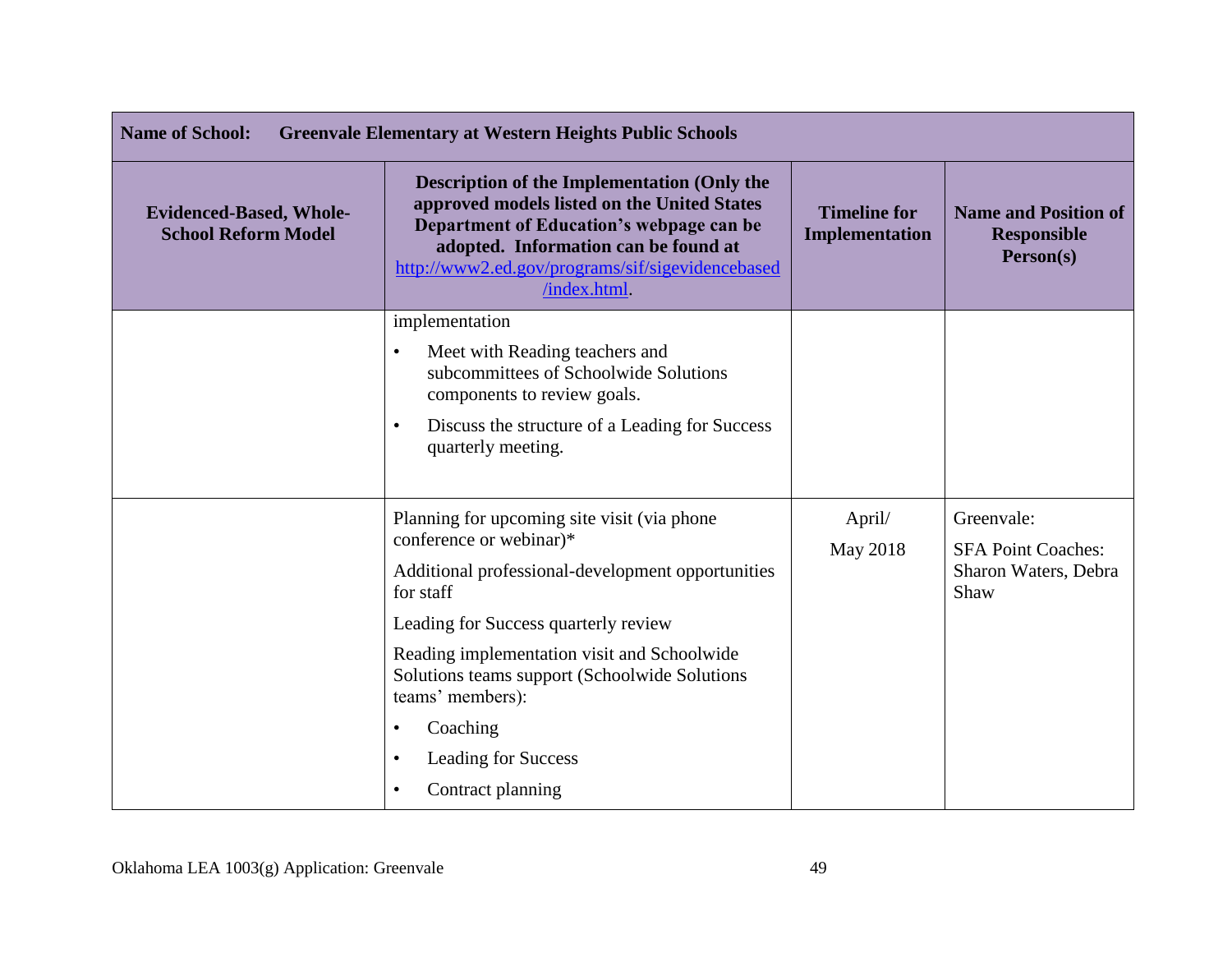| <b>Name of School:</b><br><b>Greenvale Elementary at Western Heights Public Schools</b> |                                                                                                                                                                                                                                                                                                                                                                                                                              |                                       |                                                                |
|-----------------------------------------------------------------------------------------|------------------------------------------------------------------------------------------------------------------------------------------------------------------------------------------------------------------------------------------------------------------------------------------------------------------------------------------------------------------------------------------------------------------------------|---------------------------------------|----------------------------------------------------------------|
| <b>Evidenced-Based, Whole-</b><br><b>School Reform Model</b>                            | <b>Description of the Implementation (Only the</b><br>approved models listed on the United States<br>Department of Education's webpage can be<br>adopted. Information can be found at<br>http://www2.ed.gov/programs/sif/sigevidencebased<br>/index.html.                                                                                                                                                                    | <b>Timeline for</b><br>Implementation | <b>Name and Position of</b><br><b>Responsible</b><br>Person(s) |
|                                                                                         | Review accomplishments.<br>$\bullet$                                                                                                                                                                                                                                                                                                                                                                                         |                                       |                                                                |
|                                                                                         | Review results.<br>$\bullet$<br>Review goals and direction for the next year.<br>٠                                                                                                                                                                                                                                                                                                                                           |                                       |                                                                |
|                                                                                         | Celebrate!<br>$\bullet$                                                                                                                                                                                                                                                                                                                                                                                                      |                                       |                                                                |
|                                                                                         | The plan for implementation in Year 2 will be as<br>follows:                                                                                                                                                                                                                                                                                                                                                                 |                                       |                                                                |
|                                                                                         | <b>Refining Implementation</b>                                                                                                                                                                                                                                                                                                                                                                                               |                                       |                                                                |
|                                                                                         | Year 2 Materials                                                                                                                                                                                                                                                                                                                                                                                                             |                                       |                                                                |
|                                                                                         | New materials delivered for Primary Power<br>Teaching Math and for comprehension-strategy<br>instruction, The Savvy Reader—Predicting and The<br>Savvy Reader—Questioning, are included for the<br>Reading Wings instructional groups. Online<br>Tutoring licenses are renewed. In addition,<br>consumable materials for Curiosity Corner,<br>KinderCorner, Reading Roots, and Reading Wings,<br>may need to be replenished. |                                       |                                                                |
|                                                                                         | <b>Introductory and Refresher Workshops</b>                                                                                                                                                                                                                                                                                                                                                                                  |                                       |                                                                |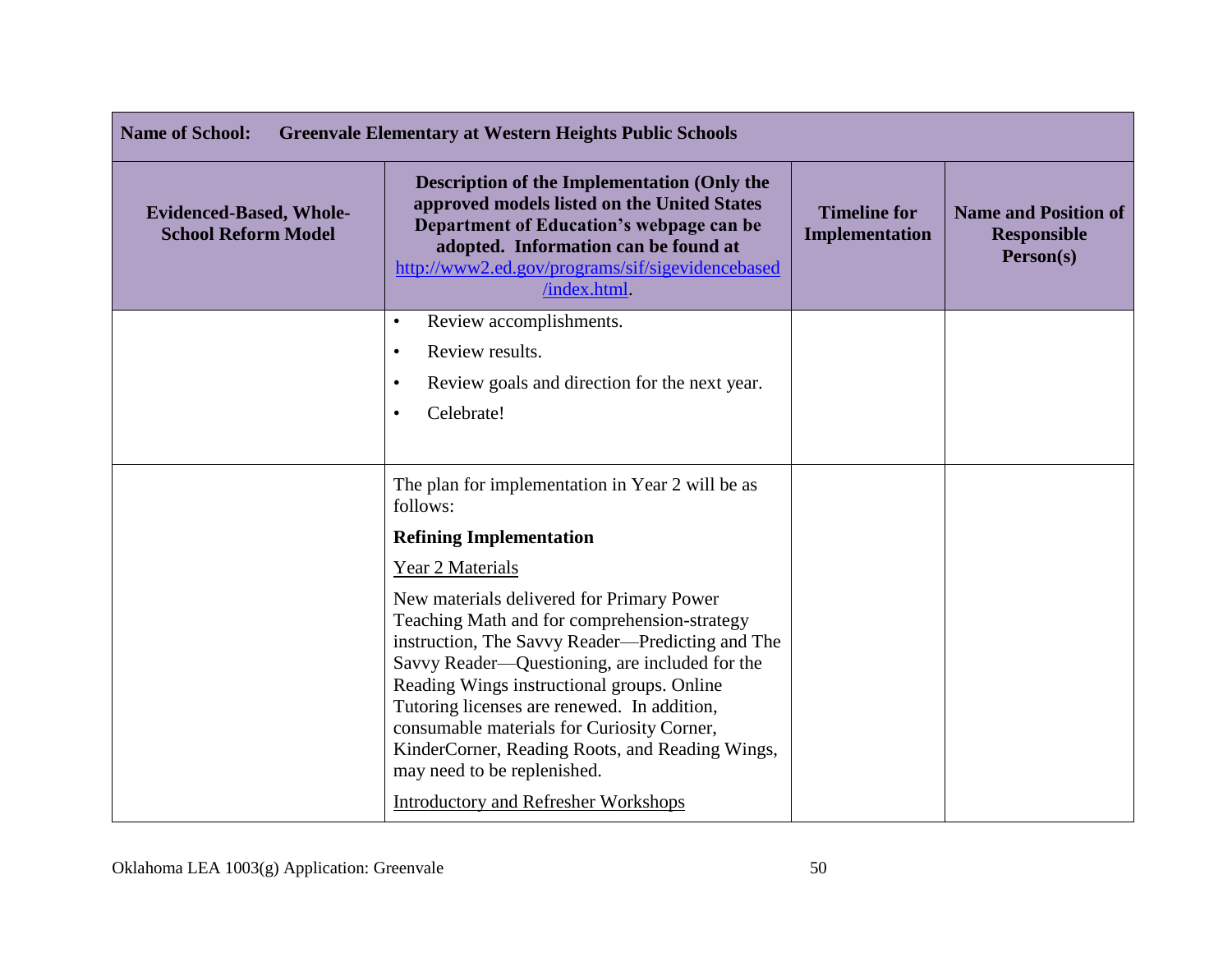| <b>Name of School:</b><br><b>Greenvale Elementary at Western Heights Public Schools</b> |                                                                                                                                                                                                                                                                                                                                                                                                                                          |                                       |                                                                |
|-----------------------------------------------------------------------------------------|------------------------------------------------------------------------------------------------------------------------------------------------------------------------------------------------------------------------------------------------------------------------------------------------------------------------------------------------------------------------------------------------------------------------------------------|---------------------------------------|----------------------------------------------------------------|
| <b>Evidenced-Based, Whole-</b><br><b>School Reform Model</b>                            | Description of the Implementation (Only the<br>approved models listed on the United States<br>Department of Education's webpage can be<br>adopted. Information can be found at<br>http://www2.ed.gov/programs/sif/sigevidencebased<br>/index.html.                                                                                                                                                                                       | <b>Timeline for</b><br>Implementation | <b>Name and Position of</b><br><b>Responsible</b><br>Person(s) |
|                                                                                         | During the 5-day Teacher Academy, Success for<br>All coaches will present program introduction for<br>Primary Power Teaching Math with an emphasis on<br>preparing teachers to use curriculum materials and<br>lesson templates, data and lesson planning tools.<br>Refresher trainings for Curiosity Corner, Kinder<br>Corner, Reading Roots, Reading Wings, and<br>Tutoring will be offered based on need.                             |                                       |                                                                |
|                                                                                         | <b>Online Tools</b><br>Login passwords for all staff members and<br>administrators are provided for the online SFAF<br>Resource Centers. In addition, teachers and school<br>leaders will have access to new webinars, tutorials,<br>instructional resources, and members of the SFA<br>Foundation community through discussion boards.<br>The Resource Centers also include support for<br>SFAF classroom interactive whiteboard media. |                                       |                                                                |
|                                                                                         | <b>Program Implementation</b><br><b>Implementation continues for Getting Along</b><br>Together, SFA Reading curricula, and Schoolwide<br>Solutions. New implementation will begin for<br>Primary Power Teaching Math.                                                                                                                                                                                                                    |                                       |                                                                |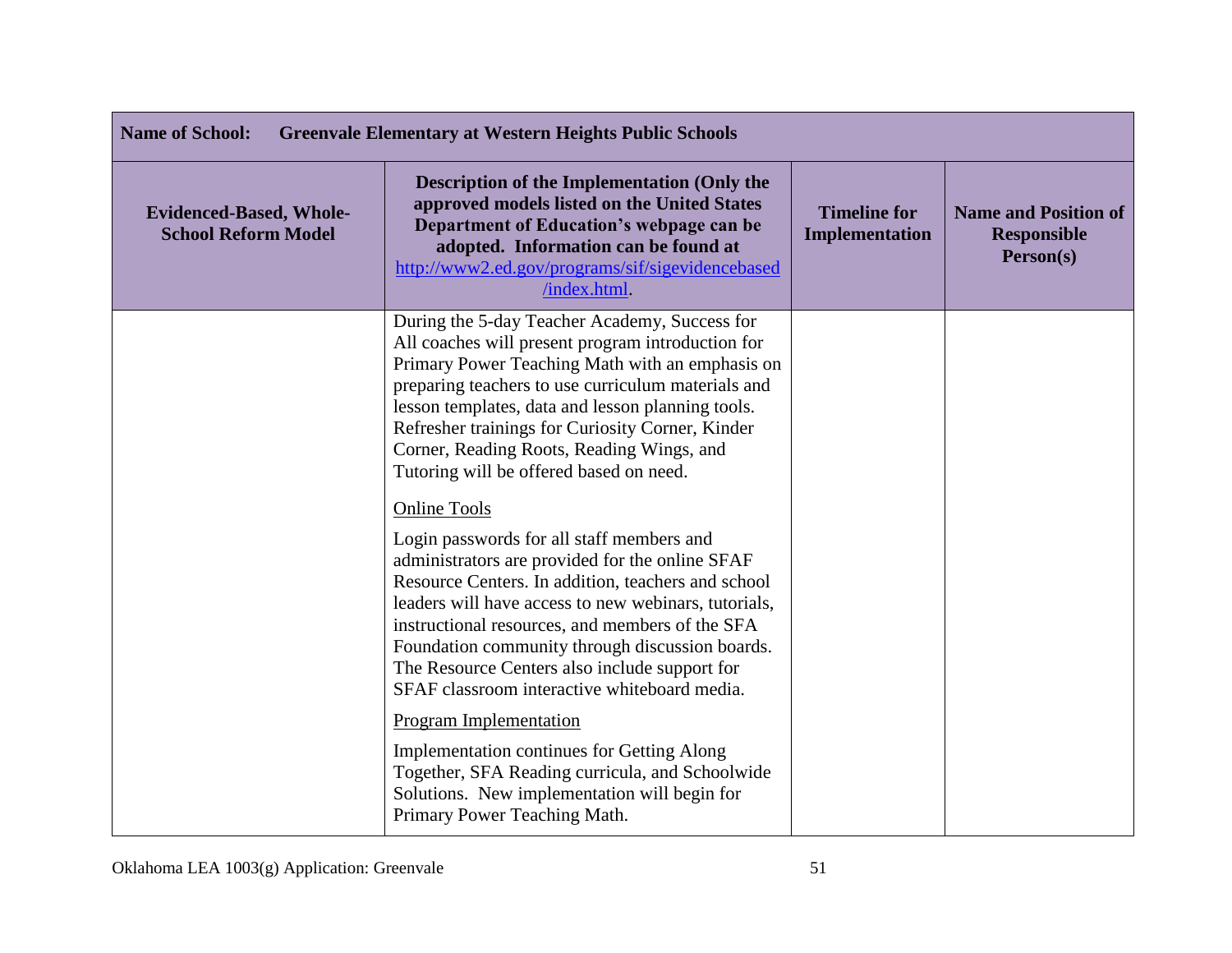| <b>Name of School:</b><br><b>Greenvale Elementary at Western Heights Public Schools</b> |                                                                                                                                                                                                                                                                                                                                                                                                                                                                                                                                                                                                                                                                                                                                                                                                                                                                                                                          |                                       |                                                                |
|-----------------------------------------------------------------------------------------|--------------------------------------------------------------------------------------------------------------------------------------------------------------------------------------------------------------------------------------------------------------------------------------------------------------------------------------------------------------------------------------------------------------------------------------------------------------------------------------------------------------------------------------------------------------------------------------------------------------------------------------------------------------------------------------------------------------------------------------------------------------------------------------------------------------------------------------------------------------------------------------------------------------------------|---------------------------------------|----------------------------------------------------------------|
| <b>Evidenced-Based, Whole-</b><br><b>School Reform Model</b>                            | <b>Description of the Implementation (Only the</b><br>approved models listed on the United States<br>Department of Education's webpage can be<br>adopted. Information can be found at<br>http://www2.ed.gov/programs/sif/sigevidencebased<br>/index.html.                                                                                                                                                                                                                                                                                                                                                                                                                                                                                                                                                                                                                                                                | <b>Timeline for</b><br>Implementation | <b>Name and Position of</b><br><b>Responsible</b><br>Person(s) |
|                                                                                         | <b>Ongoing Coaching</b><br>SFA coaches will visit each school throughout the<br>year (approximately two to four days per month) to<br>provide coaching related to all aspects of SFA<br>PreK-6 implementation. During visits, coaches will<br>review progress relative to previously set goals and<br>against previously selected progress metrics and<br>will carry out observations of classrooms,<br>discussions with teachers, reviews of student<br>progress data with teachers and school leaders,<br>reviews of implementation self-assessments,<br>planning for achievement growth, and meetings<br>with school staff responsible for schoolwide<br>initiatives related to prevention and intervention<br>(such as attendance, parent involvement, and<br>student referrals). Coaches are also available by<br>telephone and e-mail to check on progress, answer<br>questions, and problem solve between visits. |                                       |                                                                |
|                                                                                         | <b>Timeline SY 2018-2019</b>                                                                                                                                                                                                                                                                                                                                                                                                                                                                                                                                                                                                                                                                                                                                                                                                                                                                                             |                                       |                                                                |
|                                                                                         | 5-Day Teacher Academy: Primary Power Teaching<br>Math program introduction, refreshers for SFA<br>Reading programs (Curiosity Corner, Kinder                                                                                                                                                                                                                                                                                                                                                                                                                                                                                                                                                                                                                                                                                                                                                                             | August 2018                           | Greenvale:<br><b>SFA Point Coaches:</b>                        |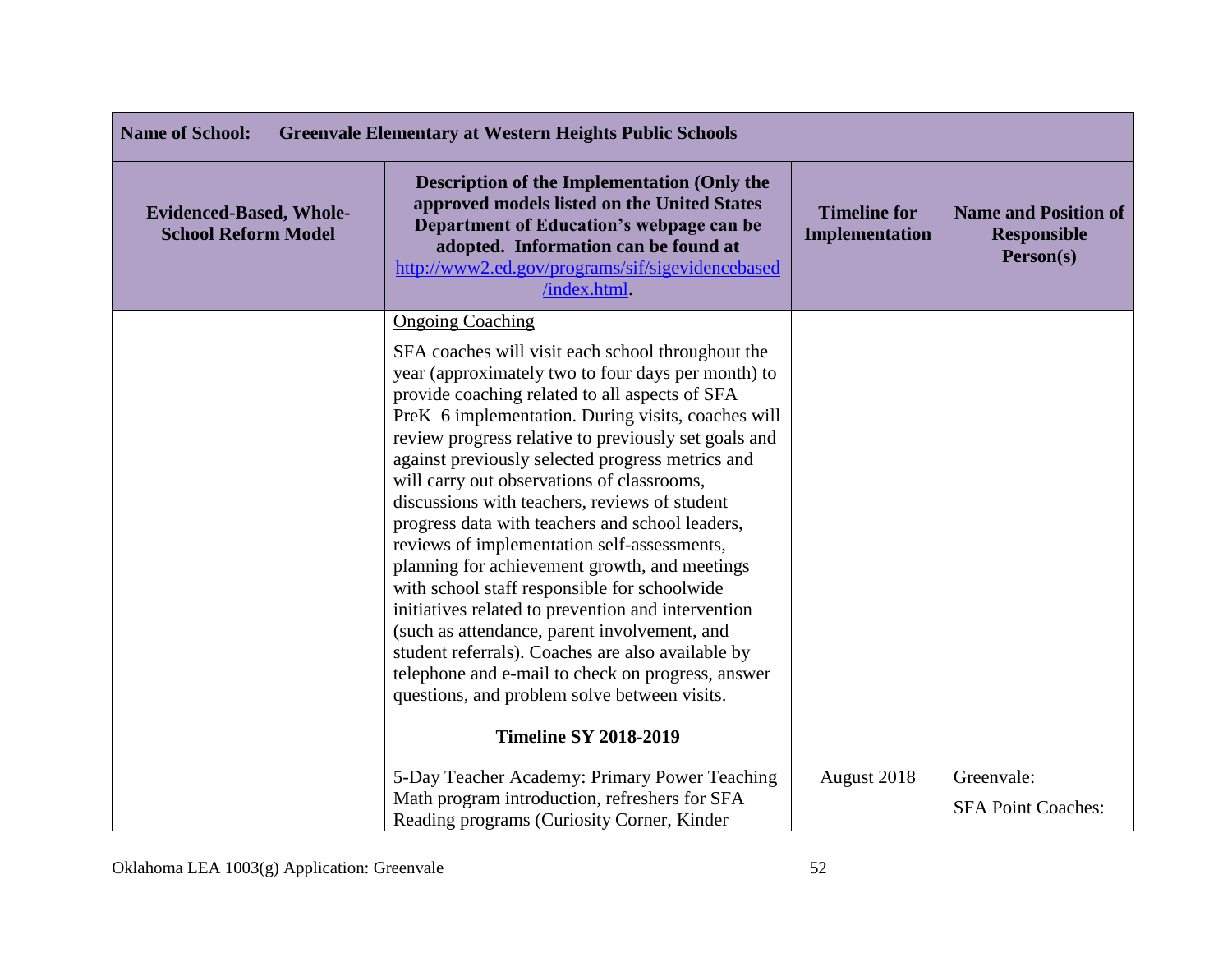| <b>Name of School:</b><br><b>Greenvale Elementary at Western Heights Public Schools</b> |                                                                                                                                                                                                                                                   |                                              |                                                                |
|-----------------------------------------------------------------------------------------|---------------------------------------------------------------------------------------------------------------------------------------------------------------------------------------------------------------------------------------------------|----------------------------------------------|----------------------------------------------------------------|
| <b>Evidenced-Based, Whole-</b><br><b>School Reform Model</b>                            | Description of the Implementation (Only the<br>approved models listed on the United States<br>Department of Education's webpage can be<br>adopted. Information can be found at<br>http://www2.ed.gov/programs/sif/sigevidencebased<br>/index.html | <b>Timeline for</b><br><b>Implementation</b> | <b>Name and Position of</b><br><b>Responsible</b><br>Person(s) |
|                                                                                         | Corner, Reading Roots, Reading Wings) and<br>Tutoring                                                                                                                                                                                             |                                              | Sharon Waters, Debra<br>Shaw                                   |
|                                                                                         | Planning for upcoming site visit (via phone<br>conference or webinar)                                                                                                                                                                             |                                              |                                                                |
|                                                                                         | Leading for Success quarterly review                                                                                                                                                                                                              | August/                                      | Greenvale:                                                     |
|                                                                                         | Power Teaching Math and Reading implementation<br>visit:<br>Meeting with all Power Teaching Math<br>$\bullet$<br>teachers                                                                                                                         | September 2018                               | <b>SFA Point Coaches:</b><br>Sharon Waters, Debra<br>Shaw      |
|                                                                                         | Setting goals<br>$\bullet$                                                                                                                                                                                                                        |                                              |                                                                |
|                                                                                         | Walk-throughs Power Teaching Math and<br>$\bullet$<br>Reading classrooms                                                                                                                                                                          |                                              |                                                                |
|                                                                                         | Meet with subcommittees of Schoolwide<br>$\bullet$<br>Solutions components to review goals.                                                                                                                                                       |                                              |                                                                |
|                                                                                         | View an Intervention team meeting if possible.<br>٠                                                                                                                                                                                               |                                              |                                                                |
|                                                                                         | <b>Check on Reading Regrouping</b><br>٠                                                                                                                                                                                                           |                                              |                                                                |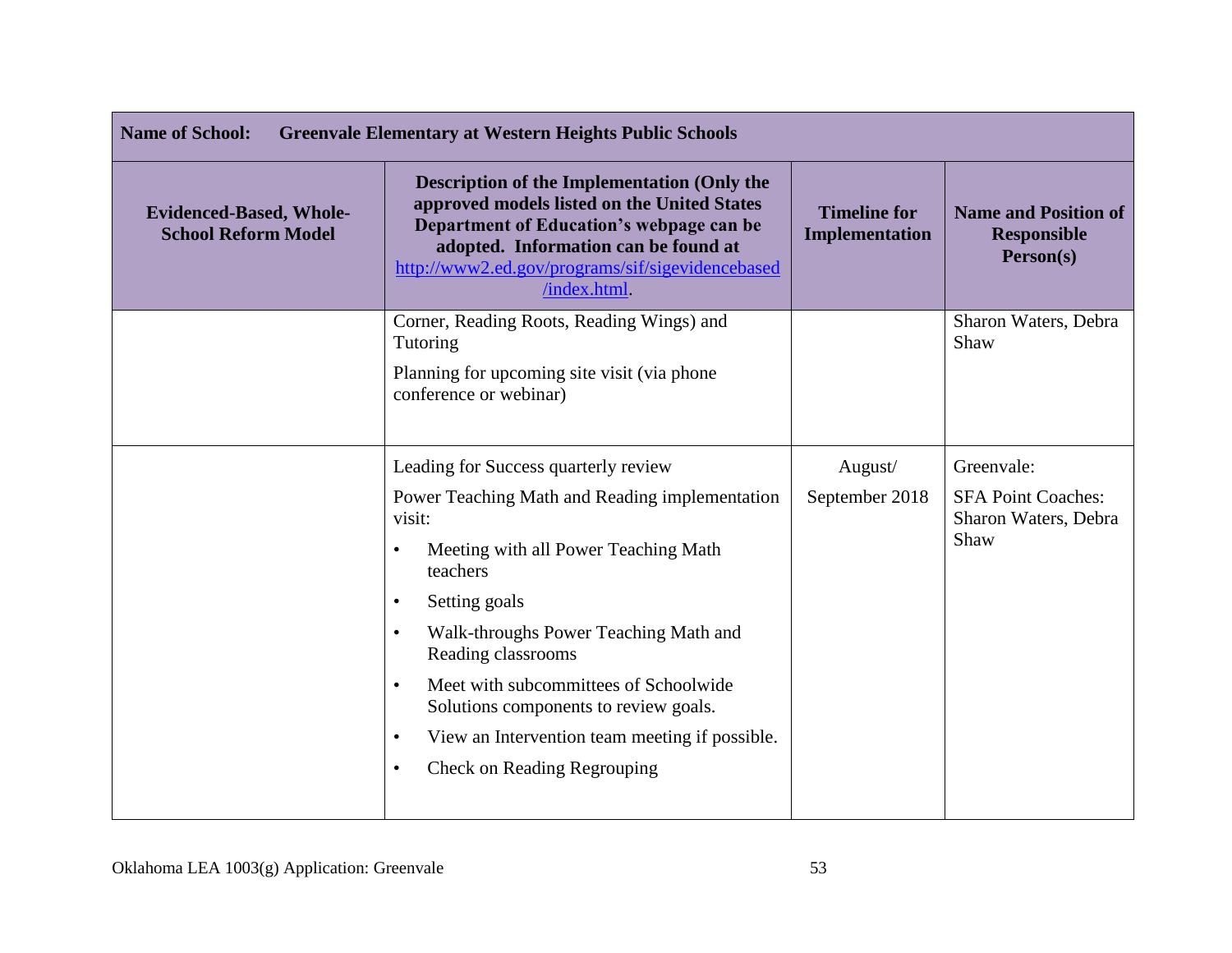| <b>Name of School:</b><br><b>Greenvale Elementary at Western Heights Public Schools</b> |                                                                                                                                                                                                                                                                                                                                                                                                                                                                                            |                                       |                                                                         |
|-----------------------------------------------------------------------------------------|--------------------------------------------------------------------------------------------------------------------------------------------------------------------------------------------------------------------------------------------------------------------------------------------------------------------------------------------------------------------------------------------------------------------------------------------------------------------------------------------|---------------------------------------|-------------------------------------------------------------------------|
| <b>Evidenced-Based, Whole-</b><br><b>School Reform Model</b>                            | <b>Description of the Implementation (Only the</b><br>approved models listed on the United States<br>Department of Education's webpage can be<br>adopted. Information can be found at<br>http://www2.ed.gov/programs/sif/sigevidencebased<br>/index.html.                                                                                                                                                                                                                                  | <b>Timeline for</b><br>Implementation | <b>Name and Position of</b><br><b>Responsible</b><br>Person(s)          |
|                                                                                         | Planning for upcoming site visit to strengthen<br>implementation and build leadership capacity (via<br>phone conference or webinar)*<br>Leading for Success quarterly review<br>Implementation visit and Schoolwide Solutions<br>teams support (Schoolwide Solutions teams'<br>members):<br><b>GREATER</b> coaching practice and modeling<br>$\bullet$<br>Meeting with principal<br>$\bullet$<br><b>Leading for Success</b><br>$\bullet$<br>Setting targets<br>Reviewing data<br>$\bullet$ | November/<br>December<br>2018         | Greenvale:<br><b>SFA Point Coaches:</b><br>Sharon Waters, Debra<br>Shaw |
|                                                                                         | Planning for upcoming site visit (via phone)<br>conference or webinar)*<br>Additional professional-development opportunities<br>for staff<br>Leading for Success quarterly review                                                                                                                                                                                                                                                                                                          | January/<br>February<br>2019          | Greenvale:<br><b>SFA Point Coaches:</b><br>Sharon Waters, Debra<br>Shaw |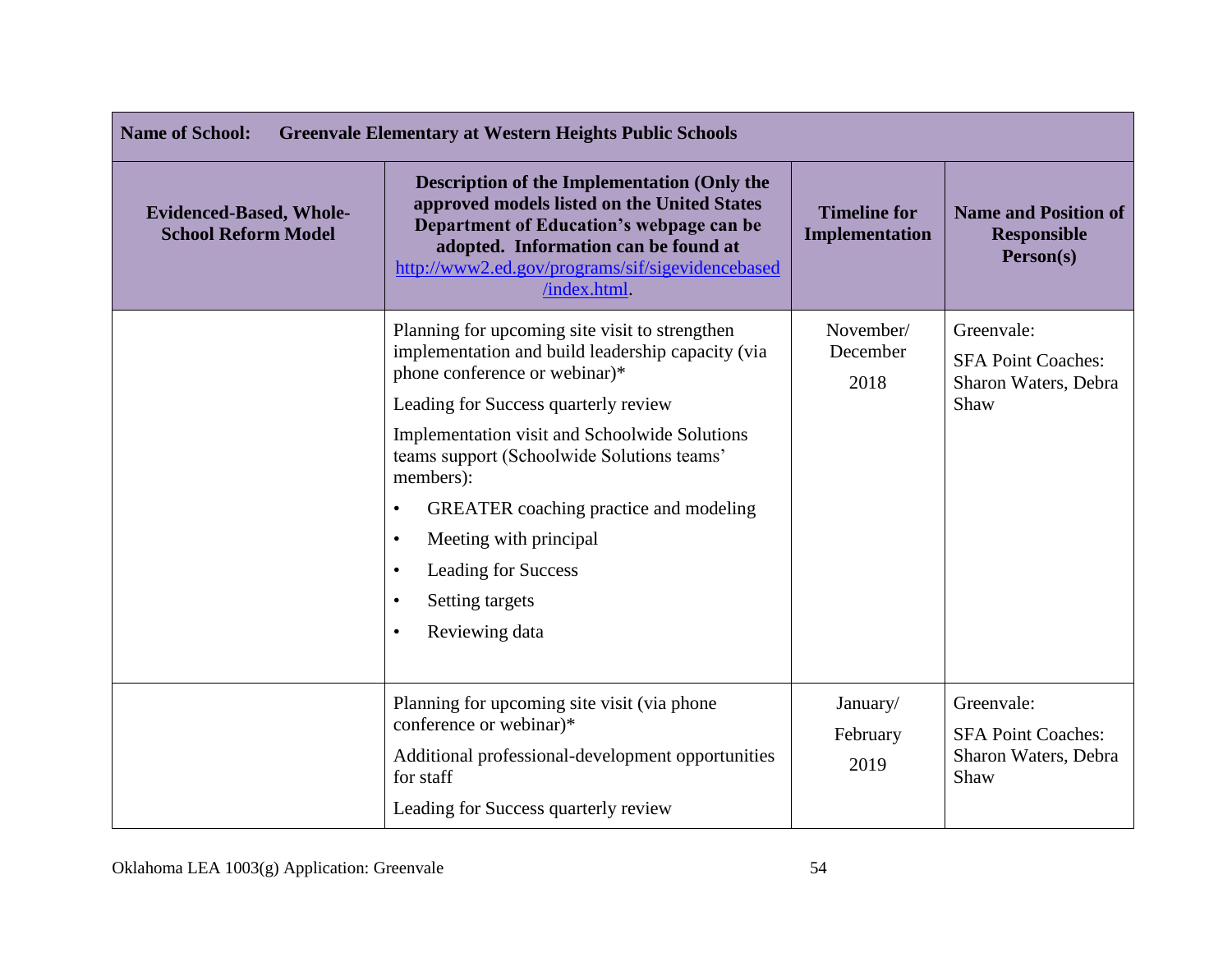| <b>Name of School:</b><br><b>Greenvale Elementary at Western Heights Public Schools</b> |                                                                                                                                                                                                                                                           |                                              |                                                                         |
|-----------------------------------------------------------------------------------------|-----------------------------------------------------------------------------------------------------------------------------------------------------------------------------------------------------------------------------------------------------------|----------------------------------------------|-------------------------------------------------------------------------|
| <b>Evidenced-Based, Whole-</b><br><b>School Reform Model</b>                            | <b>Description of the Implementation (Only the</b><br>approved models listed on the United States<br>Department of Education's webpage can be<br>adopted. Information can be found at<br>http://www2.ed.gov/programs/sif/sigevidencebased<br>/index.html. | <b>Timeline for</b><br><b>Implementation</b> | <b>Name and Position of</b><br><b>Responsible</b><br>Person(s)          |
|                                                                                         | Second quarter review - implementation visit:<br>Quality of implementation<br>$\bullet$<br>Review second quarter results.<br>$\bullet$<br><b>Leading for Success</b><br>Meeting with principal<br>Reviewing progress of interventions<br>$\bullet$        |                                              |                                                                         |
|                                                                                         | Attendance at three-day Experienced Sites<br>Conference for principal, facilitator, Schoolwide<br>Solutions coordinator                                                                                                                                   | February<br>2019                             | Greenvale:<br><b>SFA National Coaches</b>                               |
|                                                                                         | Planning for upcoming site visit (via phone)<br>conference or webinar)*<br>Additional professional-development opportunities<br>for staff<br>Leading for Success quarterly review<br>Third quarter review - implementation visit:                         | April/<br>May<br>2019                        | Greenvale:<br><b>SFA Point Coaches:</b><br>Sharon Waters, Debra<br>Shaw |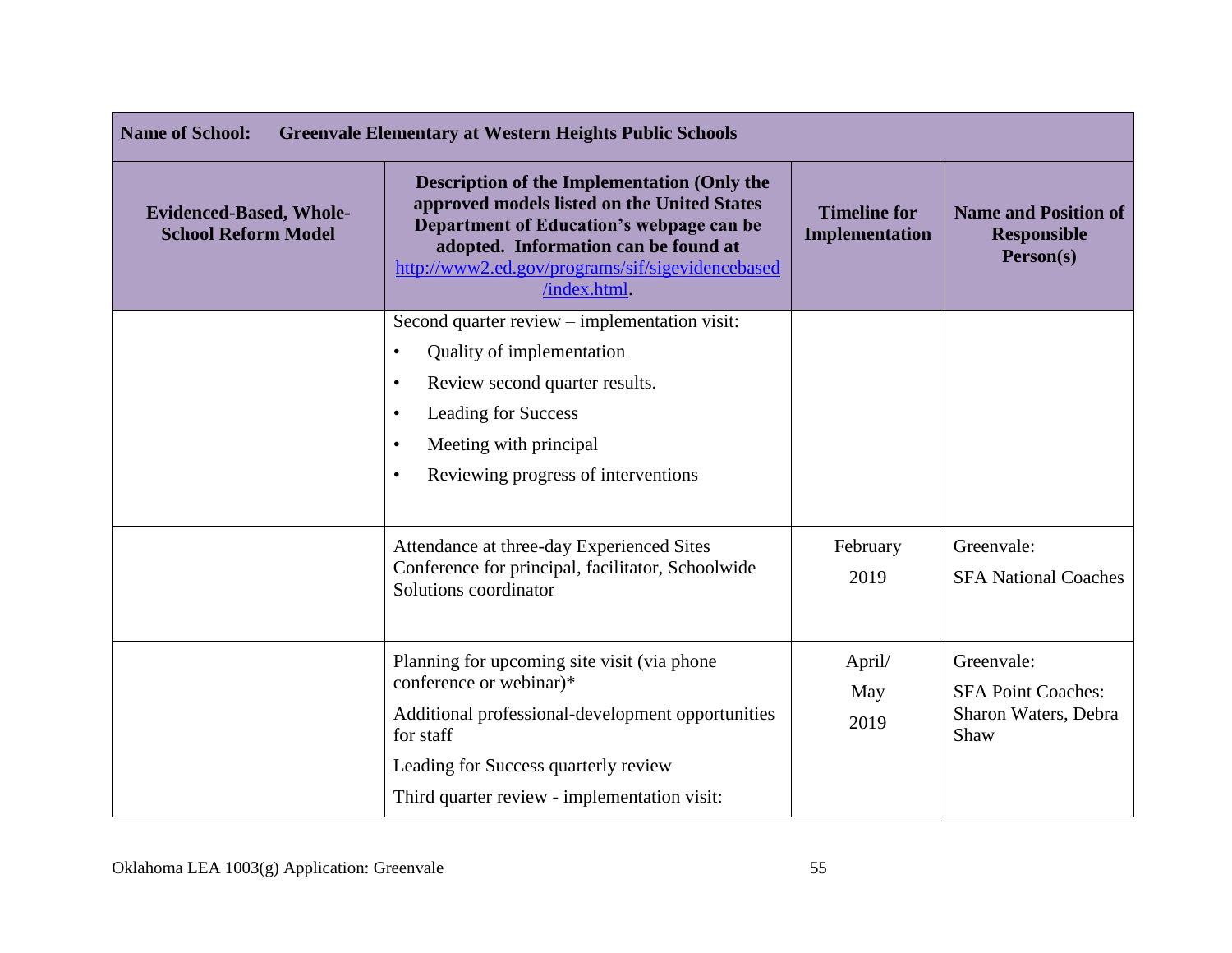| <b>Greenvale Elementary at Western Heights Public Schools</b><br><b>Name of School:</b> |                                                                                                                                                                                                                                                             |                                              |                                                                |
|-----------------------------------------------------------------------------------------|-------------------------------------------------------------------------------------------------------------------------------------------------------------------------------------------------------------------------------------------------------------|----------------------------------------------|----------------------------------------------------------------|
| <b>Evidenced-Based, Whole-</b><br><b>School Reform Model</b>                            | <b>Description of the Implementation (Only the</b><br>approved models listed on the United States<br>Department of Education's webpage can be<br>adopted. Information can be found at<br>http://www2.ed.gov/programs/sif/sigevidencebased<br>/index.html    | <b>Timeline for</b><br><b>Implementation</b> | <b>Name and Position of</b><br><b>Responsible</b><br>Person(s) |
|                                                                                         | Coaching<br>$\bullet$                                                                                                                                                                                                                                       |                                              |                                                                |
|                                                                                         | <b>Leading for Success</b><br>٠                                                                                                                                                                                                                             |                                              |                                                                |
|                                                                                         | Contract planning<br>$\bullet$                                                                                                                                                                                                                              |                                              |                                                                |
|                                                                                         | Review accomplishments.<br>٠                                                                                                                                                                                                                                |                                              |                                                                |
|                                                                                         | Review results.<br>٠                                                                                                                                                                                                                                        |                                              |                                                                |
|                                                                                         | Review goals and direction for the next year.<br>$\bullet$                                                                                                                                                                                                  |                                              |                                                                |
|                                                                                         | Celebrate!<br>$\bullet$                                                                                                                                                                                                                                     |                                              |                                                                |
|                                                                                         | The plan for implementation in Year 3 will be as<br>follows:                                                                                                                                                                                                |                                              |                                                                |
|                                                                                         | <b>Building Internal Capacity for Supporting</b><br><b>Implementation Quality</b>                                                                                                                                                                           |                                              |                                                                |
|                                                                                         | Year 3 Materials                                                                                                                                                                                                                                            |                                              |                                                                |
|                                                                                         | New materials delivered for Writing from the Heart<br>and Writing Wings. Online Tutoring licenses are<br>renewed. In addition, consumable materials for<br>Curiosity Corner, KinderCorner, Reading Roots,<br>Reading Wings, and Primary Power Teaching Math |                                              |                                                                |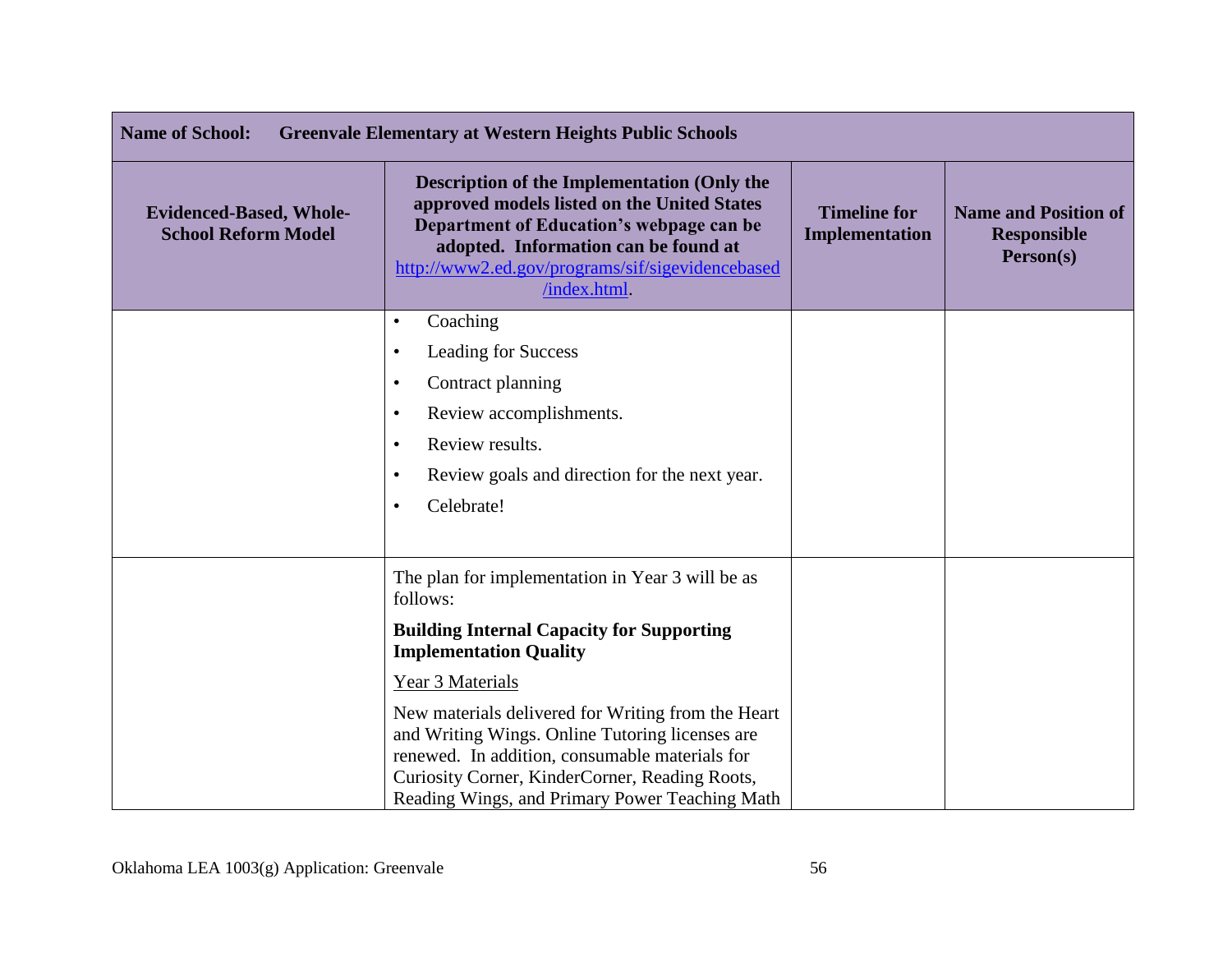| <b>Name of School:</b><br><b>Greenvale Elementary at Western Heights Public Schools</b> |                                                                                                                                                                                                                                                                                                                                                                                                                                                                           |                                              |                                                                |
|-----------------------------------------------------------------------------------------|---------------------------------------------------------------------------------------------------------------------------------------------------------------------------------------------------------------------------------------------------------------------------------------------------------------------------------------------------------------------------------------------------------------------------------------------------------------------------|----------------------------------------------|----------------------------------------------------------------|
| <b>Evidenced-Based, Whole-</b><br><b>School Reform Model</b>                            | <b>Description of the Implementation (Only the</b><br>approved models listed on the United States<br>Department of Education's webpage can be<br>adopted. Information can be found at<br>http://www2.ed.gov/programs/sif/sigevidencebased<br>/index.html.                                                                                                                                                                                                                 | <b>Timeline for</b><br><b>Implementation</b> | <b>Name and Position of</b><br><b>Responsible</b><br>Person(s) |
|                                                                                         | may need to be replenished.                                                                                                                                                                                                                                                                                                                                                                                                                                               |                                              |                                                                |
|                                                                                         | <b>Introductory and Refresher Workshops</b>                                                                                                                                                                                                                                                                                                                                                                                                                               |                                              |                                                                |
|                                                                                         | During the 5-day Teacher Academy, Success for<br>All coaches will present program introduction for<br>Writing from the Heart and Writing Wings with an<br>emphasis on preparing teachers to use curriculum<br>materials and instructional processes. Refresher<br>trainings for Curiosity Corner, Kinder Corner,<br>Reading Roots, Reading Wings, Tutoring, and<br>Primary Power Teaching Math will be offered<br>based on need.                                          |                                              |                                                                |
|                                                                                         | <b>Online Tools</b><br>Login passwords for all staff members and<br>administrators are provided for the online SFAF<br>Resource Centers. In addition, teachers and school<br>leaders will have access to new webinars, tutorials,<br>instructional resources, and members of the SFA<br>Foundation community through discussion boards.<br>The Resource Centers also include support for<br>SFAF classroom interactive whiteboard media.<br><b>Program Implementation</b> |                                              |                                                                |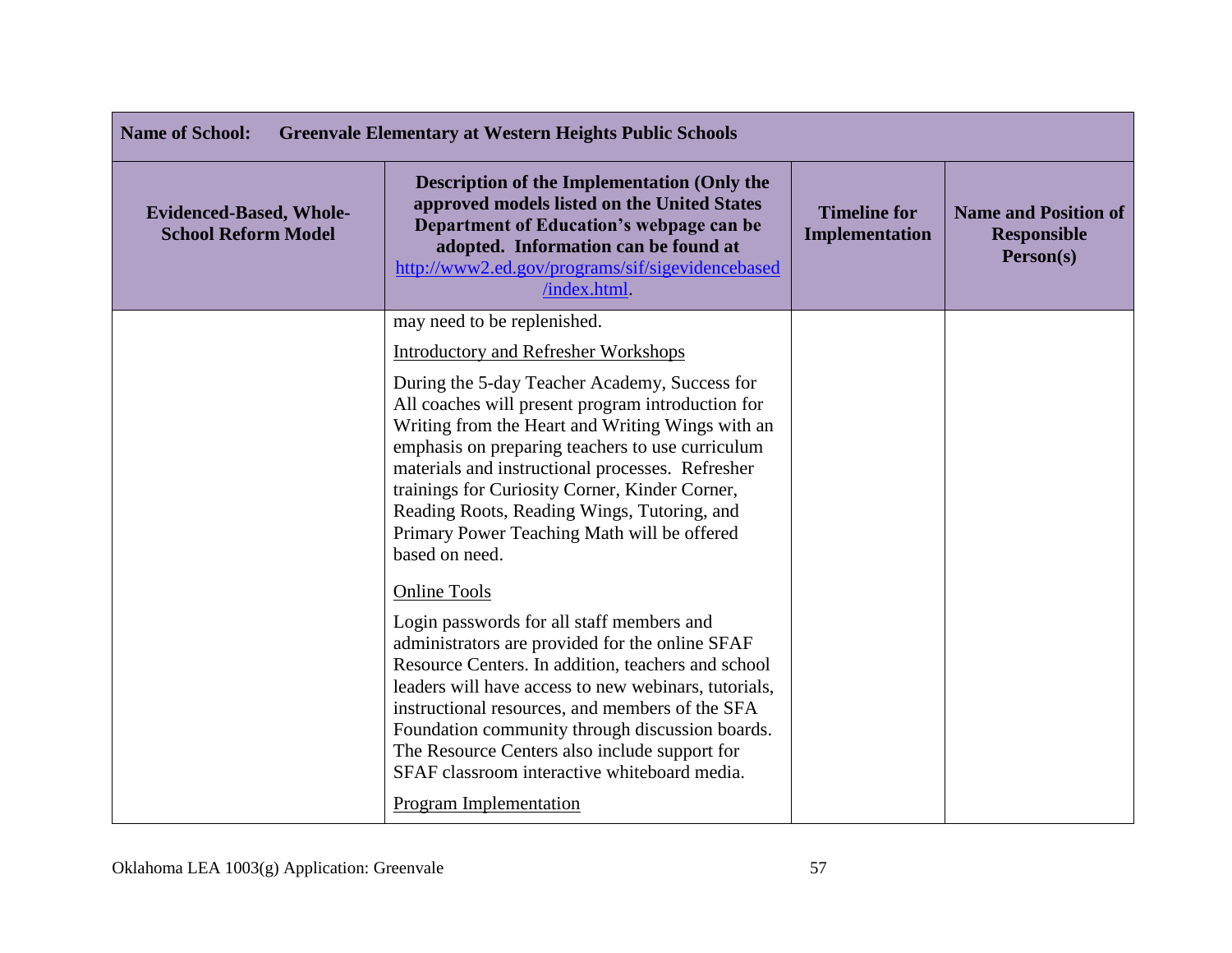| <b>Name of School:</b>                                       | <b>Greenvale Elementary at Western Heights Public Schools</b>                                                                                                                                                                                                                                                                                                                                                                                                                                                                                                                                                                                                                                                                                                                                                                                                                                                            |                                       |                                                                |
|--------------------------------------------------------------|--------------------------------------------------------------------------------------------------------------------------------------------------------------------------------------------------------------------------------------------------------------------------------------------------------------------------------------------------------------------------------------------------------------------------------------------------------------------------------------------------------------------------------------------------------------------------------------------------------------------------------------------------------------------------------------------------------------------------------------------------------------------------------------------------------------------------------------------------------------------------------------------------------------------------|---------------------------------------|----------------------------------------------------------------|
| <b>Evidenced-Based, Whole-</b><br><b>School Reform Model</b> | <b>Description of the Implementation (Only the</b><br>approved models listed on the United States<br>Department of Education's webpage can be<br>adopted. Information can be found at<br>http://www2.ed.gov/programs/sif/sigevidencebased<br>/index.html.                                                                                                                                                                                                                                                                                                                                                                                                                                                                                                                                                                                                                                                                | <b>Timeline for</b><br>Implementation | <b>Name and Position of</b><br><b>Responsible</b><br>Person(s) |
|                                                              | <b>Implementation continues for Getting Along</b><br>Together, SFA Reading curricula, Tutoring,<br>Primary Power Teaching Math and Schoolwide<br>Solutions. New implementation will begin for<br>Writing from the Heart and Writing Wings.                                                                                                                                                                                                                                                                                                                                                                                                                                                                                                                                                                                                                                                                               |                                       |                                                                |
|                                                              | <b>Ongoing Coaching</b><br>SFA coaches will visit each school throughout the<br>year (approximately two to four days per month) to<br>provide coaching related to all aspects of SFA<br>PreK-6 implementation. During visits, coaches will<br>review progress relative to previously set goals and<br>against previously selected progress metrics and<br>will carry out observations of classrooms,<br>discussions with teachers, reviews of student<br>progress data with teachers and school leaders,<br>reviews of implementation self-assessments,<br>planning for achievement growth, and meetings<br>with school staff responsible for schoolwide<br>initiatives related to prevention and intervention<br>(such as attendance, parent involvement, and<br>student referrals). Coaches are also available by<br>telephone and e-mail to check on progress, answer<br>questions, and problem solve between visits. |                                       |                                                                |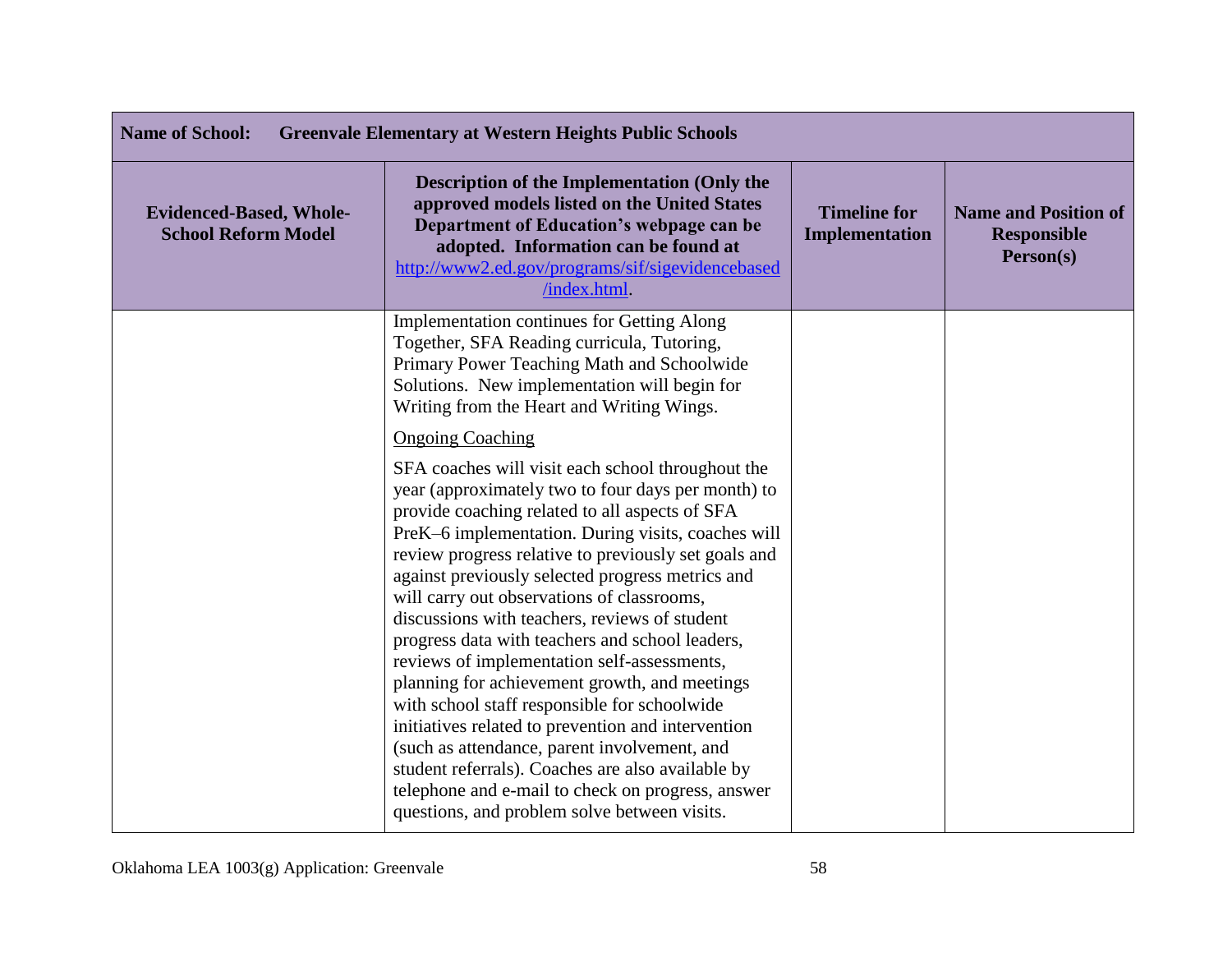| <b>Name of School:</b><br><b>Greenvale Elementary at Western Heights Public Schools</b> |                                                                                                                                                                                                                                                                                                          |                                              |                                                                         |
|-----------------------------------------------------------------------------------------|----------------------------------------------------------------------------------------------------------------------------------------------------------------------------------------------------------------------------------------------------------------------------------------------------------|----------------------------------------------|-------------------------------------------------------------------------|
| <b>Evidenced-Based, Whole-</b><br><b>School Reform Model</b>                            | <b>Description of the Implementation (Only the</b><br>approved models listed on the United States<br>Department of Education's webpage can be<br>adopted. Information can be found at<br>http://www2.ed.gov/programs/sif/sigevidencebased<br>/index.html                                                 | <b>Timeline for</b><br><b>Implementation</b> | <b>Name and Position of</b><br><b>Responsible</b><br>Person(s)          |
|                                                                                         | <b>Timeline SY 2019-2020</b>                                                                                                                                                                                                                                                                             |                                              |                                                                         |
|                                                                                         | Planning for upcoming site visit (via phone)<br>conference or webinar)<br>5-Day Teacher Academy: Writing from the Heart<br>and Writing Wings program introductions,<br>refreshers for SFA Reading programs (Curiosity<br>Corner, Kinder Corner, Reading Roots, Reading<br>Wings) and Tutoring            | August 2019                                  | Greenvale:<br><b>SFA Point Coaches:</b><br>Sharon Waters, Debra<br>Shaw |
|                                                                                         | Leading for Success follow-up implementation<br>visit:<br>Meet with subcommittees of Schoolwide<br>$\bullet$<br>Solutions components to review goals.<br>View an Intervention team meeting if possible.<br>$\bullet$<br>Discuss the structure of a Leading for Success<br>$\bullet$<br>quarterly meeting | August/<br>September 2019                    | Greenvale:<br><b>SFA Point Coaches:</b><br>Sharon Waters, Debra<br>Shaw |
|                                                                                         | Planning for upcoming site visit to strengthen<br>implementation and build leadership capacity (via<br>phone conference or webinar)                                                                                                                                                                      | November/<br>December 2019                   | Greenvale:<br><b>SFA Point Coaches:</b><br>Sharon Waters, Debra         |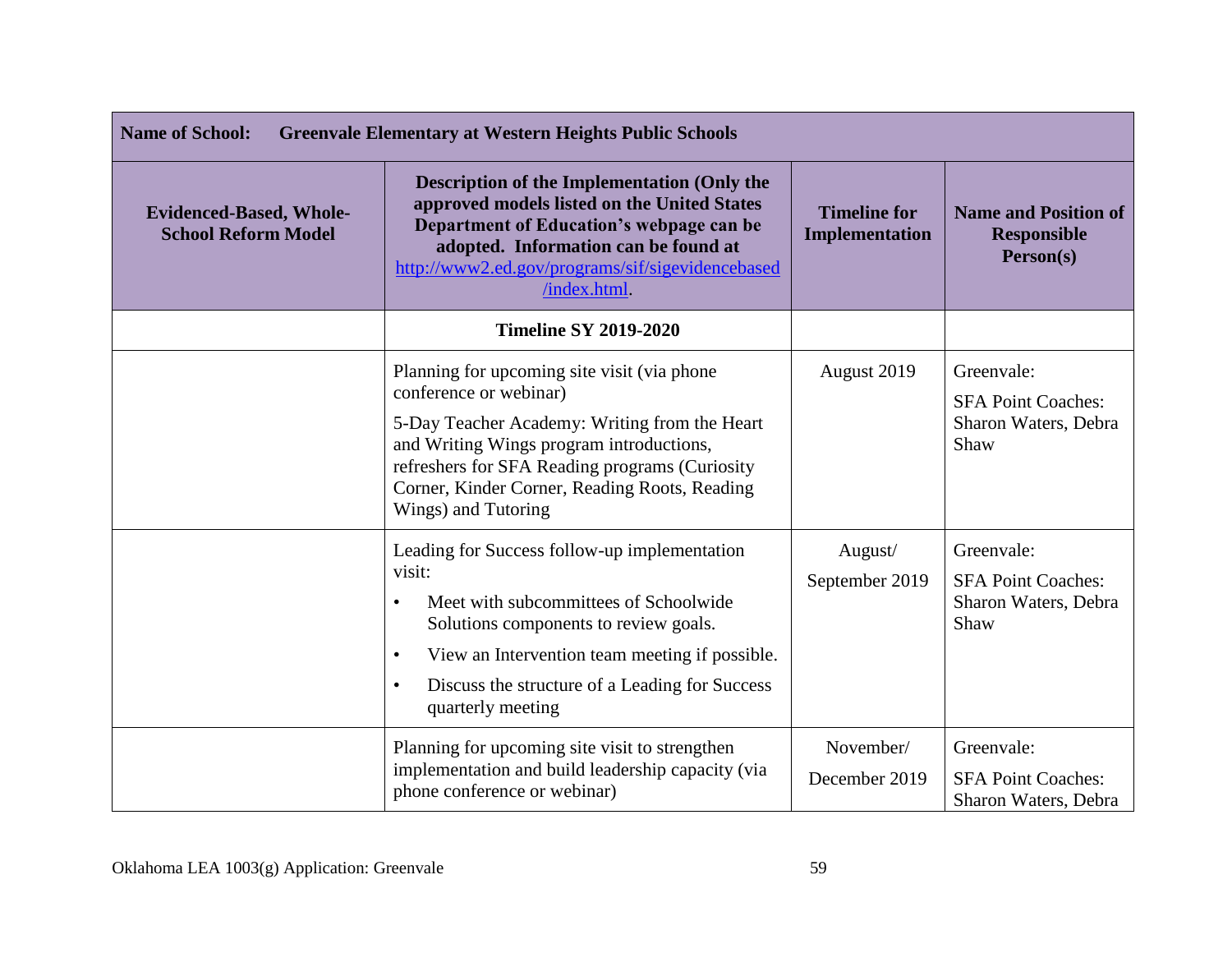| <b>Name of School:</b><br><b>Greenvale Elementary at Western Heights Public Schools</b> |                                                                                                                                                                                                                                                                                                                                                                                                                                        |                                       |                                                                         |
|-----------------------------------------------------------------------------------------|----------------------------------------------------------------------------------------------------------------------------------------------------------------------------------------------------------------------------------------------------------------------------------------------------------------------------------------------------------------------------------------------------------------------------------------|---------------------------------------|-------------------------------------------------------------------------|
| <b>Evidenced-Based, Whole-</b><br><b>School Reform Model</b>                            | <b>Description of the Implementation (Only the</b><br>approved models listed on the United States<br>Department of Education's webpage can be<br>adopted. Information can be found at<br>http://www2.ed.gov/programs/sif/sigevidencebased<br>/index.html.                                                                                                                                                                              | <b>Timeline for</b><br>Implementation | <b>Name and Position of</b><br><b>Responsible</b><br>Person(s)          |
|                                                                                         | Leading for Success quarterly review<br>Implementation visit – quality of implementation<br>and Schoolwide Solutions teams support<br>(Schoolwide Solutions teams' members):<br>Visit classrooms for Writing<br>Quality of implementation<br>$\bullet$<br><b>GREATER</b> coaching practice and modeling<br>$\bullet$<br>Leading for Success<br>$\bullet$<br>Meeting with principal<br>$\bullet$<br>Reviewing progress of interventions |                                       | Shaw                                                                    |
|                                                                                         | Planning for upcoming site visit (via phone<br>conference or webinar)*<br>Additional professional-development opportunities<br>for staff<br>Leading for Success quarterly review<br>Second quarter review – implementation visit:<br>Quality of implementation<br>Review second quarter results<br>$\bullet$                                                                                                                           | January/<br>February 2020             | Greenvale:<br><b>SFA Point Coaches:</b><br>Sharon Waters, Debra<br>Shaw |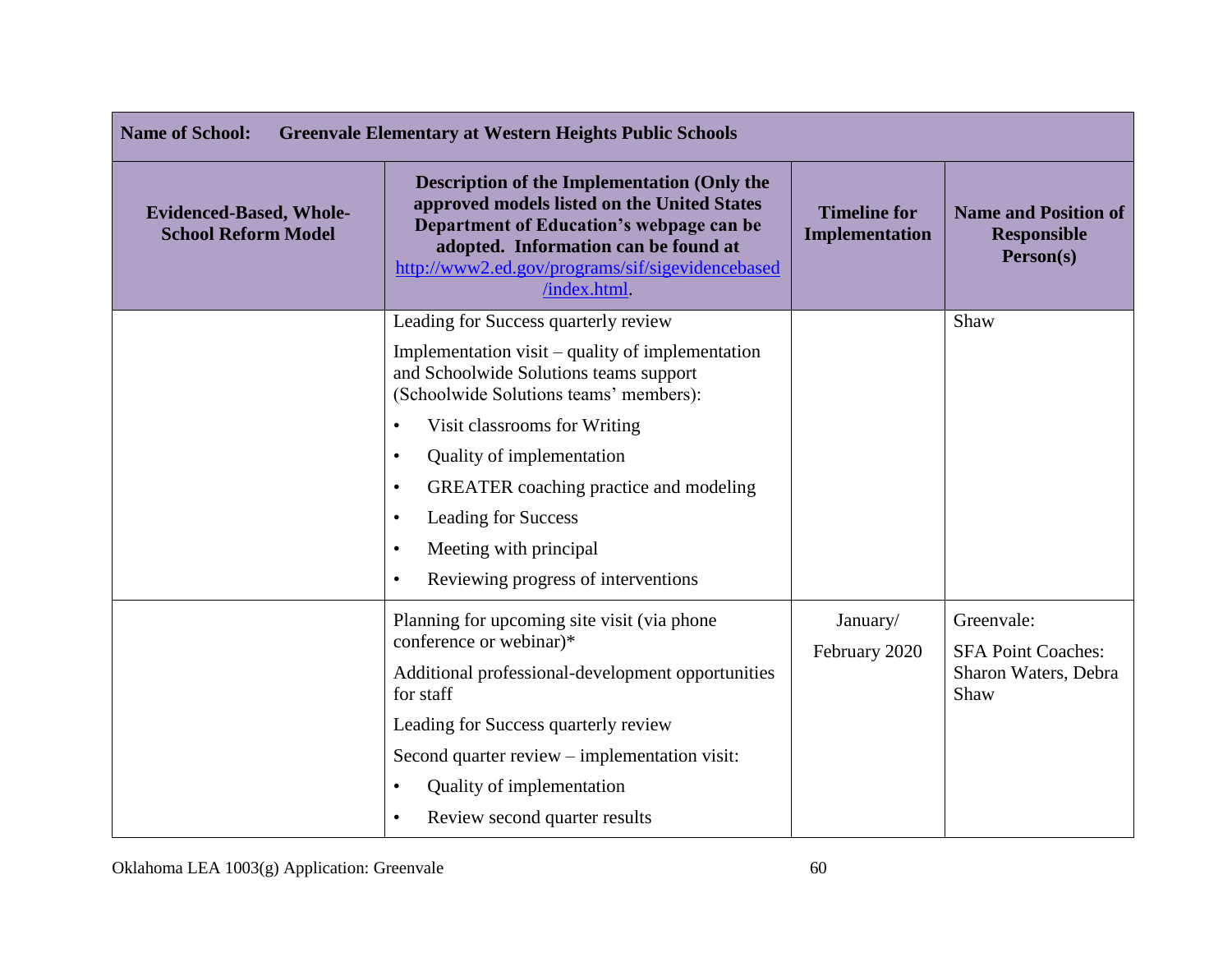| <b>Name of School:</b><br><b>Greenvale Elementary at Western Heights Public Schools</b> |                                                                                                                                                                                                                                                                                                                                                                                         |                                              |                                                                         |
|-----------------------------------------------------------------------------------------|-----------------------------------------------------------------------------------------------------------------------------------------------------------------------------------------------------------------------------------------------------------------------------------------------------------------------------------------------------------------------------------------|----------------------------------------------|-------------------------------------------------------------------------|
| <b>Evidenced-Based, Whole-</b><br><b>School Reform Model</b>                            | <b>Description of the Implementation (Only the</b><br>approved models listed on the United States<br>Department of Education's webpage can be<br>adopted. Information can be found at<br>http://www2.ed.gov/programs/sif/sigevidencebased<br>/index.html.                                                                                                                               | <b>Timeline for</b><br><b>Implementation</b> | <b>Name and Position of</b><br><b>Responsible</b><br>Person(s)          |
|                                                                                         | Leading for Success<br>$\bullet$<br>Meeting with principal<br>$\bullet$<br>Reviewing progress of interventions                                                                                                                                                                                                                                                                          |                                              |                                                                         |
|                                                                                         | Attendance at three-day Experienced Sites<br>Conference for principal, facilitator, Schoolwide<br>Solutions coordinator.                                                                                                                                                                                                                                                                | February 2020                                | Greenvale:<br><b>SFA National Coaches</b>                               |
|                                                                                         | Planning for upcoming site visit (via phone<br>conference or webinar)*<br>Additional professional-development opportunities<br>for staff<br>Leading for Success quarterly review<br>Third quarter review - implementation visit:<br>Coaching<br>٠<br>Leading for Success<br>$\bullet$<br>Contract planning<br>$\bullet$<br>Review accomplishments.<br>٠<br>Review results.<br>$\bullet$ | April/<br><b>May 2020</b>                    | Greenvale:<br><b>SFA Point Coaches:</b><br>Sharon Waters, Debra<br>Shaw |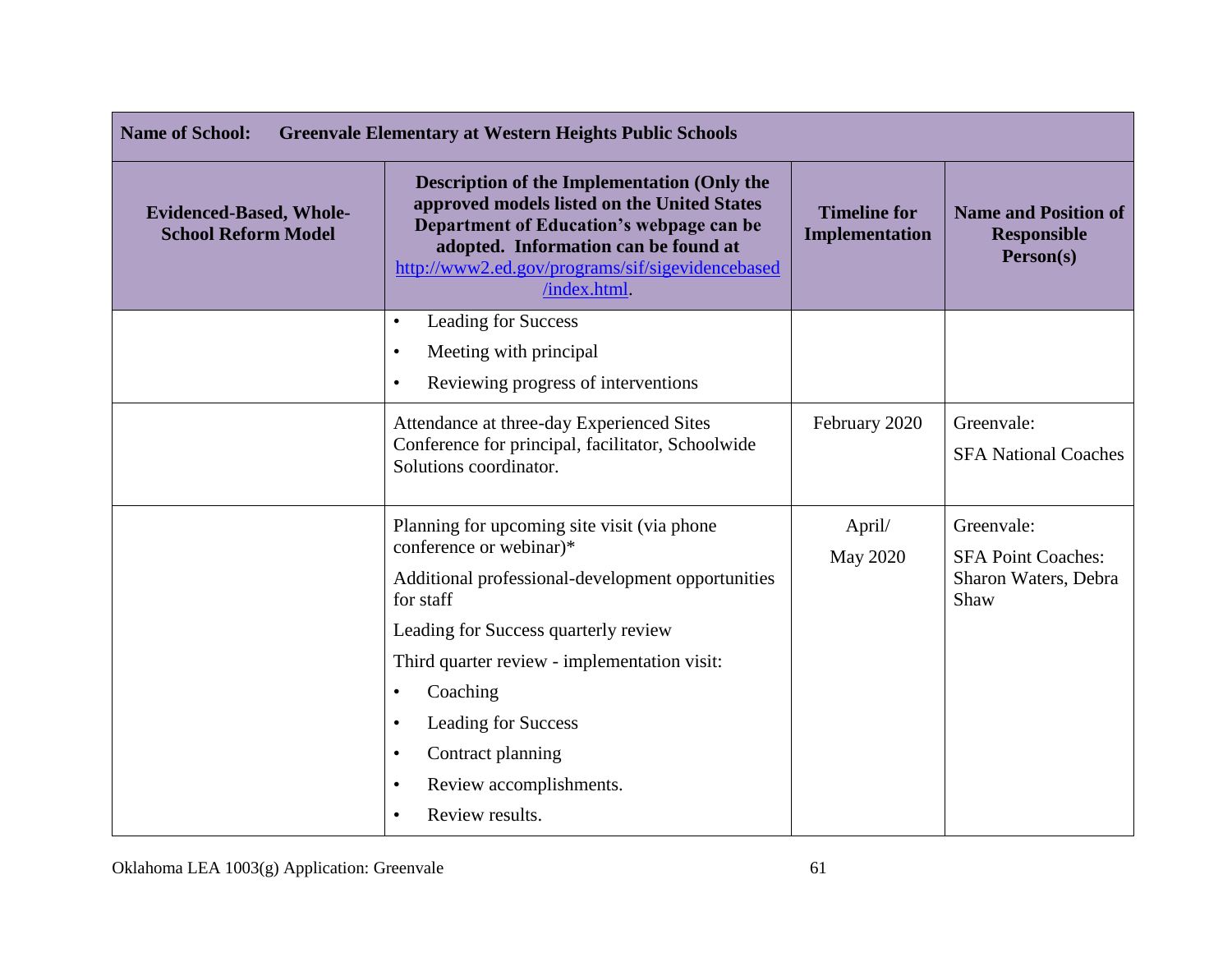| <b>Name of School:</b>                                       | <b>Greenvale Elementary at Western Heights Public Schools</b>                                                                                                                                                                                                                                                                                                                                           |                                       |                                                                |
|--------------------------------------------------------------|---------------------------------------------------------------------------------------------------------------------------------------------------------------------------------------------------------------------------------------------------------------------------------------------------------------------------------------------------------------------------------------------------------|---------------------------------------|----------------------------------------------------------------|
| <b>Evidenced-Based, Whole-</b><br><b>School Reform Model</b> | <b>Description of the Implementation (Only the</b><br>approved models listed on the United States<br>Department of Education's webpage can be<br>adopted. Information can be found at<br>http://www2.ed.gov/programs/sif/sigevidencebased<br>/index.html                                                                                                                                                | <b>Timeline for</b><br>Implementation | <b>Name and Position of</b><br><b>Responsible</b><br>Person(s) |
|                                                              | Review goals and direction for the next year.<br>$\bullet$<br>Celebrate!<br>$\bullet$                                                                                                                                                                                                                                                                                                                   |                                       |                                                                |
|                                                              | The plan for implementation in Year 4 will be as<br>follows:<br><b>Sustaining Implementation Quality</b>                                                                                                                                                                                                                                                                                                |                                       |                                                                |
|                                                              | Year 4 Materials                                                                                                                                                                                                                                                                                                                                                                                        |                                       |                                                                |
|                                                              | Online Tutoring licenses are renewed. Schools may<br>need to replenish consumables for Curiosity<br>Corner, KinderCorner, Reading Roots, Reading<br>Wings, Primary Power Teaching Math, Writing<br>from the Heart and Writing Wings.                                                                                                                                                                    |                                       |                                                                |
|                                                              | <b>Online Tools</b>                                                                                                                                                                                                                                                                                                                                                                                     |                                       |                                                                |
|                                                              | Login passwords for all staff members and<br>administrators are provided for the online SFAF<br>Resource Centers. In addition, teachers and school<br>leaders will have access to new webinars, tutorials,<br>instructional resources, and members of the SFAF<br>community through discussion boards. The<br>Resource Centers also include support for SFAF<br>classroom interactive whiteboard media. |                                       |                                                                |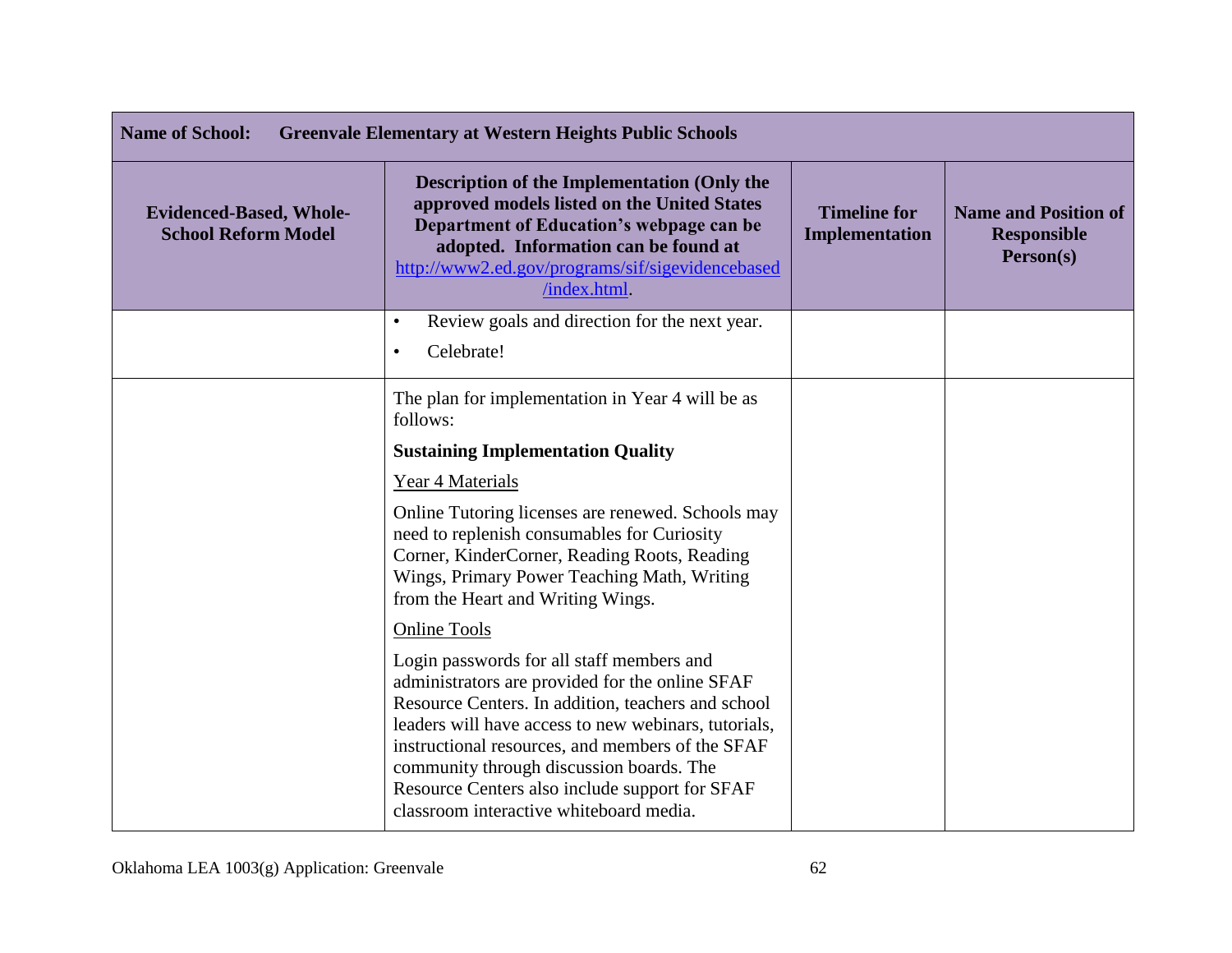| <b>Name of School:</b><br><b>Greenvale Elementary at Western Heights Public Schools</b> |                                                                                                                                                                                                                                                                                                                                                               |                                       |                                                                |
|-----------------------------------------------------------------------------------------|---------------------------------------------------------------------------------------------------------------------------------------------------------------------------------------------------------------------------------------------------------------------------------------------------------------------------------------------------------------|---------------------------------------|----------------------------------------------------------------|
| <b>Evidenced-Based, Whole-</b><br><b>School Reform Model</b>                            | <b>Description of the Implementation (Only the</b><br>approved models listed on the United States<br>Department of Education's webpage can be<br>adopted. Information can be found at<br>http://www2.ed.gov/programs/sif/sigevidencebased<br>/index.html.                                                                                                     | <b>Timeline for</b><br>Implementation | <b>Name and Position of</b><br><b>Responsible</b><br>Person(s) |
|                                                                                         | Workshops                                                                                                                                                                                                                                                                                                                                                     |                                       |                                                                |
|                                                                                         | The SFA point coach will conduct a Leading for<br>Success planning meeting with the school<br>Leadership team to review progress and set the<br>stage for continuous improvement of<br>implementation and student achievement. This<br>meeting will be at the school site in preparation for<br>the year 4 capacity-building workshops for the full<br>staff. |                                       |                                                                |
|                                                                                         | SFA coaches will deliver a 5-day Teacher<br>Academy.                                                                                                                                                                                                                                                                                                          |                                       |                                                                |
|                                                                                         | Capacity-building workshops will focus on self-<br>assessment and planning for continuous<br>improvement in student achievement based on the<br>specific needs of the school.                                                                                                                                                                                 |                                       |                                                                |
|                                                                                         | Program Implementation                                                                                                                                                                                                                                                                                                                                        |                                       |                                                                |
|                                                                                         | Implementation continues for the SFA components:<br>Curiosity Corner, KinderCorner, Reading Roots,<br>Reading Wings, Tutoring, Primary Power Teaching<br>Math, Schoolwide Solutions, Writing from the<br>Heart, and Writing Wings.                                                                                                                            |                                       |                                                                |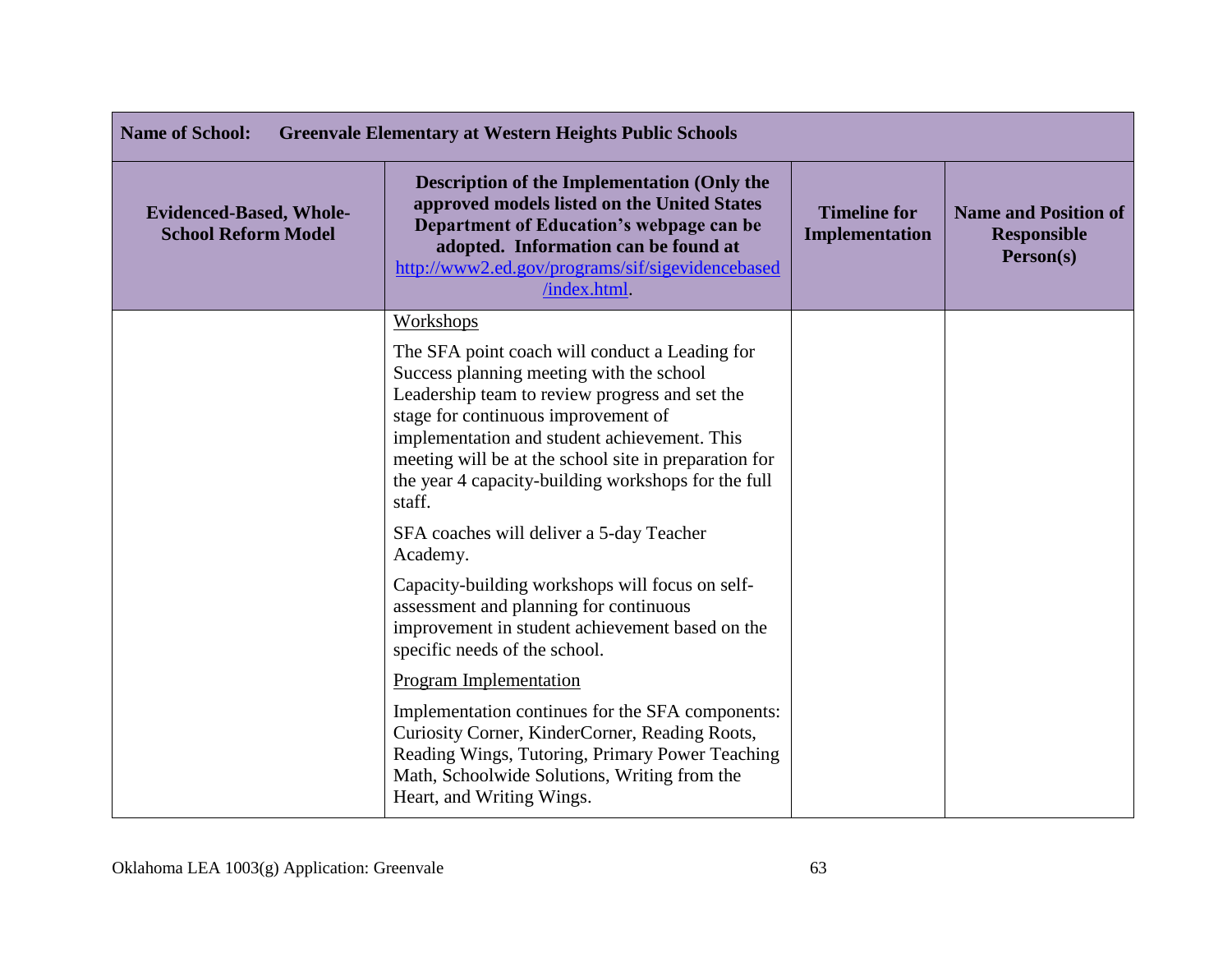| <b>Name of School:</b><br><b>Greenvale Elementary at Western Heights Public Schools</b> |                                                                                                                                                                                                                                                                                                                                                                                                                                                                                                                                                                                                                                                                                                                                                                                                                                                                                                                                                                            |                                       |                                                                |
|-----------------------------------------------------------------------------------------|----------------------------------------------------------------------------------------------------------------------------------------------------------------------------------------------------------------------------------------------------------------------------------------------------------------------------------------------------------------------------------------------------------------------------------------------------------------------------------------------------------------------------------------------------------------------------------------------------------------------------------------------------------------------------------------------------------------------------------------------------------------------------------------------------------------------------------------------------------------------------------------------------------------------------------------------------------------------------|---------------------------------------|----------------------------------------------------------------|
| <b>Evidenced-Based, Whole-</b><br><b>School Reform Model</b>                            | <b>Description of the Implementation (Only the</b><br>approved models listed on the United States<br>Department of Education's webpage can be<br>adopted. Information can be found at<br>http://www2.ed.gov/programs/sif/sigevidencebased<br>/index.html.                                                                                                                                                                                                                                                                                                                                                                                                                                                                                                                                                                                                                                                                                                                  | <b>Timeline for</b><br>Implementation | <b>Name and Position of</b><br><b>Responsible</b><br>Person(s) |
|                                                                                         | <b>Ongoing Coaching</b><br>SFA coaches will conduct on-site support days at<br>each school, distributed throughout the year.<br>Specific activities will be geared toward observing<br>levels of implementation of all program elements<br>and utilizing the classroom data and other<br>assessments to identify opportunities for<br>accelerating growth. Every visit will include<br>meetings with school leaders, review of student-<br>progress and implementation-progress data, review<br>of Schoolwide Solutions data (attendance, parent<br>involvement, and student referrals), selected<br>classroom observations, teacher meetings, plans for<br>continuous improvement, and a summary report. In<br>addition, Schoolwide Solutions team members may<br>be provided with refinement workshops and/or<br>coaching. Coaches will continue to be available by<br>telephone and e-mail to check on progress, answer<br>questions, and problem solve between visits. |                                       |                                                                |
|                                                                                         | <b>Timeline SY 2020 - 2021</b>                                                                                                                                                                                                                                                                                                                                                                                                                                                                                                                                                                                                                                                                                                                                                                                                                                                                                                                                             |                                       |                                                                |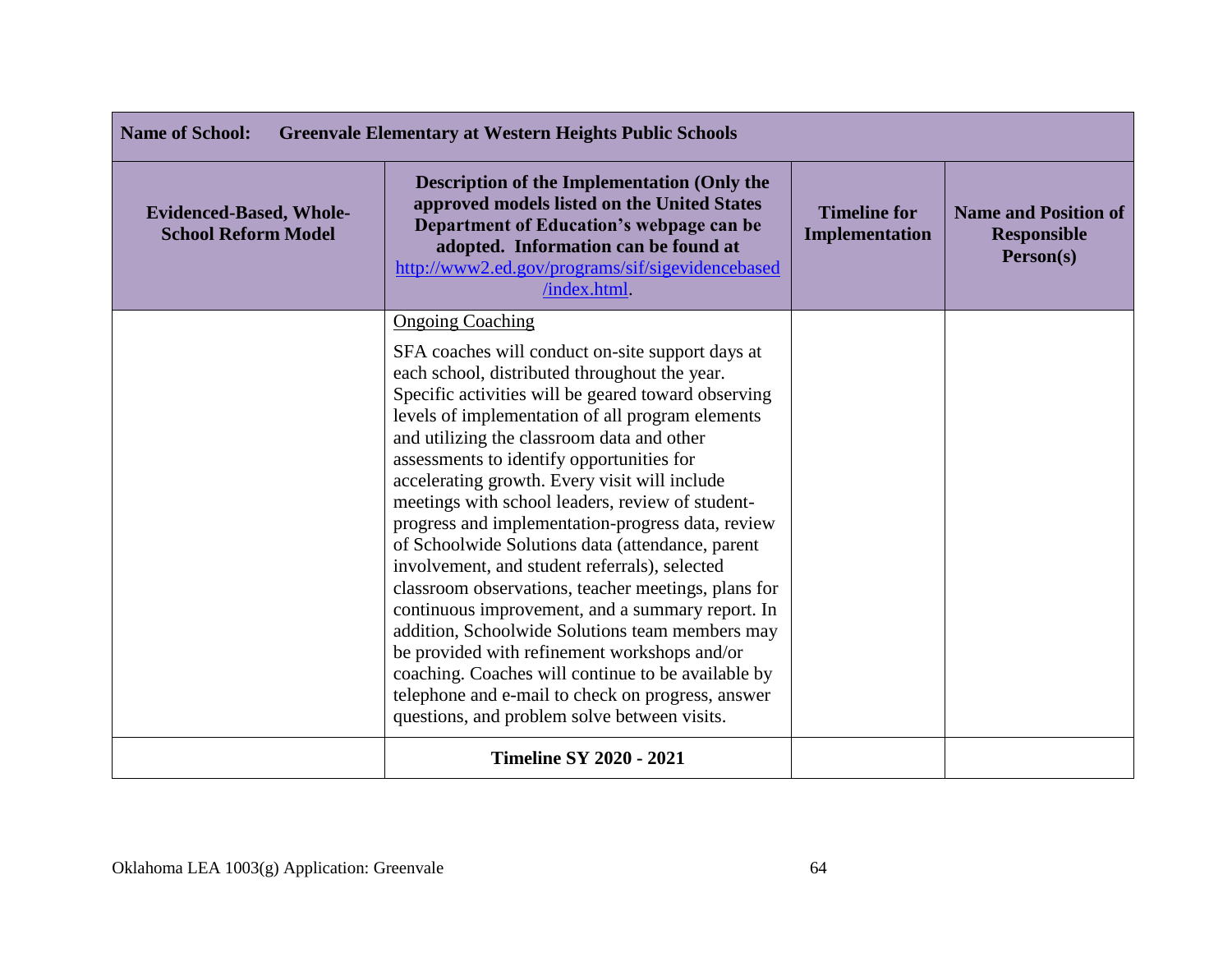| <b>Name of School:</b><br><b>Greenvale Elementary at Western Heights Public Schools</b> |                                                                                                                                                                                                                                                                                                                                        |                                              |                                                                         |
|-----------------------------------------------------------------------------------------|----------------------------------------------------------------------------------------------------------------------------------------------------------------------------------------------------------------------------------------------------------------------------------------------------------------------------------------|----------------------------------------------|-------------------------------------------------------------------------|
| <b>Evidenced-Based, Whole-</b><br><b>School Reform Model</b>                            | <b>Description of the Implementation (Only the</b><br>approved models listed on the United States<br>Department of Education's webpage can be<br>adopted. Information can be found at<br>http://www2.ed.gov/programs/sif/sigevidencebased<br>/index.html                                                                               | <b>Timeline for</b><br><b>Implementation</b> | <b>Name and Position of</b><br><b>Responsible</b><br>Person(s)          |
|                                                                                         | Planning for upcoming site visit (via phone)<br>conference or webinar)<br>5-day Teacher Academy: Capacity Building<br>workshops and refreshers for SFA Reading<br>programs (Curiosity Corner, Kinder Corner,<br>Reading Roots, Reading Wings), Tutoring, Primary<br>Power Teaching Math, Writing from the Heart, and<br>Writing Wings. | August 2020                                  | Greenvale:<br><b>SFA Point Coaches:</b><br>Sharon Waters, Debra<br>Shaw |
|                                                                                         | Leading for Success follow-up implementation:<br>Meet with subcommittees of Schoolwide<br>$\bullet$<br>Solutions components to review goals.<br>View an Intervention team meeting if<br>$\bullet$<br>possible.<br>Discuss the structure of a Leading for Success<br>$\bullet$<br>quarterly meeting                                     | August/<br>September 2020                    | Greenvale:<br><b>SFA Point Coaches:</b><br>Sharon Waters, Debra<br>Shaw |
|                                                                                         | Planning for upcoming site visit to strengthen<br>implementation and build leadership capacity (via<br>phone conference or webinar)<br>Leading for Success quarterly review                                                                                                                                                            | November/<br>December 2020                   | Greenvale:<br><b>SFA Point Coaches:</b><br>Sharon Waters, Debra<br>Shaw |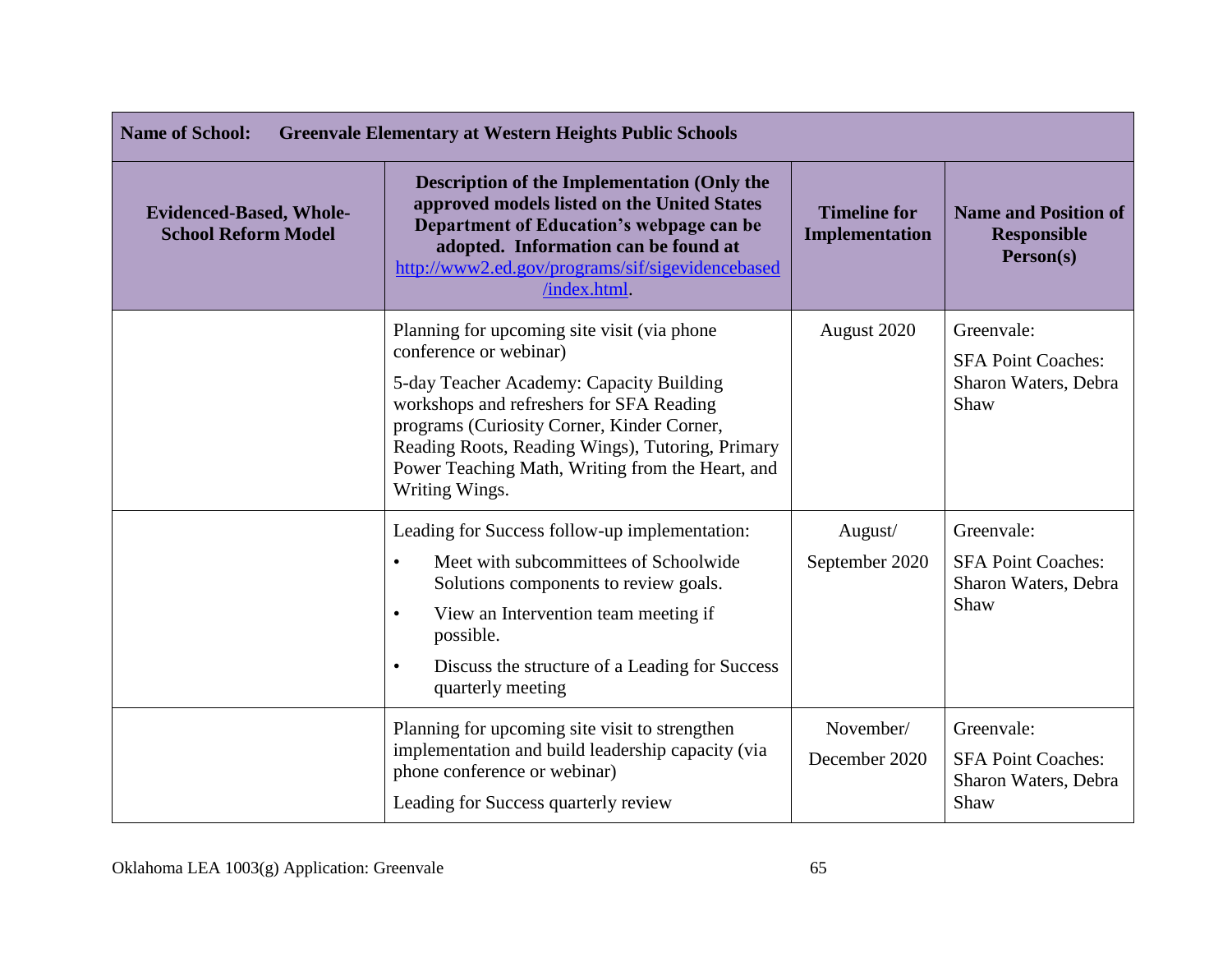| <b>Name of School:</b><br><b>Greenvale Elementary at Western Heights Public Schools</b> |                                                                                                                                                                                                                                                                                                                                                                                                                      |                                              |                                                                         |
|-----------------------------------------------------------------------------------------|----------------------------------------------------------------------------------------------------------------------------------------------------------------------------------------------------------------------------------------------------------------------------------------------------------------------------------------------------------------------------------------------------------------------|----------------------------------------------|-------------------------------------------------------------------------|
| <b>Evidenced-Based, Whole-</b><br><b>School Reform Model</b>                            | <b>Description of the Implementation (Only the</b><br>approved models listed on the United States<br>Department of Education's webpage can be<br>adopted. Information can be found at<br>http://www2.ed.gov/programs/sif/sigevidencebased<br>/index.html                                                                                                                                                             | <b>Timeline for</b><br><b>Implementation</b> | <b>Name and Position of</b><br><b>Responsible</b><br>Person(s)          |
|                                                                                         | Implementation visit – quality of implementation<br>and Schoolwide Solutions teams support<br>(Schoolwide Solutions teams' members):<br>Visit classrooms.<br>$\bullet$<br>Quality of implementation<br>$\bullet$<br><b>GREATER</b> coaching practice and modeling<br>$\bullet$<br><b>Leading for Success</b><br>$\bullet$<br>Meeting with principal<br>$\bullet$<br>Reviewing progress of interventions<br>$\bullet$ |                                              |                                                                         |
|                                                                                         | Planning for upcoming site visit (via phone)<br>conference or webinar)*<br>Additional professional-development opportunities<br>for staff<br>Leading for Success quarterly review<br>Second quarter review – implementation visit:<br>Quality of implementation<br>$\bullet$<br>Review second quarter results.<br>$\bullet$<br><b>Leading for Success</b><br>$\bullet$                                               | January/<br>February 2021                    | Greenvale:<br><b>SFA Point Coaches:</b><br>Sharon Waters, Debra<br>Shaw |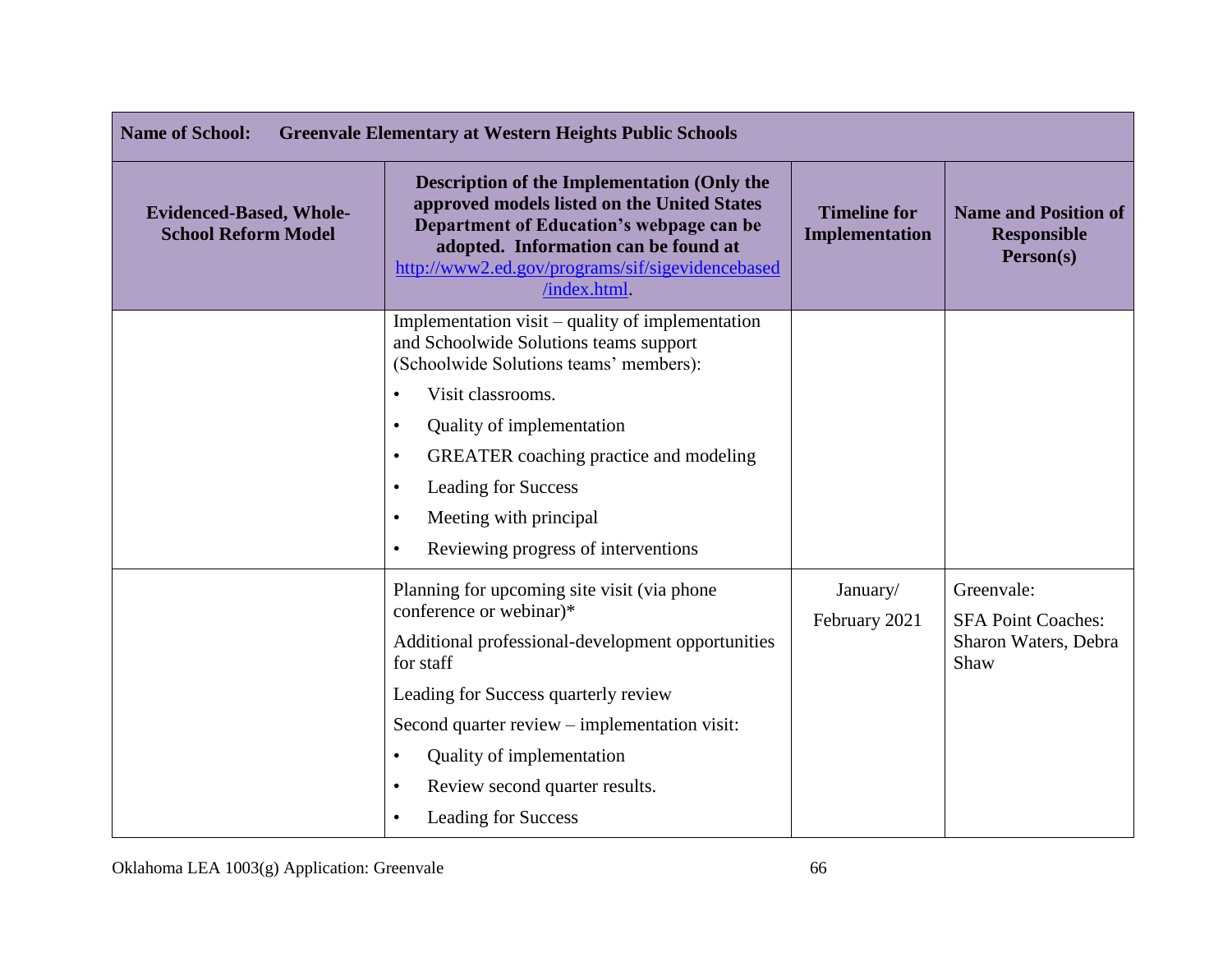| <b>Name of School:</b><br><b>Greenvale Elementary at Western Heights Public Schools</b> |                                                                                                                                                                                                                                                          |                                       |                                                                |
|-----------------------------------------------------------------------------------------|----------------------------------------------------------------------------------------------------------------------------------------------------------------------------------------------------------------------------------------------------------|---------------------------------------|----------------------------------------------------------------|
| <b>Evidenced-Based, Whole-</b><br><b>School Reform Model</b>                            | <b>Description of the Implementation (Only the</b><br>approved models listed on the United States<br>Department of Education's webpage can be<br>adopted. Information can be found at<br>http://www2.ed.gov/programs/sif/sigevidencebased<br>/index.html | <b>Timeline for</b><br>Implementation | <b>Name and Position of</b><br><b>Responsible</b><br>Person(s) |
|                                                                                         | Meeting with principal<br>$\bullet$                                                                                                                                                                                                                      |                                       |                                                                |
|                                                                                         | Reviewing progress of interventions<br>$\bullet$                                                                                                                                                                                                         |                                       |                                                                |
|                                                                                         | Attendance at three-day Experienced Sites<br>Conference for principal, facilitator, Schoolwide<br>Solutions coordinator.                                                                                                                                 | February 2021                         | Greenvale:<br><b>SFA National Coaches</b>                      |
|                                                                                         | Planning for upcoming site visit (via phone)<br>conference or webinar)*                                                                                                                                                                                  | April/<br>May 2021                    | Greenvale:<br><b>SFA Point Coaches:</b>                        |
|                                                                                         | Additional professional-development opportunities<br>for staff                                                                                                                                                                                           |                                       | Sharon Waters, Debra<br>Shaw                                   |
|                                                                                         | Leading for Success quarterly review                                                                                                                                                                                                                     |                                       |                                                                |
|                                                                                         | Third quarter review - implementation visit:                                                                                                                                                                                                             |                                       |                                                                |
|                                                                                         | Coaching<br>$\bullet$                                                                                                                                                                                                                                    |                                       |                                                                |
|                                                                                         | Leading for Success<br>$\bullet$                                                                                                                                                                                                                         |                                       |                                                                |
|                                                                                         | Contract planning<br>$\bullet$                                                                                                                                                                                                                           |                                       |                                                                |
|                                                                                         | Review accomplishments.<br>$\bullet$                                                                                                                                                                                                                     |                                       |                                                                |
|                                                                                         | Review results.<br>$\bullet$                                                                                                                                                                                                                             |                                       |                                                                |